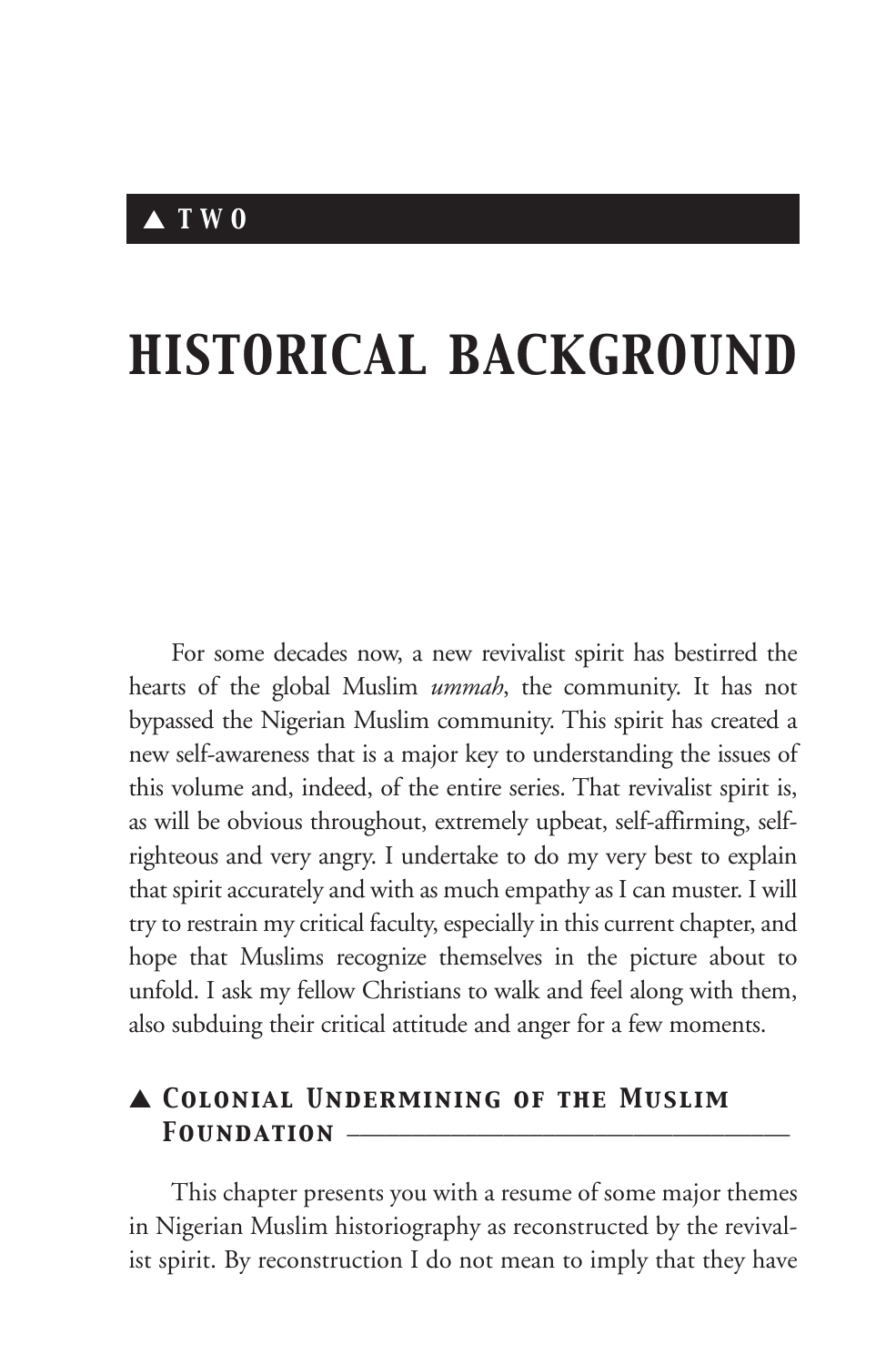reconstructed the "facts"of that history so much as the colonial interpretation of these "facts." I could have said "as rewritten"or even "as corrected." I do in fact hold that their interpretation of that history is more accurate than the colonial version—more accurate, not fully accurate, for it is marked by exaggeration, and by an imputation of motives that is often off the mark.

It is with deep love, pride, and considerable nostalgia that Nigerian Muslims look upon the early 19th-century "Jihadist Movement"1 that led to the revivalist empire of Shehu Usman Dan Fodio. That empire became famous as the Sokoto Caliphate. As the politically correct version has it, prior to Dan Fodio's militant revival campaign, the northern Nigerian Muslim community was in a degenerate state. It was marked by "flagrant abuse of the sharia by the venal scholars as well as by the greedy, oppressive and ignorant nominal Muslim kings. As to the majority of the people, knowledge of the true teachings of Islam was almost non-existent." "Syncretism was the order of the day and Islam was almost entirely confined to dry rituals. In the social, political and economic spheres, Islam was not allowed to interfere."2 Rulers and religious leaders "conspired to erect a thick wedge between the masses and the true Islamic teachings.... The total picture... was very dark."3 That is the general Muslim opinion of the pre-Fodio degenerate Muslim climate at the end of the 19th century in Sokoto country.

Shehu Dan Fodio instituted a radical revival that had its effect on every aspect of the culture. Many of the papers in Rashid's compilation of conference papers can be regarded as a tribute to Shehu's restoration of a glorious Muslim empire in which the comprehensive justice of sharia was implemented in all its beautiful fullness.

It is not only Muslim scholars in Rashid's book who have high regard for Dan Fodio. The pages of more recent popular Muslimoriented newspapers and magazines are replete with references to the Shehu and admiration for him. In the current sharia-focused climate, the history of sharia in Nigeria that is considered relevant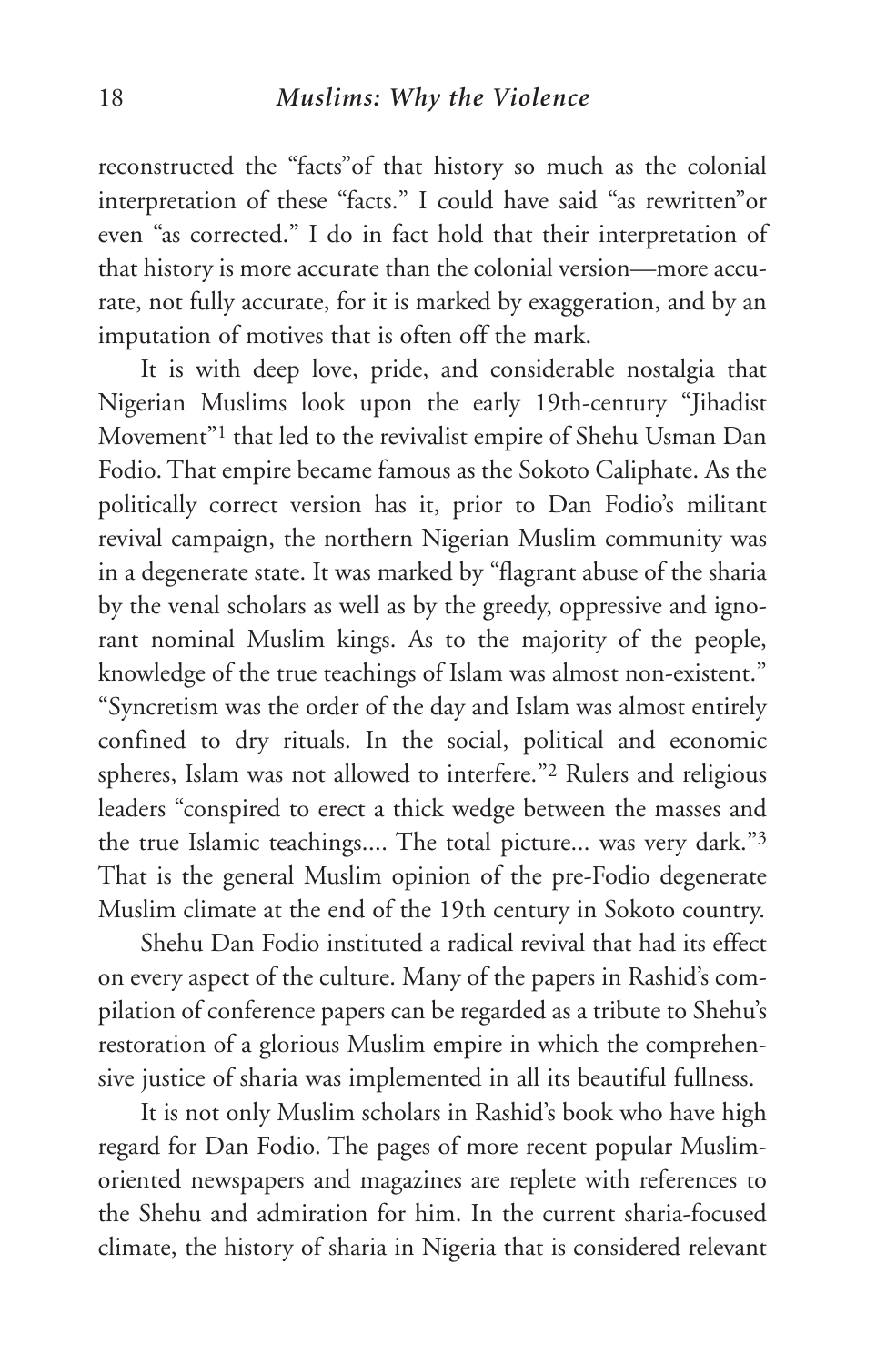usually starts with Dan Fodio as both the beginning and the standard to which many Muslims, even the rebellious Muslim Students Association, want to return.<sup>4</sup> Articles with systematic analyses of his thoughts, whether theological or political, appear in some newspapers on a somewhat regular basis. His flag is on display in a museum. There is/was an institute named after him in Katsina, while the University of Sokoto has recently been renamed after him. The Governor of Zamfara State, who started the current campaign for sharia, has more than once been dubbed a modern Dan Fodio, a compliment higher than which is hardly possible.<sup>5</sup> Dan Fodio was a major watershed in Nigerian Muslim history. His reputation is based on the claim that he restored Islam by establishing a political order according to the sharia. And then the British came in 1900 to spoil it all.

Though Lord Lugard, the founder and first governor of the new British colony of Northern Nigeria, promised not to interfere in the Muslim religion,<sup>6</sup> he in fact interfered massively by setting into motion a process that deeply undermined Islam and led to serious deterioration of the Muslim spirit. The fact that he himself may not have realized this should not surprise us. He made this promise from his secular perspective that hardly grasps the comprehensive nature of the religion that formed the foundation of the society. He did not realize that when he inaugurated changes in the judicial system, he was in fact seriously interfering in Islam and thus breaking his promise.

The effect was serious. As Rashid puts it:

*The dynamic policy towards the administration of Islamic law advocated by Uthman Fodio and others has become stagnant and static under the influence of colonialism and neo-colonialism. The emphasis has shifted from the "social relevance" and "public good" of laws, a hallmark of Maliki jurisprudence, to their so-called "modernisation," which simply means their*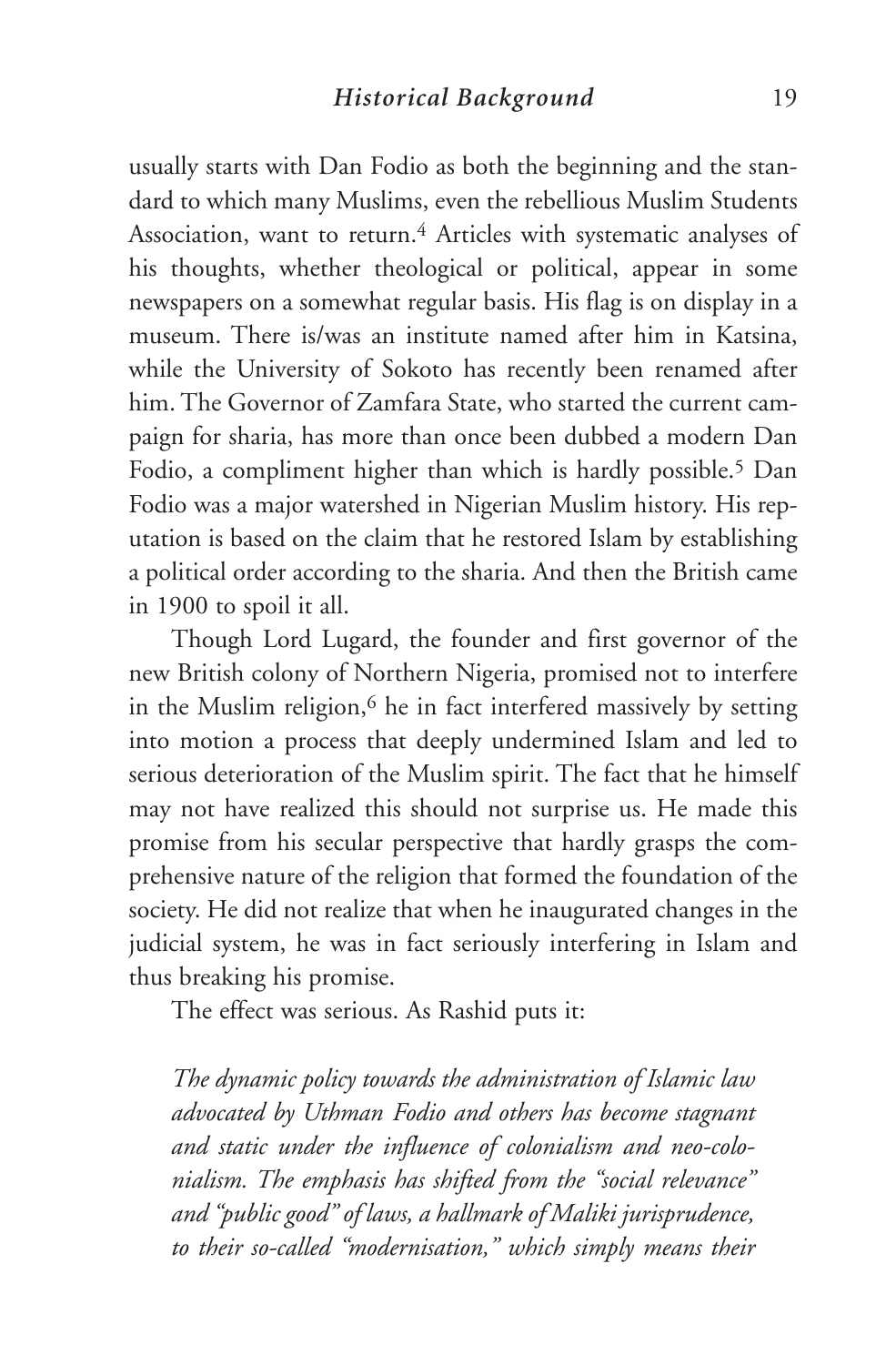*conformity to Western legal values. It was indeed mischievous that Islamic law was allowed to be applied only so long as it was not found "repugnant to natural justice, equity and good conscience..." ...without any regard to the fact that the English statute...could itself be "repugnant...."* <sup>7</sup>

The major complaint is that colonialism brought three basic changes to Dan Fodio's perfect legacy and thereby ruined it. It reduced the scope of the sharia, introduced the foreign and abhorrent repugnancy concept, and inserted the demonic virus of secularism. The details of these changes belong more properly in Volume 4 of this series and will thus be treated there. However, for this volume it is important to realize the strength and depth of the Muslim sense of humiliation and oppression that underlies much of Nigeria's violence. They have been deprived of the most precious gift of Allah and been forced to submit to a foreign secular system repugnant to them. The process set into motion by Lugard acted like a drug that put the Muslim community off guard and undermined their religion.

The result of an entire century of Western interference and domination is a Muslim society in disarray. Laments Bello Sakkwato, "Muslims are aware of the desire of the West/secular states...to vanquish the Islamic ideology" and of the ways in which they pursue their goals, mostly by "deceit, treachery, dictatorship and many punitive means which include political, economic, etc., against Muslims states and peoples."8 The Nigerian situation is merely a chapter of the international scene. Its sentiments are representative of the wider *ummah*. An Evangelical Press report quotes Hassan Turabi, described as "Sudan's Islamic leader,"as saying "America incarnates the devil for Muslims. When I say 'Muslims,' I mean all the Muslims in the world"—and that from one who obtained his doctorate from a cradle of Western sophistication, the Sorbonne. Another example of the international attitude is Zafar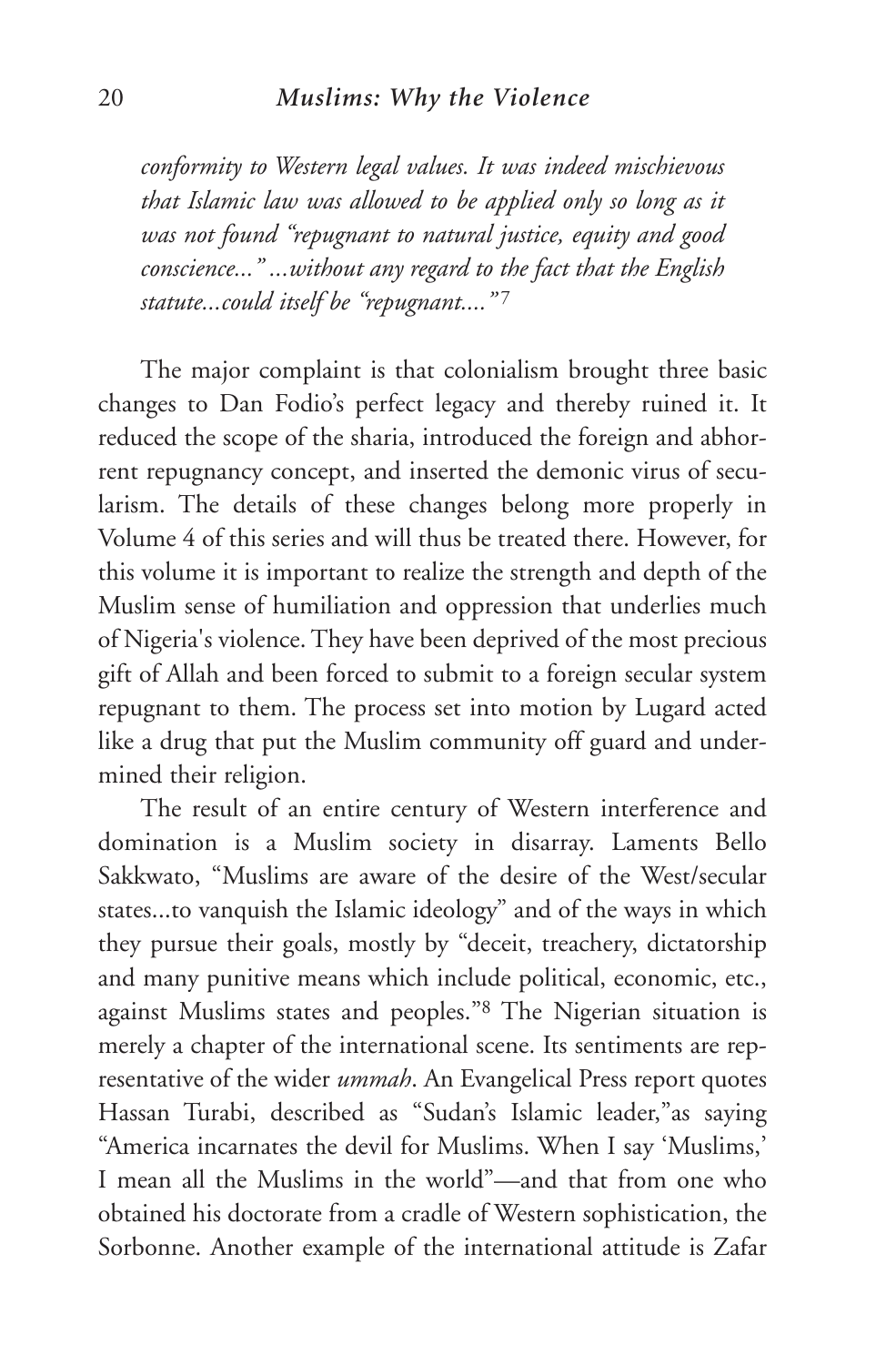Bangash, Director of the Institute of Contemporary Islamic Thought, who summarizes the common picture many Muslims around the globe have "of the true nature of the US, and why Imam Khomeini memorably called it 'shaytan-e buzurg'—the great Satan." He writes:

*The title "rogue superpower," or "shaytan-e buzurg" in Imam Khomeini's celebrated phrase, commonly used for the US, is not merely political rhetoric; it is the deeply felt and perceptive view of people wounded by America's crude and arrogant policies. What is even more revealing is that these feelings are not confined to those directly targeted by Uncle Sam; even its European allies have started to feel uneasy about the uncouth behaviour of the overbearing uncle.*<sup>9</sup>

Another Evangelical Press report, already back in 1998, warned of Bin Laden's intentions. He is to have said that "We, with God's help, call on every Muslim who believes in God and wishes to be rewarded to comply with God's order to kill the Americans and plunder their money wherever and whenever they find it.*"* <sup>10</sup> From there it was not very far to the World Trade Center in New York. And from similar perches in Nigeria it was not very far to Kano, Katsina, Maiduguri, Kaduna, Jos, Kafanchan, Zangon Kataf and all the other Nigerian cities that hosted riots.

Exceptions, it is said, prove the rule. Though the above attitude is nearly universal in Nigeria, R. D. Abubakre of the University of Ilorin does not share it. We will soon see that the common attitude puts colonialism and Christian missions in one basket, but Abubakre insists on a distinction. "Many British officials," he wrote, "were sympathetic towards the Muslims," certainly more than "many present Nigerian non-Muslims." The one and only illustration he adduces is the help they rendered to improve education for Muslims, the details of which follow below in the section on that subject.<sup>11</sup>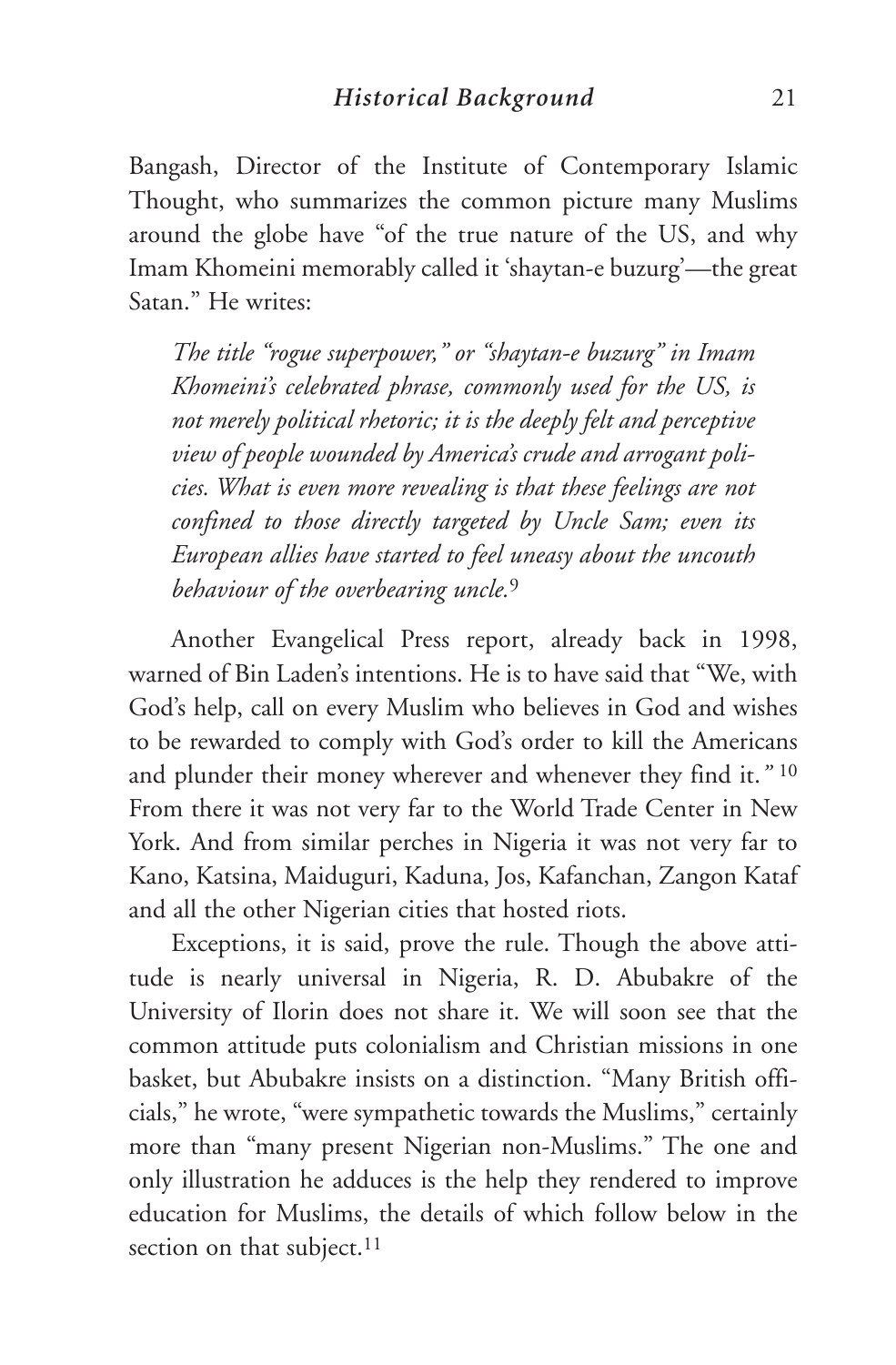#### 22 *Muslims: Why the Violence*

In our post-9/11 world, Westerners have become somewhat familiar with the "satanic view" many Muslims throughout the world have of the West, especially the USA. It is too bad Westerners were not sufficiently aware of it before, since it has a history of several decades, even at grassroots level in Nigeria. Alas, as one I. I. Bello put it in a letter to the editor:

*An American citizen is virtually cut from the realities of the world. He is turned into an arrogant speck of dust. He is made to believe that whatever American leadership did...is absolutely right. He is deprived of any standard of moral value or judgement. He is robbed of the spirituality of his humanity and made to believe [that] only his material aspect matters, and by so doing [is] reduced [to] the level of a beast, a mere consumer. These "achievements"—as the helpless American citizen is made to believe—have been accomplished by the endless nights of plotting and planning of the Jewishcontrolled American mass media.*<sup>12</sup>

For good measure, but to prevent overkill in the main text, I attach Appendix 1, which is a longer and typical Nigerian Muslim statement about America that needs to be understood and taken seriously. Since it was written, Western awareness of this attitude has grown to the point of familiarity due to post-9/11 events, but whether there is any Western awareness of its partial truth and significance remains to be seen. The dominant Western attitude I see is one of smug contempt for radical nonsense that is mostly shrugged off.

I rush to attach two warnings to this appendix. The first is that American missionaries should become more aware of their image as representatives of this "shaitan," while their Canadian counterparts, whether they like it or not, should realize they are usually tarred with the same brush, because they look and sound the same. Both would do themselves and Nigeria a favour by looking for seri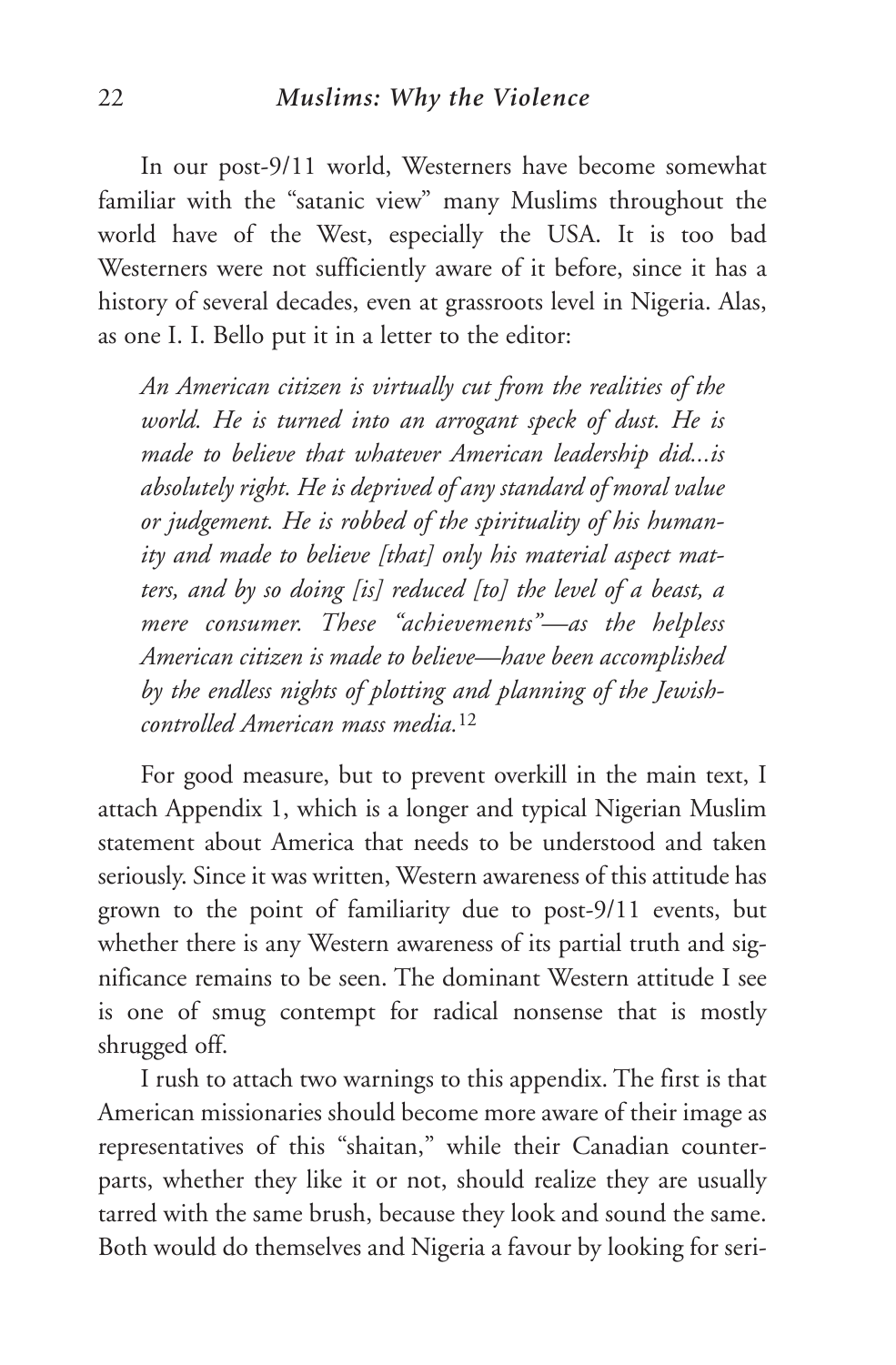ous ways to disassociate themselves clearly from this image. Such disassociation cannot be achieved by a mere change in window dressing: It will require a process of conscientization and a serious shift in emphasis in their message.

The second warning is that the time is past that such statements can be ignored. Ignoring them in the past has led to 9/11. Ignoring them in the future will only generate more terrorism and possibly World War III. Both Nigerian and Western governments, along with their churches and citizens, had better listen to these statements and change their ways with Muslims by taking them seriously and respecting their religion. If these warnings sound like a personal aside from me, your author, they are also expressive of the global Muslim attitude.13

# ▲ *Subversion of Muslim Communities and* INSTITUTIONS  $-$

By now it should be clear that, according to Muslim opinion, colonialism not only undermined the legal setup of the sharia, but it "unhinged"or deranged Muslim society as a whole—and not only Muslim society. The entire Nigerian society in all of its cultural aspects is said to have degenerated into unprecedented depths of vice and immorality. Sani A. Ibrahim, holder of a highly prestigious traditional Kano title, towards the end of the era covered by this study, affirmed that "ever since the Europeans entered the country, they have tried to destroy the good culture of the Hausa people. Even after independence, they have continued to send us their literature and movies that promote the evil customs of Europeans among us." <sup>14</sup>

It is an unending litany. As Sakkwato summarizes it, "One cannot fail to recognise that the breakdown of morality, social order, peace and progress in this country was sown since the sacking of the caliphate...."15 The former military head of state, Muhammadu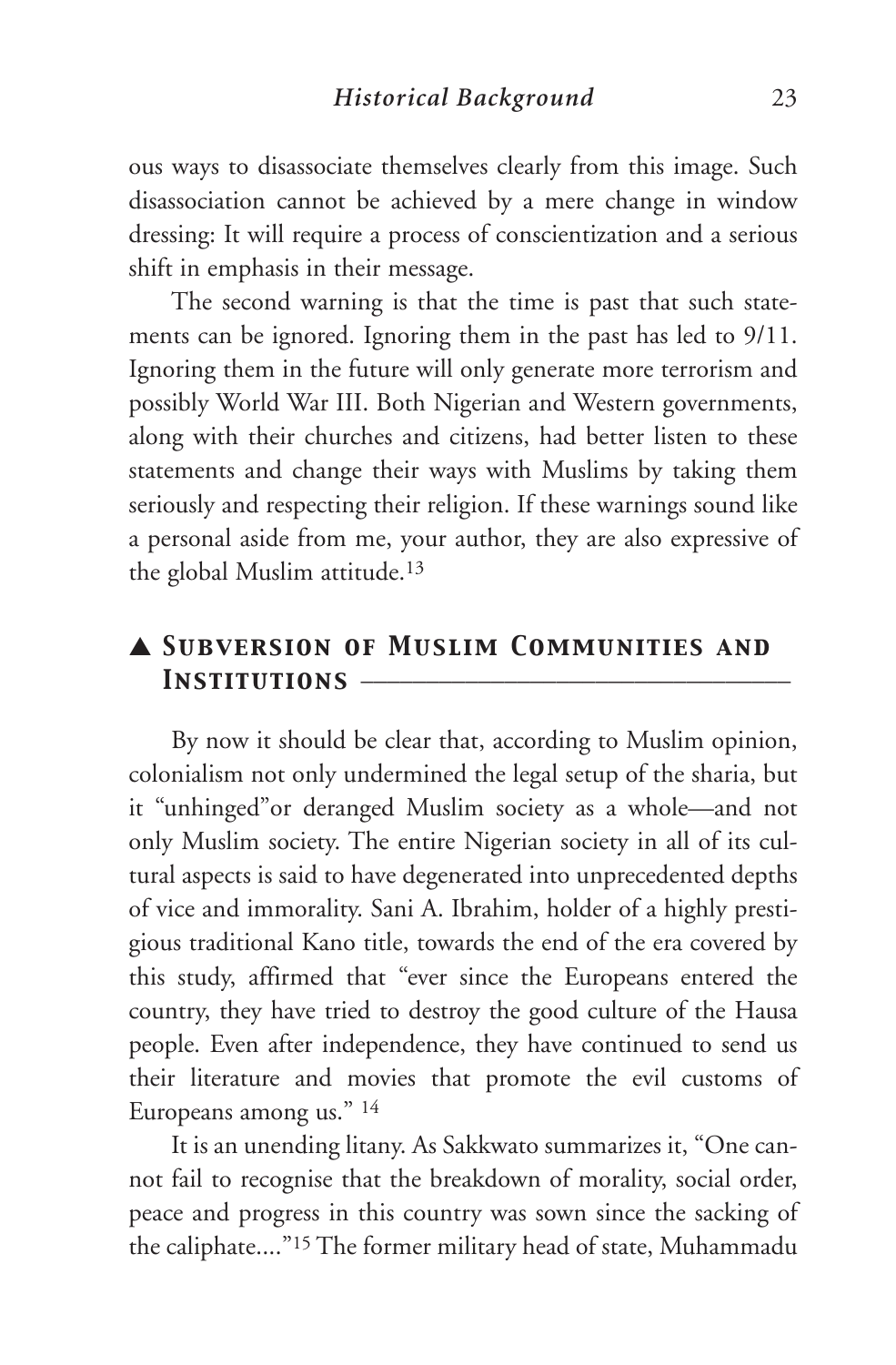Buhari, summed it up: It was from Sokoto "that the colonialists started the encroachment on Islam and our traditions."16

This theme forms a common thread through all of Nigerian Muslim social writings ever since the Constituent Assembly of the 70s. It would take very little effort to fill several volumes describing the social, economic, political, health care, sexual, religious, legal/judicial, and moral degredation that Muslims blame on the colonial and post-colonial setups. In this section I describe a number of areas in which Muslims feel they are cheated, oppressed, or manipulated by the Christo-secular government establishment Nigeria inherited from the colonialists. It will be enough to give you a strong flavour of the anger, humiliation and both patience and impatience Muslims have been suffering for some decades.

# ▲ *Distorted Governments* \_\_\_\_\_\_\_\_\_\_\_\_\_\_\_\_\_\_\_\_

Not only was the Muslim mind deeply distorted by colonialism and its post-colonial local house boys, but so were the structures of society, especially the various governments in the country. The governments and other power structures that God ordained for Muslims have been hijacked by those *kafirai* who have established a satanic network of Christian secularism and international capitalism that is working to destroy the global *ummah* of Allah. Due to all of this, the country is sinking deeper and deeper into a morass of unprecedented immorality that continues to undermine the very foundation of Islam. The entire country is organized by Christians and their agents in the government to oppress and squeeze Islam on all sides.

The signs of this oppression are everywhere. Muslims never imposed their law on their non-Muslim subjects, according to an anonymous writer, an assertion backed up by references to Muslim rule over Jews and over Hindus.17 But in Nigeria, Christians oppose everything Muslim. Umaru Dembu, an official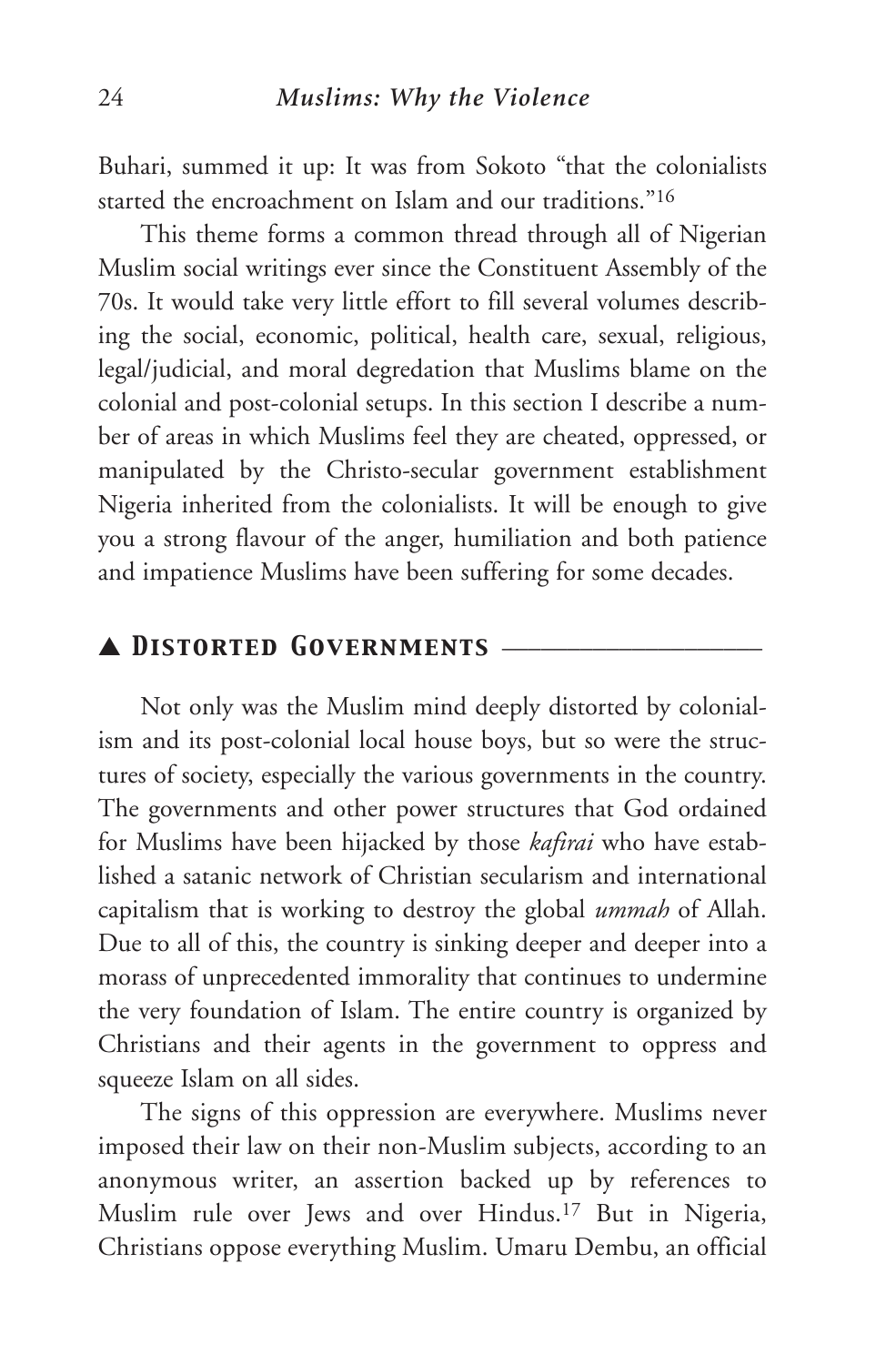of Jama'tul Nasril Islam (JNI) from Zaria, "expressed regret" that Christians had "formed the habit of opposing anything which would be of benefit to Nigeria if it had something to do with the Islamic religion."18 Even the irenical R. D. Abubakre charges that "there is a tendency among Nigerian non-Muslims to be subjective in their criticism of the institutions of Islam. They criticise *hajj* indiscriminately and condemn fasting." If they were to ponder Muslim practices more sympathetically, they would have recognized the parallels in their own religion. When Ahmadu Bello, the famous Sardauna or Sultan of Sokoto, became Vice President of the Muslim World League in the early 1960s, Christians "through sustained mass communication media propaganda gave it severe criticism." This occurred even though they had their own Francis Akanu Ibiam, former Governor of the Eastern Region, who was "a leading member of a World Christian organisation" that is not further identified. Abubakre complains that though "Islam and Christianity have mountainous areas of convergence," they are "least emphasized." Instead, Christians ignore these "mountainous areas of convergence" as if they are mere "mole hills," while they turn points of divergence into mountains.19 In Nigeria, "it is only Christians that exercise their rights without limitations." Muslims, on the other hand, "are denied their rights...in the name of secularism."20

It is not only secularism that leads to deprivation of Muslim rights. There are also factors like tribalism, jealousy and just plain hatred of Muslims that rear their ugly heads. Sometime in 1987, a large crowd of Bachama people from over 25 villages descended on the Hausa people living in the villages of Tinno and Tito in the Numan Local Government area and killed over 50 of them. In addition, they burnt their houses, crops and machinery. What was not destroyed, they confiscated and took to their own villages. The Bachama are mostly Traditionalists and Christians, Lutherans to be exact.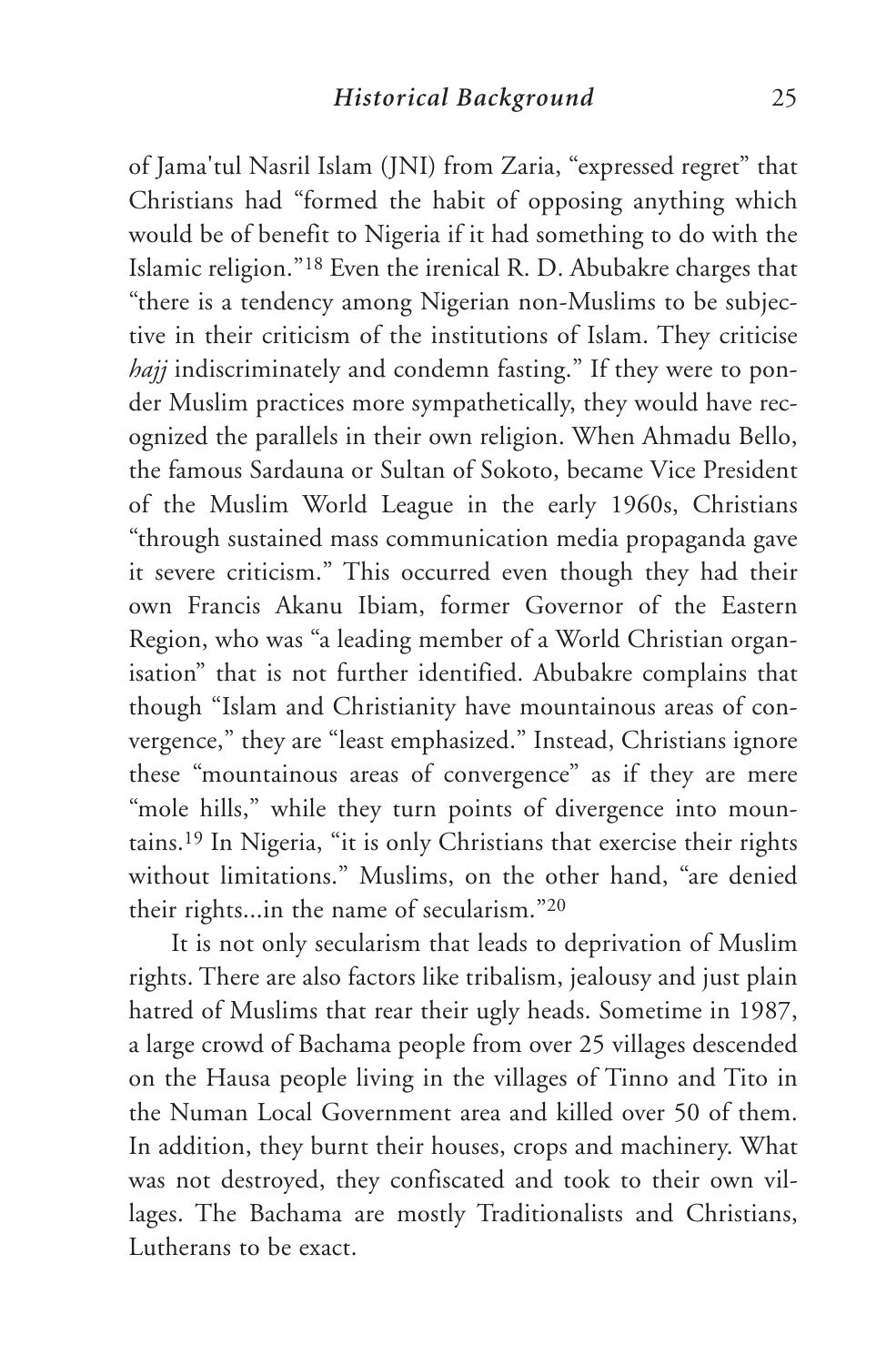#### 26 *Muslims: Why the Violence*

As Dangogo<sup>21</sup> tells the story, these Hausa people hailed from various northern states and had lived in the Numan area for some forty to fifty years. They were a law-abiding people, peaceful and industrious. Furthermore, they had always treated the local Bachama people with respect. However, jealousy set in amongst the Bachama when they noticed that these strangers soon became more prosperous than the locals. It was this jealousy that set in motion increasing friction between the two groups. The Yola television station, manned by Bachama, began to put their Hausa "guests" in a bad light, as if they had no right to live there. This, claimed Dangogo, is in stark contrast to what exists in their states of origin where there are Bachama who live there in peace without molestation.

Another early sign of trouble was that the Bachama put a "jizyar,"22 or poll tax on the Hausa farmers' harvest that went to the Bachama chief. Though unhappy, the Hausa people paid the tax. However, that was not the idea of the Bachama, who really intended that the Hausa would leave the area. Then a number of Bachama began to claim the Hausa farms as theirs, even though the Hausa had allegedly received their plots from an earlier chief and had to start from scratch by clearing uninhabited and uncultivated land. Those farms had belonged to no one and no one had to be moved or give up his property. Yet these Bachama said these farms had only been lent to them. Just in the village of Tinno, 650 farms were illegally confiscated. When the village chief of Waduku disagreed with this land grabbing, he was promptly killed along with his brother.

The Hausa took the matter to the Bachama Chief, but he supported his own people and berated the Hausa as an ungrateful people who had arrived in poverty, but now that they had become wealthy they wanted to take over power in the area. When the Hausa then went on to the police who are not local, some of them were arrested for causing trouble. They then went to the local court but, since it was dominated by the Bachama, they received no support. The next step was to contact the chairperson of the local gov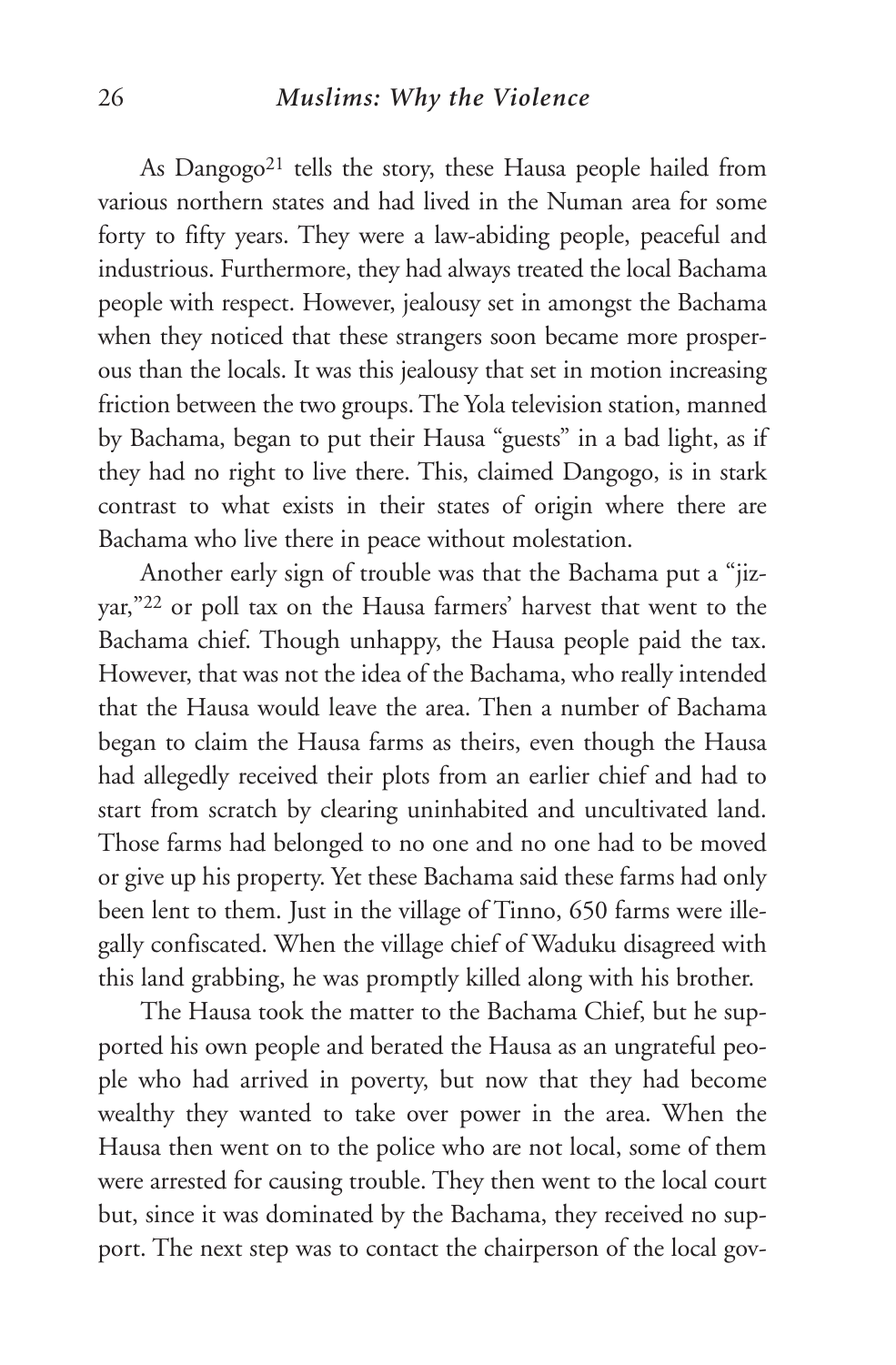ernment, Stella Manset, also a Bachama. She "chased them away, calling them 'strangers' and asking when they had come to take over local farmland."23 Even an appeal to the state government yielded no solution, since the people assigned to report to the government were the same chief and chairperson. However, as the situation deteriorated and violence began to escalate, the state government established a committee to serve them with advice. The committee tendered its report in December, 1987, but by July, 1988, the government had not taken any action. The Hausa people were attacked more and more. At one time a contingent of a mere fifty police had to face a crowd of over 4,000 Bachama who had come with armytype weapons. It was eventually the army that broke it up and restored a kind of normalcy—a familiar story in Nigerian confrontations. As far as Muslims are concerned, we have here a case of a local people in tandem with almost every level of government oppressing a non-indigenous group of Hausa Muslims.

Apart from the article on which the above story is based, I have not succeeded in finding any other references to this fracas except in a letter of February 9, 1989, by Wilson Sabiya to Governor Isah Mohammed of Gongola State that will constitute part of an appendix in Volume Three. That letter suggests that Governor Mohammed sponsored write-ups in the *New Nigerian* against both the Gongola State branch of CAN and Mohammed's predecessor, Governor David Jang, the Christian governor in charge during this episode. These write-ups alleged that CAN and Jang had collaborated against these Hausa Muslims to kill and maim them.

Probably one of the worst places from the Muslim point of view is Plateau State, sometimes considered the Christian headquarters in the north, a thorn in the northern Muslim flesh. Though it claims a reputation as a peaceful state, it was the scene of two bitter riots in 1994 and in 2001 and since then has moved into a mode of perpetual violence and murder. Muslims accuse this state of discrimination on many fronts.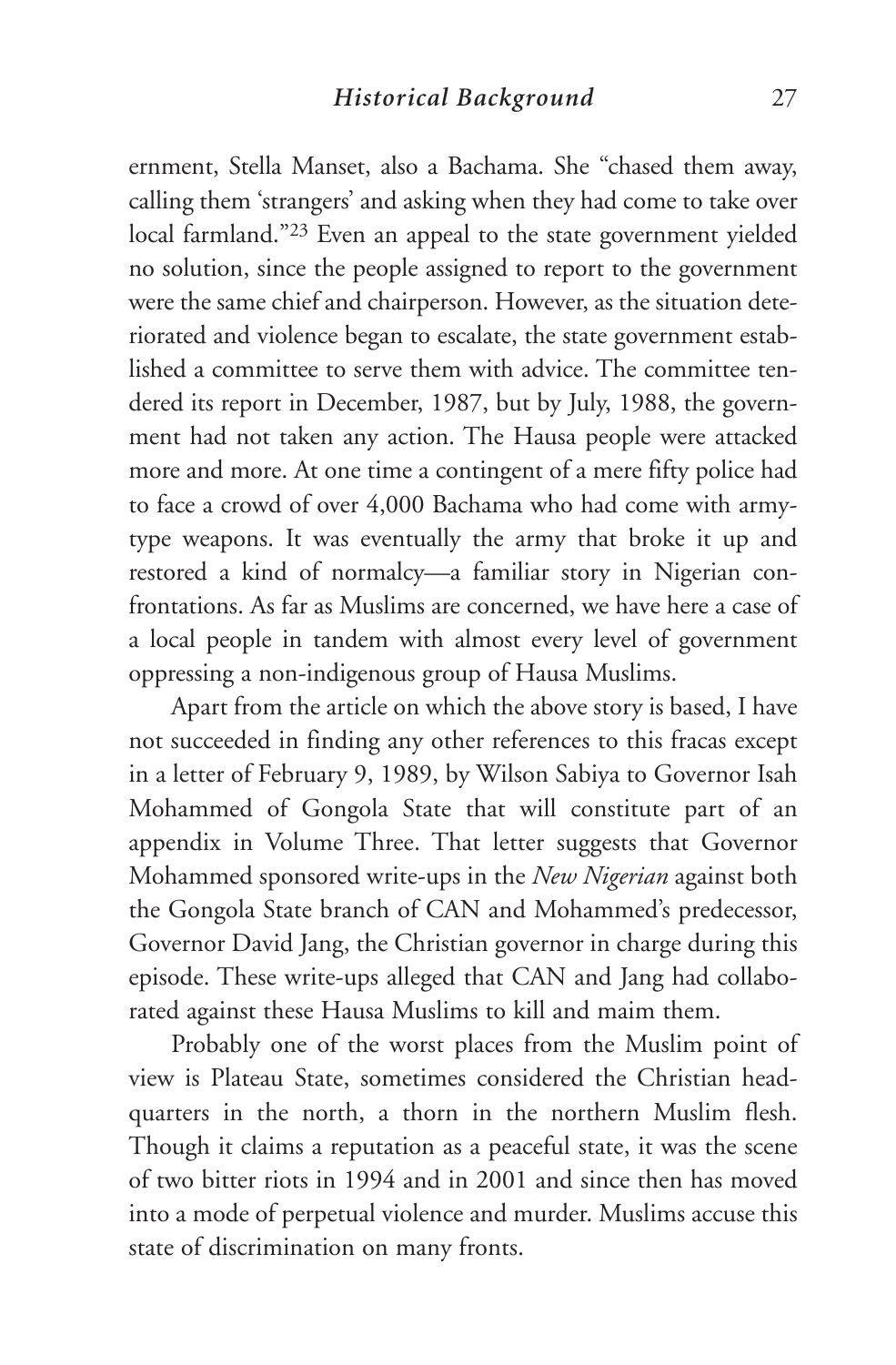#### 28 *Muslims: Why the Violence*

Among others, there is their infamous *Nigeria Standard (NS)*, a daily owned by the state government and established at least partially to defend itself and its indigenous Christian population against Muslim encroachment. An anonymous writer referred to "the Jos Christian Mafia" and "its crusading voice, the *Nigeria Standard*."24 One Adamu Ibrahim, in a letter to the editor, accused the paper of a strong bias towards Christians and against Muslims. While it featured a Christian column, he missed its Muslim counterpart. He reminded the editor that it operates on government funds that belong to everybody, a dangerous situation in a state with an equal number of Muslims and Christians. The editor responded by wondering whether Ibrahim reads the Friday edition which has a regular Muslim column.25 It is a minor issue, but Ibrahim's letter is an indication how ready Muslims are with the charge of discrimination and oppression without even a superficial glance at the facts—but, of course, they are not the only ones.

*The Pen* took up the Muslim case against Plateau. It reported that the local JNI complained against various offences by *NS*. A particularly gross offence was that insulting anti-Muslim cartoon.26 The report further asserted, "The Standard has been the strongest anti-Islamic and anti-Hausa/Fulani establishment newspaper, even though it is funded by the public treasury. The JNI cited a provocative anti-Islamic article published in the Sunday Standard <sup>27</sup> which was carried to intimidate the Muslim populace."

The same Plateau JNI leader had his complaints about the state's radio and TV services with their bias against Islam:

*Christian programmes are aired daily while the Muslims are given only 30 minutes a week (every Friday)! The state radio, however, allows a five-minute prayer time in the morning for the Muslims, which used to be 15 minutes. He mentioned in particular "700 Club"and "Another Life,"all Christian-sponsored programmes aired daily on television against the wishes of the dominant Muslims in the state. When the Muslims requested for*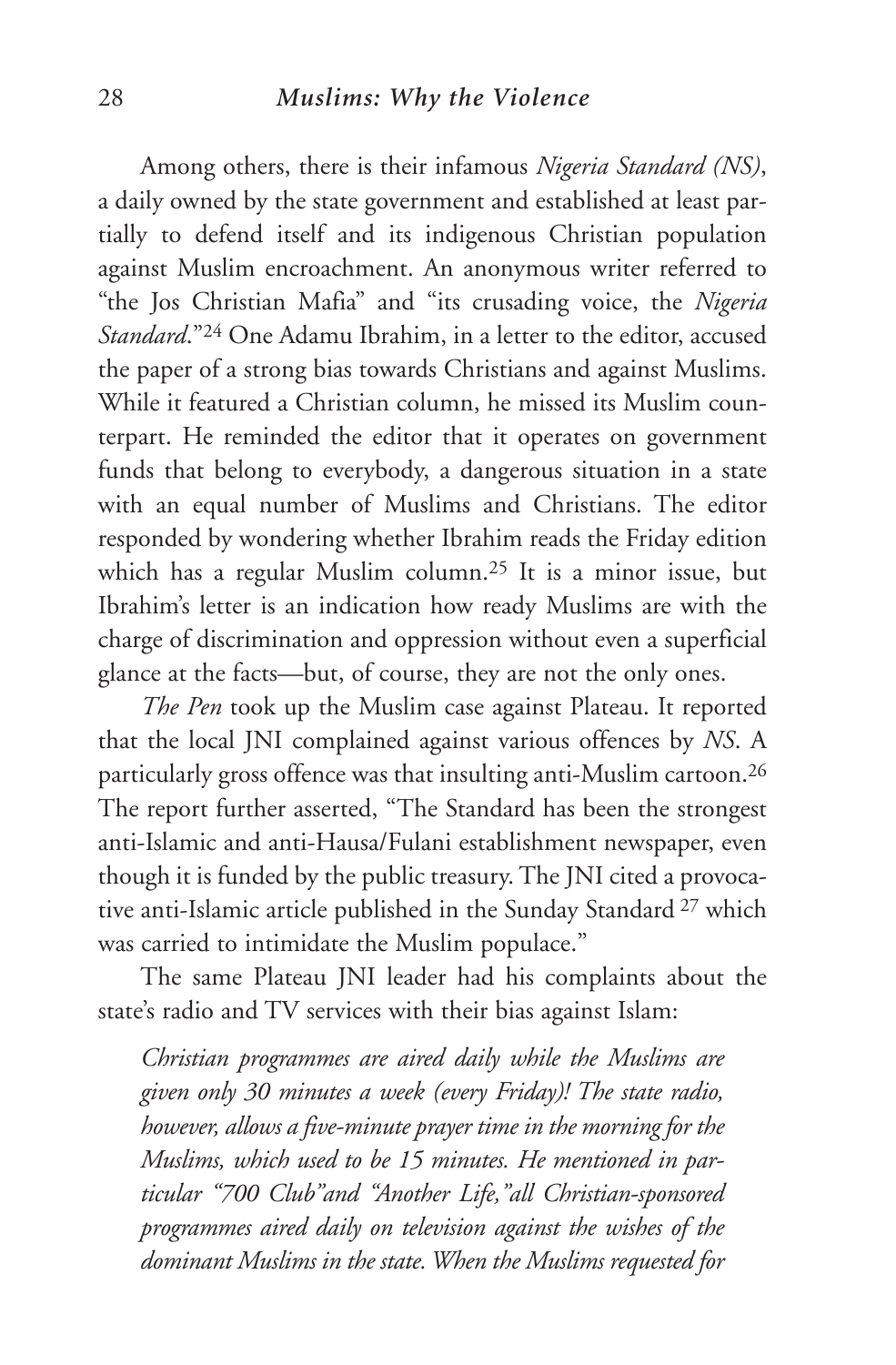*the same airtime for their programmes, among which were videotapes of Ahmed Deedat, they were turned down on the grounds that it is a controversial series and that even if a substitute is provided, the air time has already been sold.*<sup>28</sup>

The accusations against Plateau State with its Christian establishment just go on and on. There is "the growing under-representation of Muslims in the government, irrespective their numerical superiority, at least according to the 1963 census. There are only four Muslims in the state Executive Council. Equally there is an average of only one Muslim permanent secretary out of every five Christians in that position." <sup>29</sup>

As if all of this were not enough, *The Pen* accused the people of Plateau of developing anti-Muslim militarism. Under the heading "Jos: Islam under Fire—Muslims Cry out," Christians in Plateau State are now alleged to be undergoing paramilitary training in various places in preparation for a possible religious war with the Muslims:

*...Students and voluntary organisations now freely use dummy guns or locally made ones in training. It has also been noticed that Christian leaders, organisations and institutions are now fortifying their houses and compounds to provide cover and security for their nefarious activities.* 

*Apart from their daily preparation for an eventual showdown, the Christians are now engaged in offensive open-air preaching in spite of edicts banning open-air preaching.... To further provoke Muslims, they choose the main road leading to the central mosque as their "open-air church."* <sup>30</sup>

A controversy arose in Plateau State about mosques. Muslims had built mosques in various public places like markets, taxi parks, hospitals, government buildings and others. Then Christians, in a bid for equal treatment, began demanding plots from the government so they could also build churches there. The late Paul Gindiri, a wealthy busi-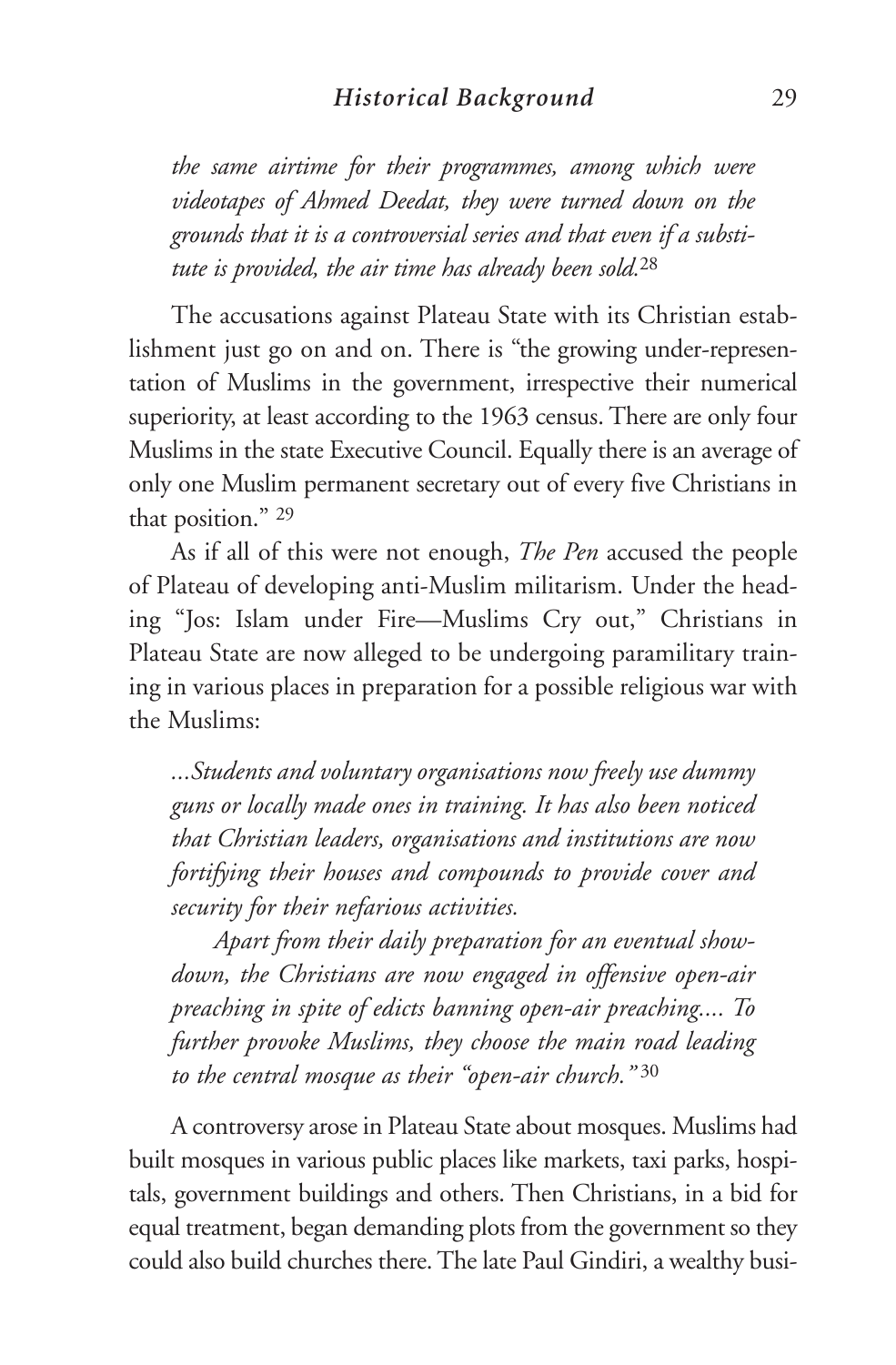#### 30 *Muslims: Why the Violence*

nessman as well as a colourful, fearless, and aggressive evangelist, built a church in the middle of the Bauchi Motor Park. He started similar moves at the Polo Ground. Faced with this demand, the Christian Military Governor, Lawrence Onoja, announced that all places of worship in public places would be destroyed so as to get rid of the problem. Muslims strongly objected to this solution, for they correctly realized that this measure would only affect them, since Christians normally had neither churches in public places nor any need for them. However, Muslims claimed they do need them since they pray five times a day wherever they are. So, the order to demolish such houses of worship was received by Muslims as another Plateau attempt to destroy Islam. As so often is the case, this issue was immediately placed in a larger contextual framework of other anti-Muslim measures in the state, such as the alleged military training at schools, Christian favourite treatment by Plateau media, and others.<sup>31</sup>

Editorial "Comment" from *The Pen* supported the complaints of *Alkalami*, its Hausa-language twin, forcefully, with ill-concealed threats. It declared the order "the most reckless and dangerous instruction by any governor in this administration." It was merely "a cover-up...to simply phase out towering mosques that abound everywhere in Plateau state." It was "the greatest spectre of doom." That the governor withdrew the order—"shameless eaten up his words"—was none of the Muslims' business. The "power drunk and crisscrossed governor"is warned that Muslims are "now prepared to take up any challenge, irrespective of his perceived power." The Muslims are "law abiding, peace loving and honest to all," but they "can no longer fold their arms." The governor is reminded that, according to the 1963 census, Islam is the majority religion in the state. The editor, "assisting the government to avert an impending holocaust," reminds it "that so many incidents and calamities against the Muslims are still fresh in our memories." Then he lists some: The OIC issue, the "Kafanchan massacre, unguarded provocations by CAN leaders." There were the "recent Numan genocide,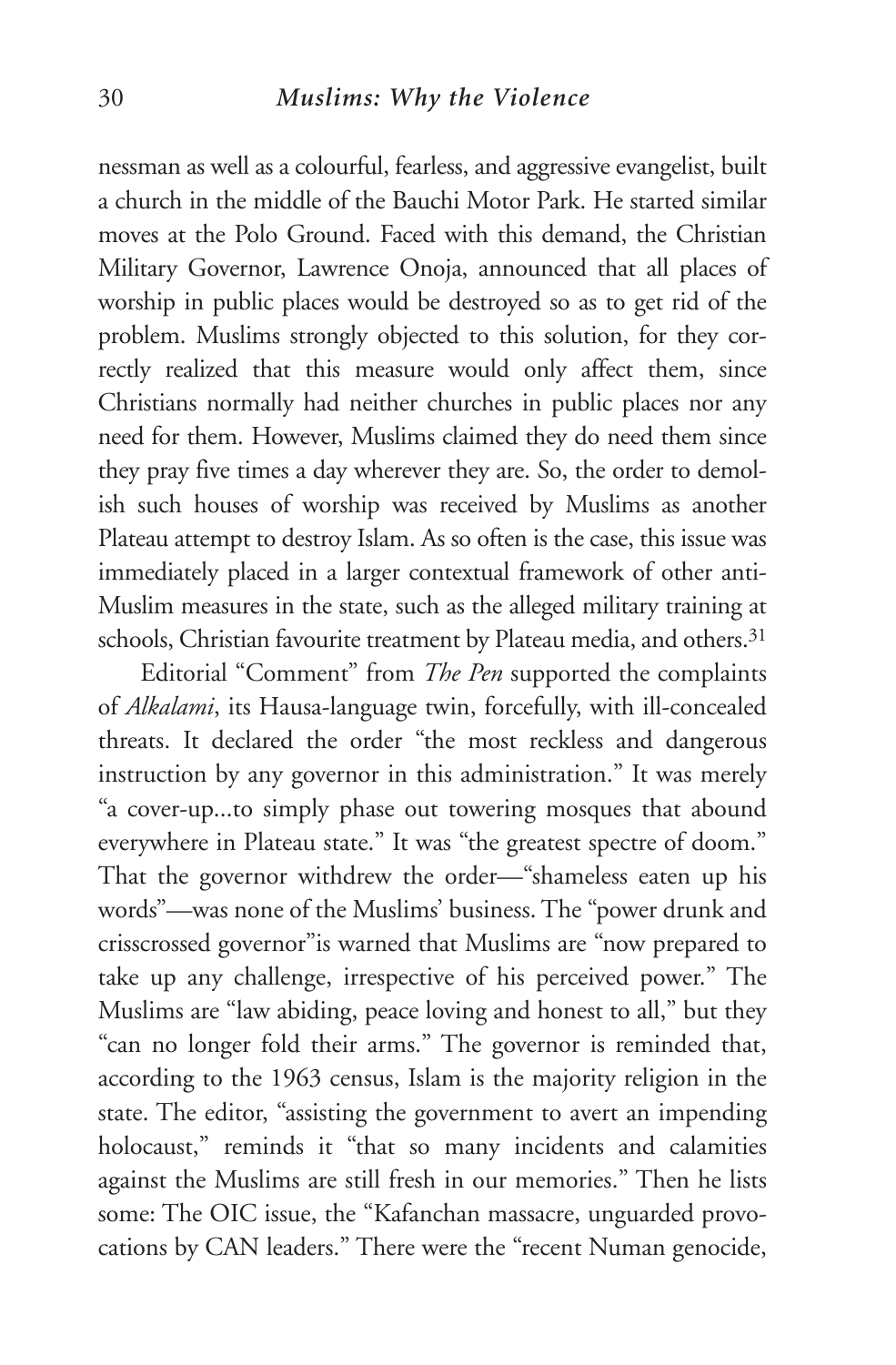the clandestine moves to stifle *hajj* operations and the indiscriminate arrests and detention without trial of Muslim youths and their leaders." He further warned that "efforts should be made to right the wrongs already committed and to ensure justice and fairness in the future.32 Clearly, many Muslims do not think of Plateau as so peaceful. They find it an oppressive place, which is, I understand, the main reason the Lafia and surrounding areas broke off to form their own Muslim-dominated state of Nasarawa.

It should be pointed out that the Plateau media are not the only ones accused of anti-Muslim discrimination. It is thought to be the case with most of the nation's media. The Lagos-based Muslim magazine *Al-Madinah* reported a bizzarre "Mother of All Miracles" that was considered so important that, even though the current issue had already been fully prepared, the editor decided to start from scratch to report the event. Reportedly a small snail emerged from the Atlantic Ocean at Lagos' Bar Beach with an Arabic inscription on its shell affirming Allah and His prophet Muhammad. If humans "turn deaf ears to the true message, forces of nature now take it upon themselves to proclaim the miracle of Islam," declared the editor. It was *Al-Madinah*'s duty to spread this wonderful news, for "apart from NTA33 Newsline which grudgingly flashed it, we are not aware of any other coverage in any Nigeria media, print or electronic. We also know why: It is simply because the discovery is a feather in the cap of Islam. Al-Madinah knows its duty, though. And it has to do it." <sup>34</sup>

So, a strong sense of Muslim media mission in the face of an anti-Muslim media establishment.35

The complaints about the media have continued all along the way, as recent as March, 2003, when Nasiru A. Yahya of Jalingo, the capital of Taraba State, wrote about anti-Muslim discrimination by Taraba Television. It has deteriorated "into a Christian propaganda station." He explained: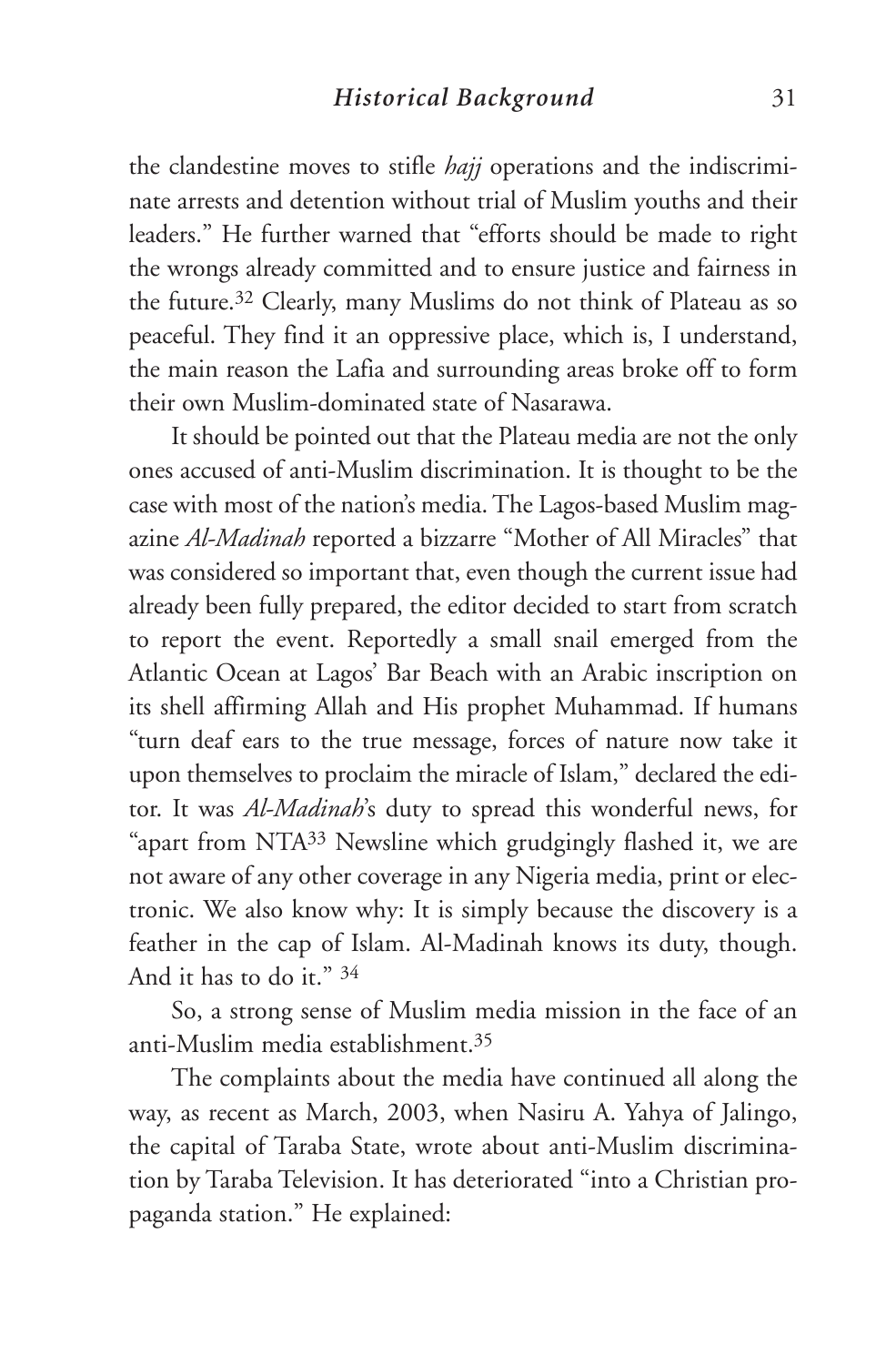*Christian programmes are offered a regular and comprehensive coverage. The most pathetic part is that even on Fridays, the Muslim sermon enjoys only 30 minutes, while after that, a Christian programme or gospel music follows immediately. More so, transmission opens with gospel music and closes with it, instead of prayers.* 

*Furthermore, during any Christian occasion, a comprehensive coverage is broadcast from various Christian churches, while important events concerning Muslims are blacked out. Moreover, after every programme, the interlude is a gospel music, which exhibits the worst form of religious discrimination.* 

*I can state here without any hesitation that the Muslim community in the state constitutes a significant percentage of the state's population, but because of Muslim peace-loving attitude, we don't usually protest the discrimination. Nevertheless, we wouldn't be taken for granted, for it is becoming unpalatable, and action must be taken.* 

*For your information, all that has been spent on the station was supposedly for the benefit of both Muslims and Christians in the state. Because of the alienation and discrimination, the Muslim ummah is losing interest and many have decided not to tune to the station. I call on all those concerned to redress the situation in the interest of peace and unity in the state.*<sup>36</sup>

# BETRAYAL BY EMIRATE AND OTHER MUSLIM **AUTHORITIES**

There is friction also within the Muslim community with one section accusing the other of having been colonized and secularized. Muslim emirs and chiefs are accused of exactly that. Remember that some of the riots in Volume One were directed at least partially against them. One issue that crops up frequently, especially in Fundamentalist writings, is that Muslim emirs and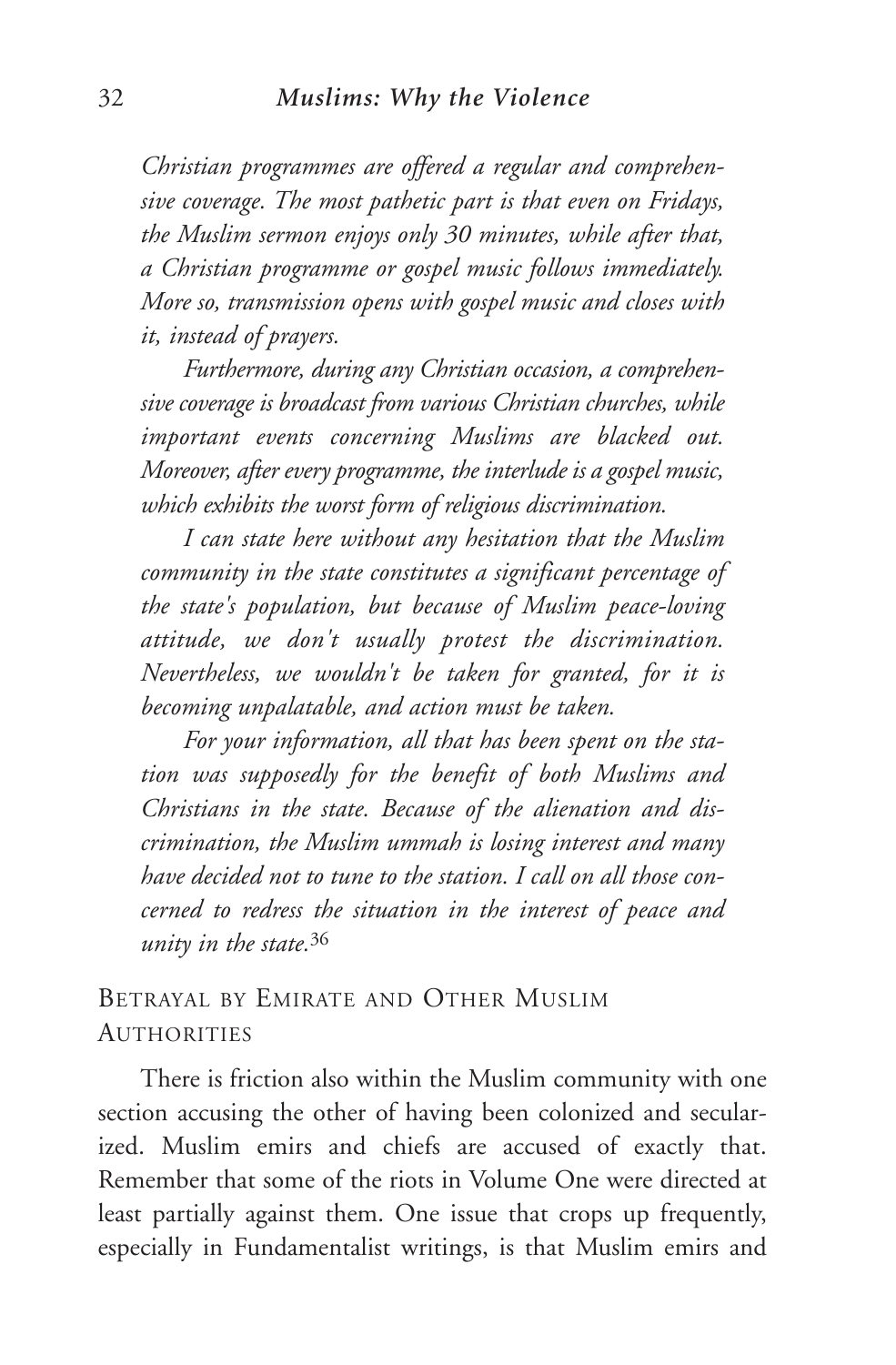lower-rank chiefs have betrayed their people. This was alleged to be the case before the Dan Fodio revival<sup>37</sup> and once again became the case under colonialism. Emirs and chiefs retained their position and received favours by playing their assigned roles under the colonial policies of indirect rule and secularism.

It is a complaint that comes from all levels of society. One Sadik Jahun from Birnin Kudu sent in advice to MAMSER, a Federal Government agency assigned to wake up the Nigerian population from their slumber and develop themselves. His advice was that the agency should work closely with various estates in the society, such as the press, educational establishments and religious leaders. However, he warned that MAMSER should stay clear of traditional chiefs. "These chiefs have lost their respect with the people and are not interested in arousing them. Politics has separated them from the people." He warned to keep away from them, "unless MAMSER were to try to return them to their former position" by reforming the institution.38

Hassan Gadam, a civil servant in Bauchi State, one who was probably very familiar with all the corruption for which the Nigerian civil service is famous, wrote a lengthy cry to Muslim traditional rulers and authorities in the civil service. He pleaded with them to live up to their Muslim obligations by fulfilling the roles to which Allah had assigned them. Failure to do so would lead to judgement. "I am calling on all of you,"he wrote, "who fail to do their work according to the Word of God. You share one common destination: the fire of hell, unless you repent before you die. Thus, you chiefs and high officials, do justice and accord everyone his rights without restrictions." <sup>39</sup>

His article is full of accusations that these people use their positions to their own advantage, and in the process oppress the people and ignore the laws of God.40

Bobboyi, at the time at North Western University in Chicago, reports that the colonial yoke weighed so heavily on them that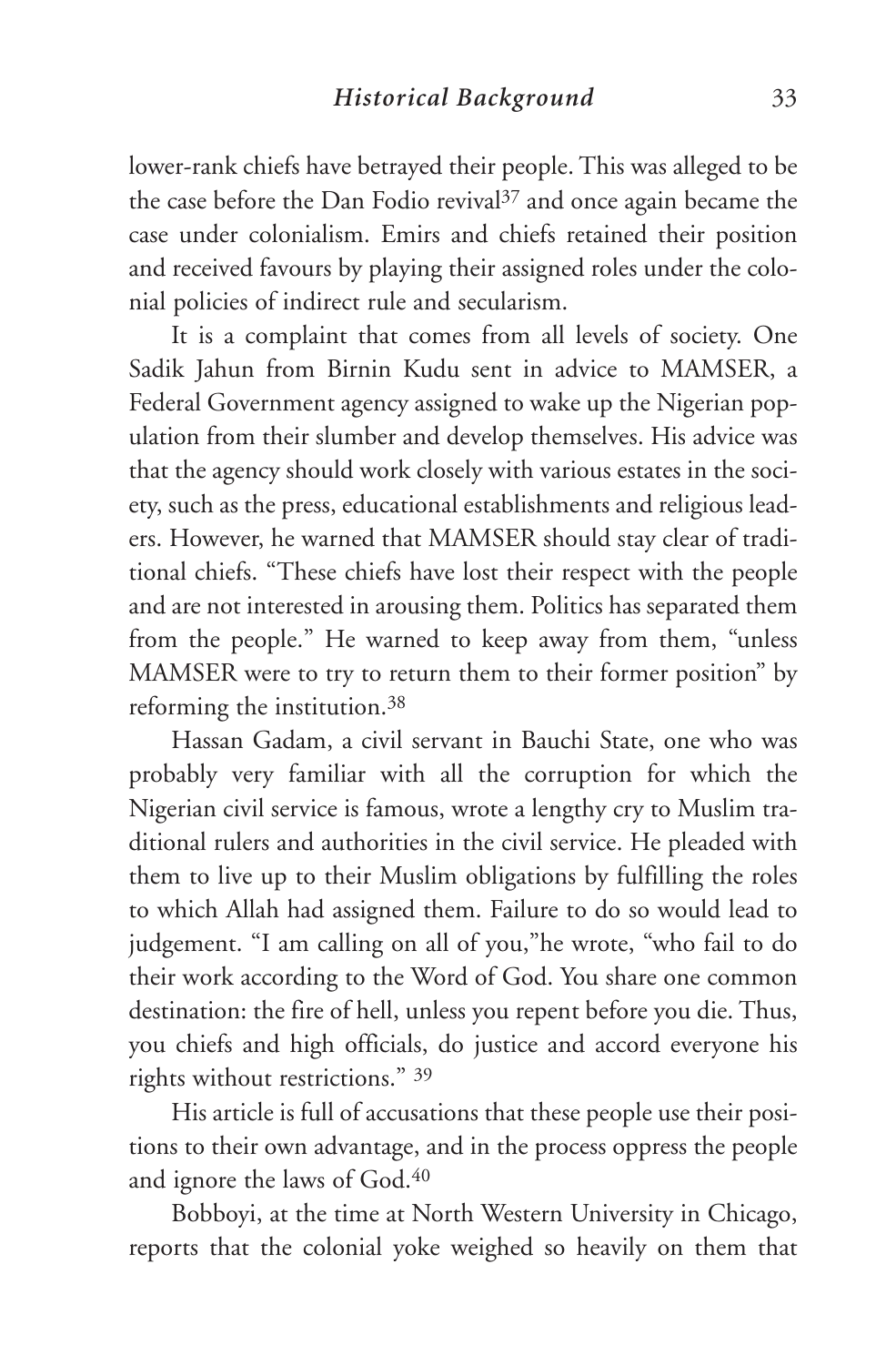highly-placed Muslim rulers seriously discussed resorting to *hijira*. The source is a letter from Muhammadu Buhari, Sarkin Kano Aliyu, to the Waziri of Sokoto, two highly-placed officials in the traditional Muslim setup during the early colonial period. The former suggested seriously that Muslims should resort to the *hijira*, a traditional Muslim concept of fleeing an intolerable situation by moving away. The letter states, "I have found no more useful plan for all Muslims...that we leave this country, all of us...as these dogs have surrounded us and threaten to overcome us."<sup>41</sup> This is a clear indication how deeply the secular colonial order disturbed their spirits. If they were to remain true Muslims, they could have no peace with it.

The flight never materialized, partially because colonialism soon succeeded in undermining the Muslim spirit amongst these rulers. Pragmatism set in. Muslim rulers began to find ways to exploit the new order for their own benefit. During the course of this discussion on *hijira*, Muhammadu Marafa, who was Sultan of Sokoto from 1915-1924, "did not hide his feelings" to his predecessor, Sultan Attahiru. He wrote:

*Further, I earnestly beseech you, in God's name, let no one hear a suggestion of our departure from your mouth in this land, as this would mean ruin of our affairs. Our subjects...would certainly throw off their allegiance to us on hearing such news. We should get no assistance from them of what they have promised to us. To sum up, let us sit and wait the issue of the matter...If we remain in our Kingdom, all will be ordered for us by the Great Ordainer.*<sup>42</sup>

A pragmatism had begun to set in that eventually led to a betrayal of the people by the ruling class. Bobboyi explains that "the incorporation of traditional Muslim institutions" into the secular colonial system led to autocracy. The Emir was now accountable to the British, not to the people, as before, or to the sharia. He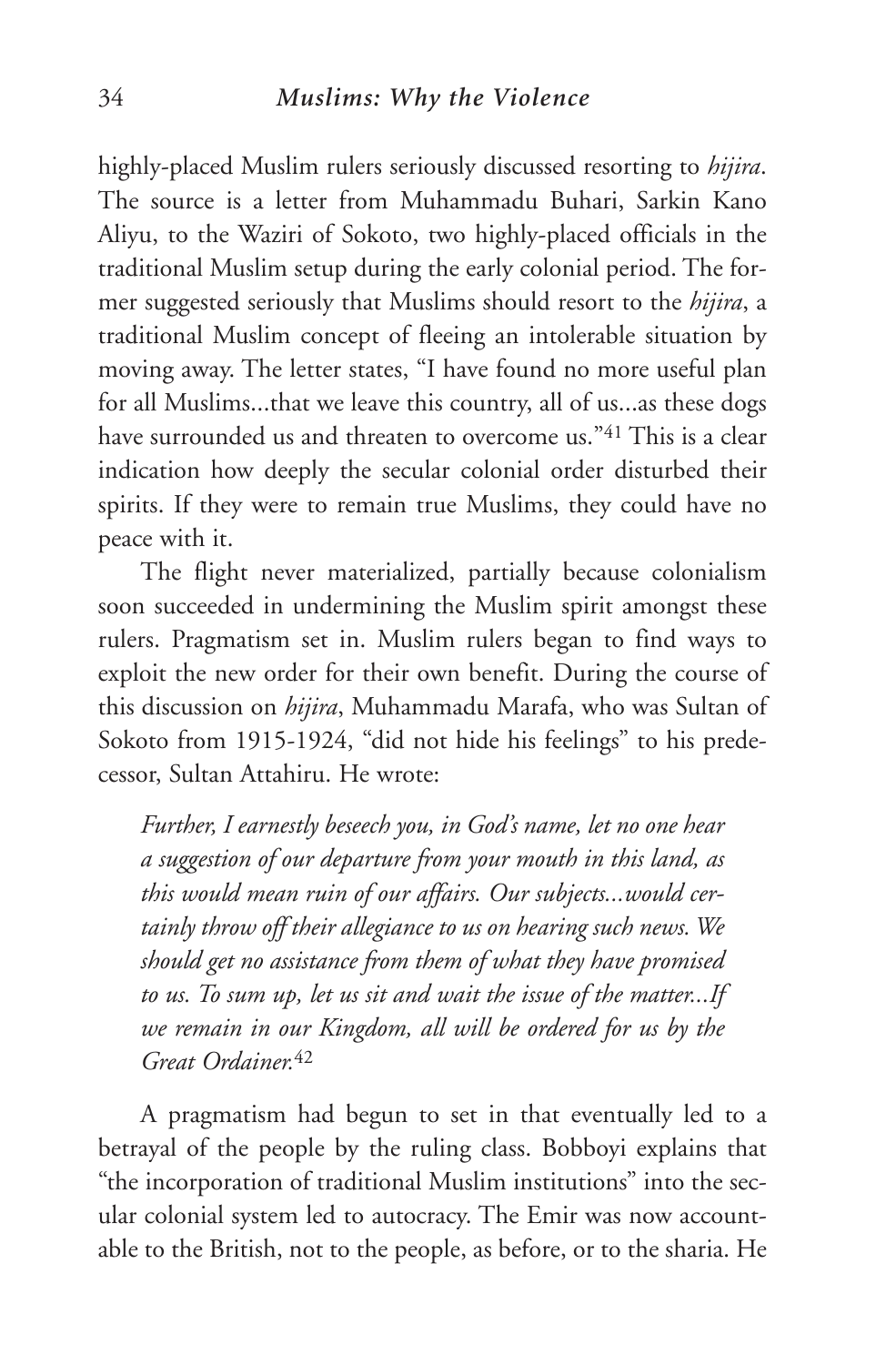and the British Resident would have their huddle and decide "as they saw fit." "[A] wide gulf developed between the Islamic pretensions of the Emirs and their actual deeds; between the ideals and aspirations of a Muslim society and the temporal exigencies of a secular-colonial arrangement...." 43

And so Bashir Isyaku laments that:

*...the vitality of the Sultanate has been eroded since the demise of its founder, and probably one could argue that it has now been brought to its feet. The honour and respect accorded to the institution has since been lost to history as it is now more of a Government mouthpiece to mobilize the Muslims into casting their vote...supporting government programmes like MAMSER, announcing the sighting of specific moons and appealing for calm when there is any civil disorder....One would...therefore wonder whether it is necessary any longer to lament the plight of such an institution.*<sup>44</sup>

Simultaneous with the unrest about the Sokoto Sultanate, Kano was the scene of the 25th anniversary celebration of the enthronement of its Emir Ado Bayero. The editors of both *The Pen* and its twin *Alkalami* were hardly in the mood for such a celebration; it was rather a time for mourning because of the deterioration of the emirate position.45 The *Alkalami* editor reminds the Emir of his heavy responsibilities as "leader of the people in both politics and religion...as well as to serve as an example for the people in the way of truth." The most important function for the "Emir of Kano and all other Muslim chiefs, is to protect the sharia and to ensure that the freedom of Muslims is not tampered with. In short, they are to enhance the position of both Muslims and their religion." <sup>46</sup>

However, laments *The Pen*, instead of emirs defending the supremacy of Islam and the welfare of their people, "nothing significant remains of the caliphate and its leaders." It goes on to complain that Emirs receive their appointments from neo-colonial,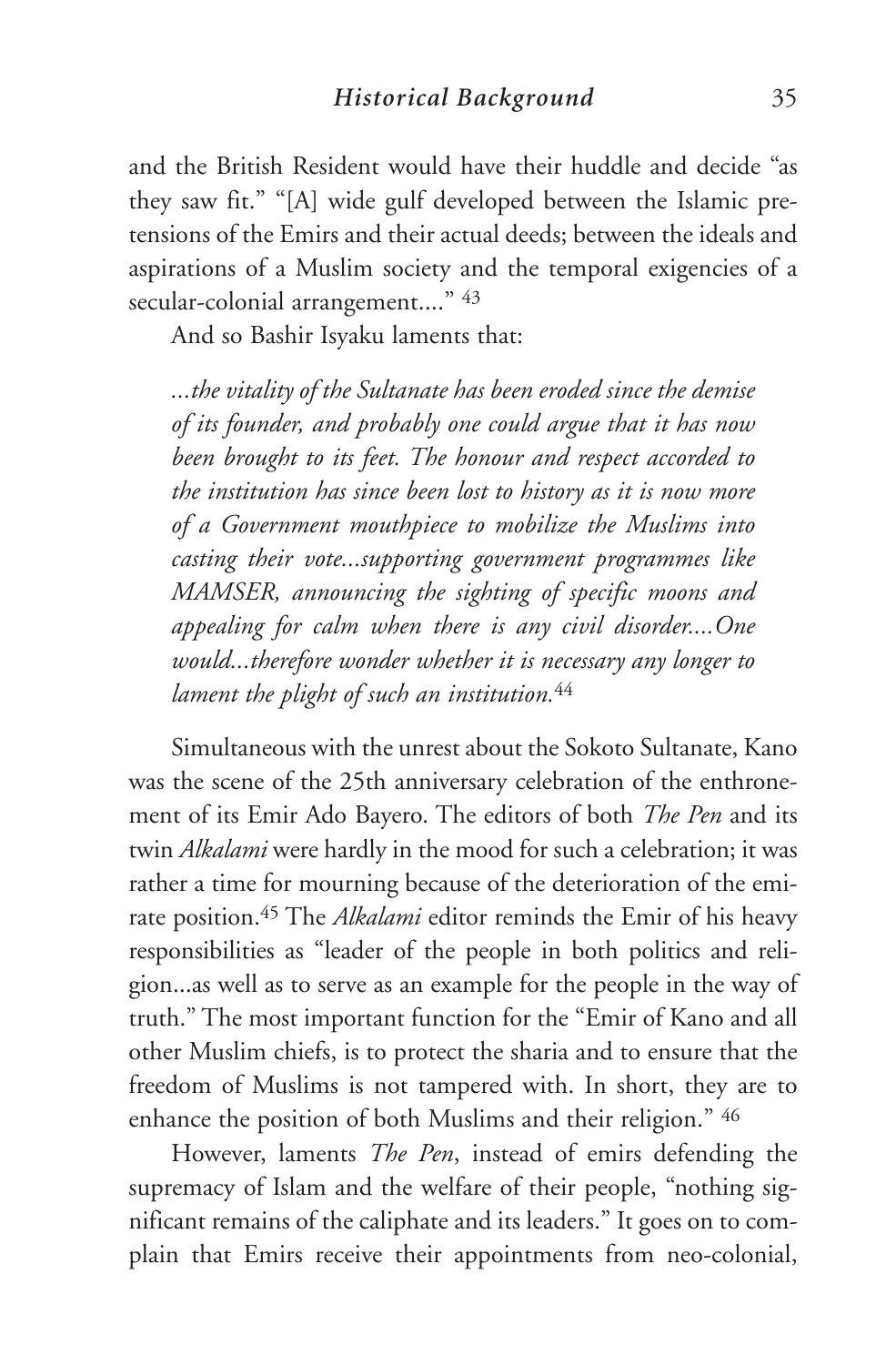non-Muslim governments, both civilian and military, and are thus forced "to pay homage and allegiance to such regimes." They "were to mobilise and lead their people to fight for Islam," but they are reduced to enjoining their people to keep mute, and accepting a leadership that recognises not the Islam that made them, as the supreme religion, and the sharia as the only way of life. It is sad to note that, despite the Muslim demand for his right to sharia, the emirs never at any moment cared to use their influential position to make a strong case in favour of the sharia to the government that recognises them. Secularism and its attendant institutions continue to flourish in the domains of our emirs without a single move to stem its tide by the blue-blooded royalists.

The editor of *Alkalami* expressed himself even stronger. *"*Every chief must unite his people to show them what will bring them progress and to resist everything to the contrary. Doing so will bring the chief and his people closer together so that they will respect him more highly and he receive an appropriate reward from God." <sup>47</sup>

The point here is that the stark opposite is in fact the case. The original assignment to these Muslim chiefs from Shehu Dan Fodio himself was to "resist everything that is not according to Islam and to serve as faithful stewards of the Lord God on earth. Thus, they must fight against oppression and against the arrangements of the colonialists and others who try to force pagan law on Muslims." <sup>48</sup>

The editor of the same issue of *Alkalami* was so over-wrought with the oppressive situation that he wrote two editorials on the subject in one edition, both touching on the same basic concern for Muslim liberation. In the editorial "Sharhin Alkalami," he bristled, "The insults, humiliation and the provocation to which Muslims have been subjected have long ago reached the limit of toleration."49 The rest of this editorial deals mostly with sharia issues that will be examined more closely in the volume on sharia.

Now, if Muslim emirs and sultans have succumbed to the secular establishment, what could be expected of lesser Muslim mortals?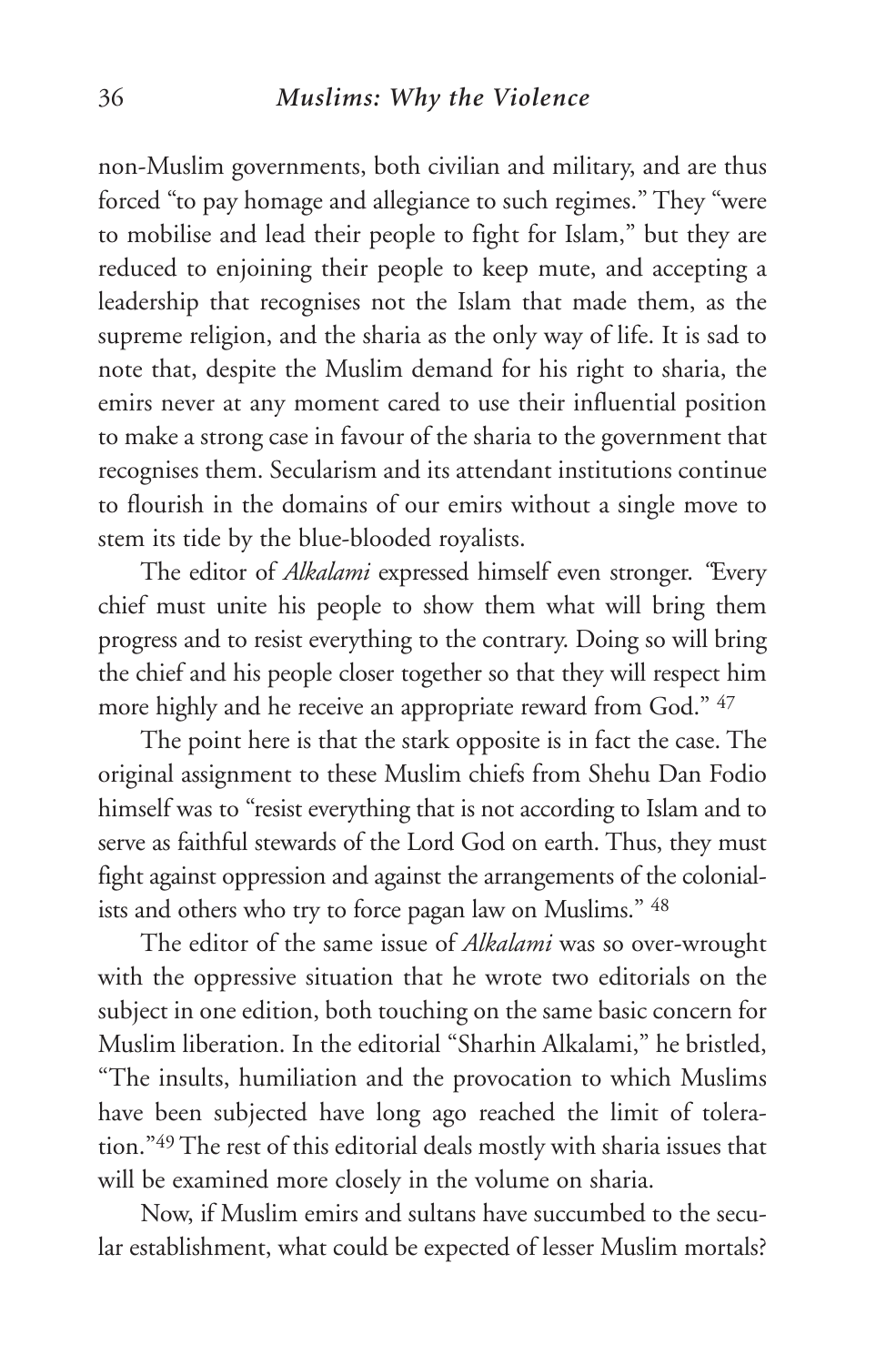The impatience of Muslims towards the "system" has been growing at every front. We will see in Chapter Four that El-Zakzaky and the Muslim Students' Society (MSS) have long been very hostile to most Muslim authorities. The whole place has become one huge tinderbox continuously awaiting the next spark to be set off. It is obvious in the increasing resistance, especially of students to members of the secular establishment, even if they are Muslim.

In fact, it is becoming difficult to identify who is who and who favours what among Muslims. In November, 2002, it is alleged that "thugs assaulted two Islamic preachers," named Abdulrazaq Aduagba and Sannu Shehu. They were street preaching at midnight (!) in Ilorin. They are described as "outspoken Muslim preachers who have for some time been criticising the current trend of political violence in the state and the recent upgrading of traditional chiefs."

"Eye-witnesses" reported that "four heavily-built men bumped into the *wa'azi* (sermon) session, and produced Aduagba's recorded casette in which he criticised societal lapses, asking him to defend it. When he was trying to justify his thoughts, they rained blows on him, sending him to the floor before they took flight and boarded waiting Mercedes Benz and Toyota cars."50 My guess is that we have a case here of an attack by established Muslim politicians on Fundamentalists who are challenging the status quo, including chieftaincy vested interests, and who thus stand in the tradition of *The Pen* and *Alkalami.* There is currently a dramatic increase in political violence in Nigeria. I would describe this last case as religious/political in nature—a political attack on religious critics of corrupt chiefs and social evils.

## SECULARIZED EDUCATION

I begin this section with some hard-hitting salvos against colonial education from Ibrahim K. R. Suleiman. He begins his discussion with a quotation from Edward Wilmot Blyden's descrip-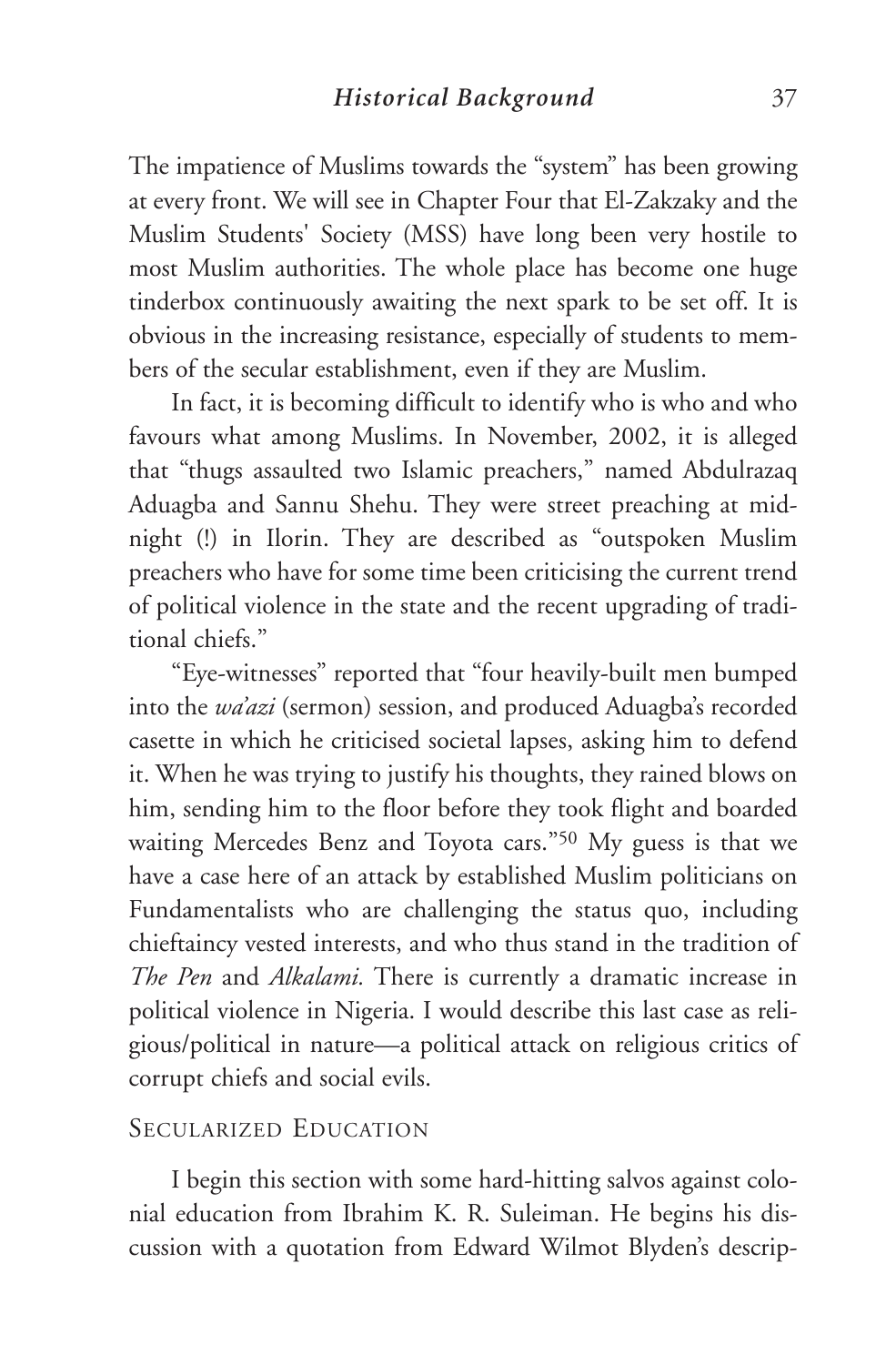#### 38 *Muslims: Why the Violence*

tion of the effect of colonial education on Africans. This quote sums it all up so well that I can do no better than to simply requote the passage. Blyden, it may surprise readers not familiar with Nigerian history, was a Christian, but one with a difference. He was a West Indian Pan-Africanist, active in West Africa during the closing decades of the 19th century and unusually supportive of Muslims. According to Abubakre, Blyden "was convinced that Muslims are not as bad as they were being projected by the missionaries." He fought their cause and encouraged Muslims to combine Islamic and Western education<sup>51</sup> He wrote:

*Of a different race, different susceptibility, different bent of character from that of the European, [the Africans] have been trained under influences in many respects adapted only to the Caucasian race. Christian and so-called civilised Negroes live in foreign countries, where they are only passive spectators of the deeds of a foreign race; and where, with other impressions which they receive from without, an element of doubt as to their own capacity. Hence, without the physical or mental aptitude for the enterprises which they are taught to admire and revere, they attempt to copy and imitate them and share the fate of all copyists and imitators. Bound to move on a lower level, they acquire and retain a practical inferiority, transcribing very often the faults, rather than the virtues, of their models.*

*Besides the result of involuntary impressions, they often receive direct training which is not incompatible with, but destructive of, their self-respect. Having embraced, or at least assented to, these errors and falsehoods about himself, he concludes that his only hope of raising the scale of respectable manhood is to strive after whatever is most unlike himself and alien to his peculiar tastes. And whatever his literary attainments or acquired ability, he fancies that he must grind at the mill which is provided for him, putting in the materials fur-*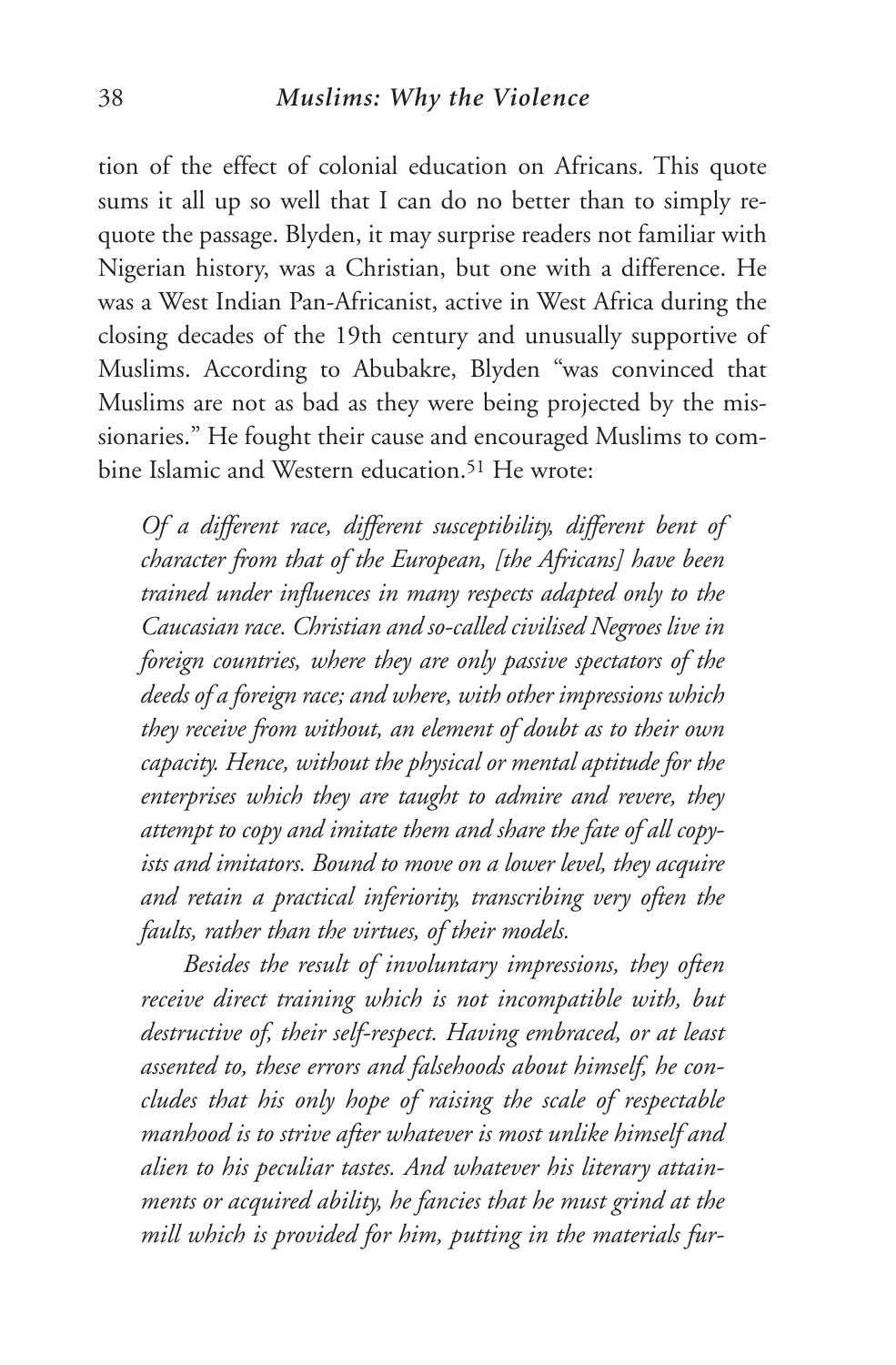*nished to his hand, bring no contribution from his own field, and of course, nothing comes out but what is put in it. He never acquires the self-respect or self-reliance of an independent contributor. He is not an independent help, only a subordinate help, so that the European feels that he owes no doubt and moves on in contemptuous indifferences of the Negro, teaching him to condemn himself.*<sup>52</sup>

Blyden was right on. I myself have used another quote elsewhere to describe the purposes of colonial education by a highly respected advocate of colonialism, whose description, in fact, represented political correctness. H. S. Scott wrote,

*The political conception of the aim of education was that it should make useful citizens...who would be of use to us [British]. The conception was one of exploitation and development for the benefit of...Great Britain—it was to this purpose that such education...was directed.*<sup>53</sup>

In my own more negative terms, the purpose of education

*was to produce zombies, creatures at the behest of the colonial regime, loyal, obedient, ready to do its bidding.... Least of all was it the intention to produce critical and creative graduates who would do independent thinking, for such people could become dangerous to the establishment.*

An important part of the educational policy was that of special schools for the sons of chiefs and emirs. Among the consequences, if not the goals, was "the further entrenchment of Muslim chiefs and emirs and other northern aristocrats to whom Balarabe Musa later referred as 'crooks.'"54 The above is a fair summary of the critical Muslim opinion of colonial education among Muslims.

In his hard-hitting article, Ibrahim K. R. Suleiman writes about "the enslavement"of Muslim "minds and intellect, and the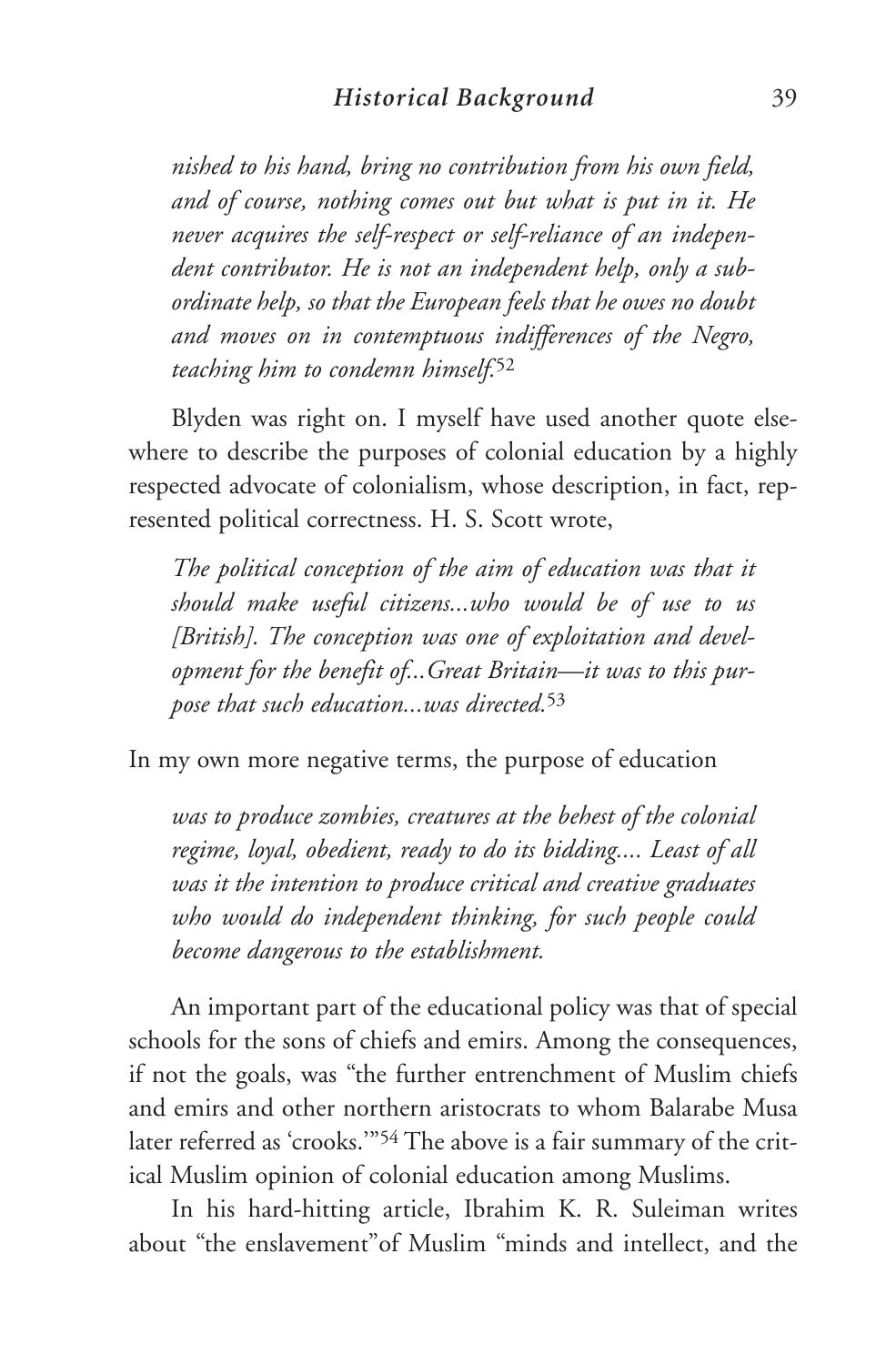#### 40 *Muslims: Why the Violence*

arresting of our development as a people" that was "made possible through an educational system carefully designed to achieve those ends." He helps us overhear the Waziri of Sokoto, Alhaji Junaidu, addressing authorities at ABU and describing the place as "a cultural transplant whose roots lie in another tradition." Nigerian universities, he chided, belong "to us only in their location and in their names." The Nigerian Muslim world "has been put aside"; "African ideas and moral system" are ignored. He wonders how one can "understand or write about the events which have shaped this community without a serious study of the works of Shehu Dan Fodio" and other African Muslim classics.

"It is no wonder," Suleiman concludes, "that the universities only produce people who are contemptuous of their society." Their graduates "take pride in imitating the worst elements in Europe and America." Our scholars contribute to the process of giving the leadership to the West without their consciences being disturbed. He sadly decries that

*What our students admire most are the dancehalls of Europe, the bubbling wines, the naked dances and perverted morals of Europe. They lack the will, the courage and the sincerity to make sacrifices for their own people and to offer devotional services for the betterment of the society. These 'fairest' elements of the society are also the most corrupt, most greedy, most immoral and shameless of all elements of the Nigerian Society. [Universities] have played a negative, if not destructive, role in our society. Unfitted themselves to our society, they produce students who are also unfit. They have failed naturally to command the respect and confidence of the very society they are to serve.*<sup>55</sup>

The MSS is seldom left behind in such discussions. An anonymous writer in their magazine presents us with a full dish of Muslim political correctness on the topic of education. The role of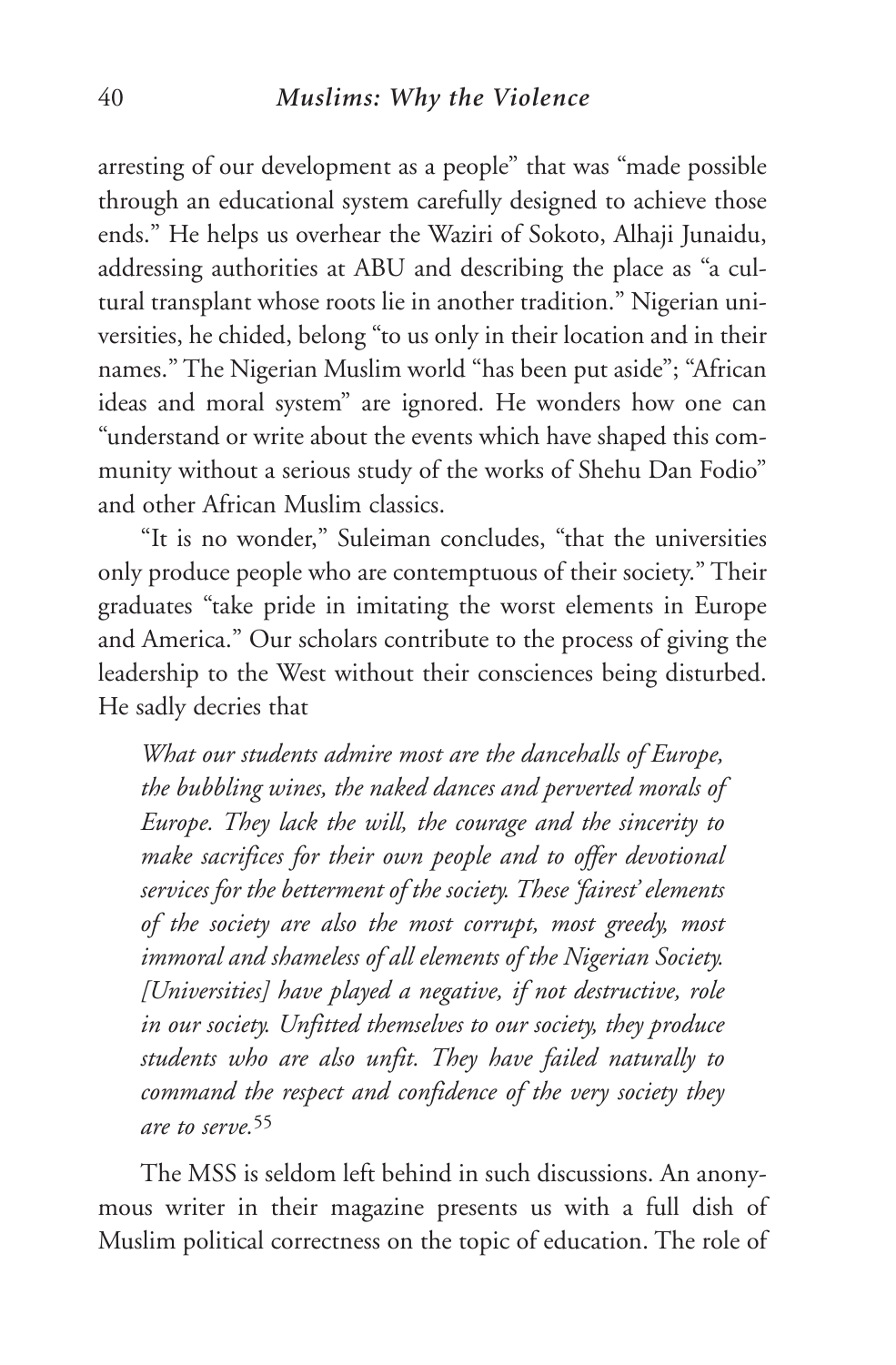education "was to produce indigenes with the suitable mental disposition for the success of the colonial venture." The schools established among Muslims were to "de-Islamise and persuade the Muslim to forget about his Islam and submit to and participate in the...colonial machinery." They were to ensure that Muslim students "were sufficiently de-Islamised to accept to live under the English law instead of the sharia and to subscribe to Western, Euro-Christian thoughts and ideas." Thus a class was created of Christians and some Muslims who submitted to the regime. Such a person neither possesses the self confidence to see his worth, nor does he possess the courage to think outside the frame of his European mentor. The West to him represents both the ideal and the ultimate in wisdom and excellence. His yardstick is therefore the West, which he labours day in and day out to approximate. When his master saw no reason in staying any longer—for he can do the job more efficiently—the elite was well prepared to take over the imperialist machinery.

Members of the group neither questioned "the colonial arrangement nor were they asking for any fundamental changes in the status quo. They were, simply put, aspiring to step into the shoes of their white mentors and enjoy the privileges that had until then been the exclusive preserve of the white imperialists." Colonialists had achieved their goal. They "handed over power to safe hands; hands that will continue to preserve those same exploitative arrangements that they engineered; hands that will not venture to think outside the Western Euro-Christian frame of reference."

An important part of the educational programme is to allow "only Euro-Christian thoughts and ideas."

*Islamic political thoughts, Islamic law, Islamic sociology, Islamic economics would not be tolerated, not because they don't exist but because they must not even be known to exist. The Muslims...are forced to learn that the only thoughts that*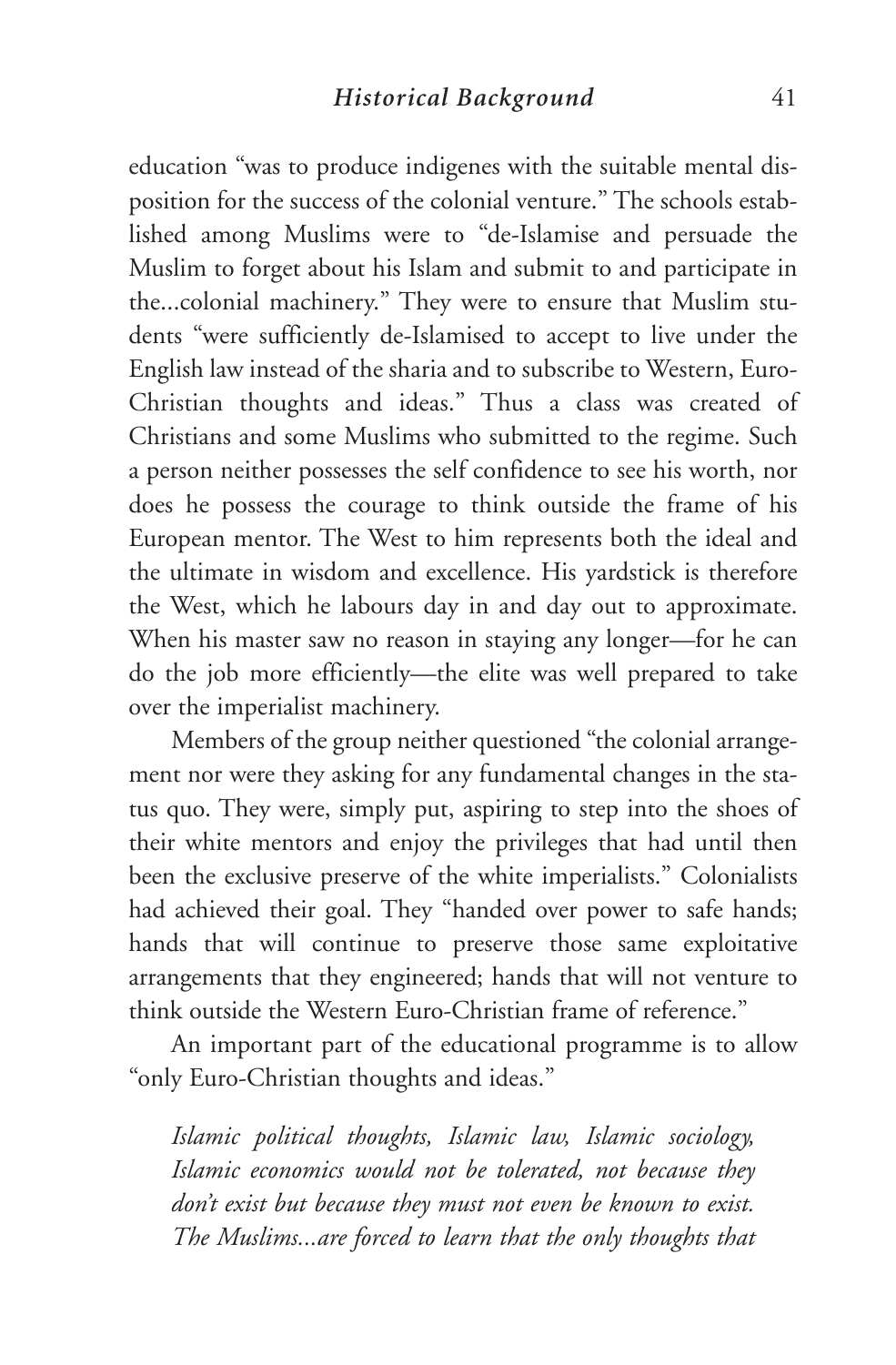*exist are those of the Western Euro-Christian world. Islam has come to represent a target of hostility, a target to be vilified.*<sup>56</sup>

Another anonymous writer in the same issue of *Radiance*—all writers in this issue are anonymous—writes in the same spirit:

*The nature of the universities of the oppressed countries is designed to produce elites whose learned values are cultivated for the sake of continuing this oppression. There is no value system taught by our universities that is not totally alien to our culture. Thus, at the end, graduates come out as total aliens dedicated to imposing and protecting the oppressive status quo.*<sup>57</sup>

*The Pen* does not disappoint us in this regard and generously serves us the same fare. Aliyu Dauda accuses "so-called thirdworld" universities (and by implication Nigerian), of producing "Europeanized natives or some kind of Americanized elite whose ideal in life is to become British, French, American or Russian." More, he calls their graduates

*social misfits, as typified by the half-educated, quasi-intellectuals and mediocres as well as those suffering from mental slavery in the Western Euro-American bourgeois capitalist imperialism, or to that of the Eastern-Euro-Asian Marxist socialist confusionism.*

He laments with Junaidu that the ideals of ABU, the North's premier university, "have clearly been perverted, bastardised and confused." It has become an environment totally alienated from the surrounding culture it is meant to stimulate. "The university's bogus, artificial, and alien environment and that of the modest and natural larger environment are opposed to each other."58 Dauda further quotes from Junaidu, saying that "a truly universal view of human knowledge does not set out deliberately to eliminate a whole culture from the education of the children of that culture."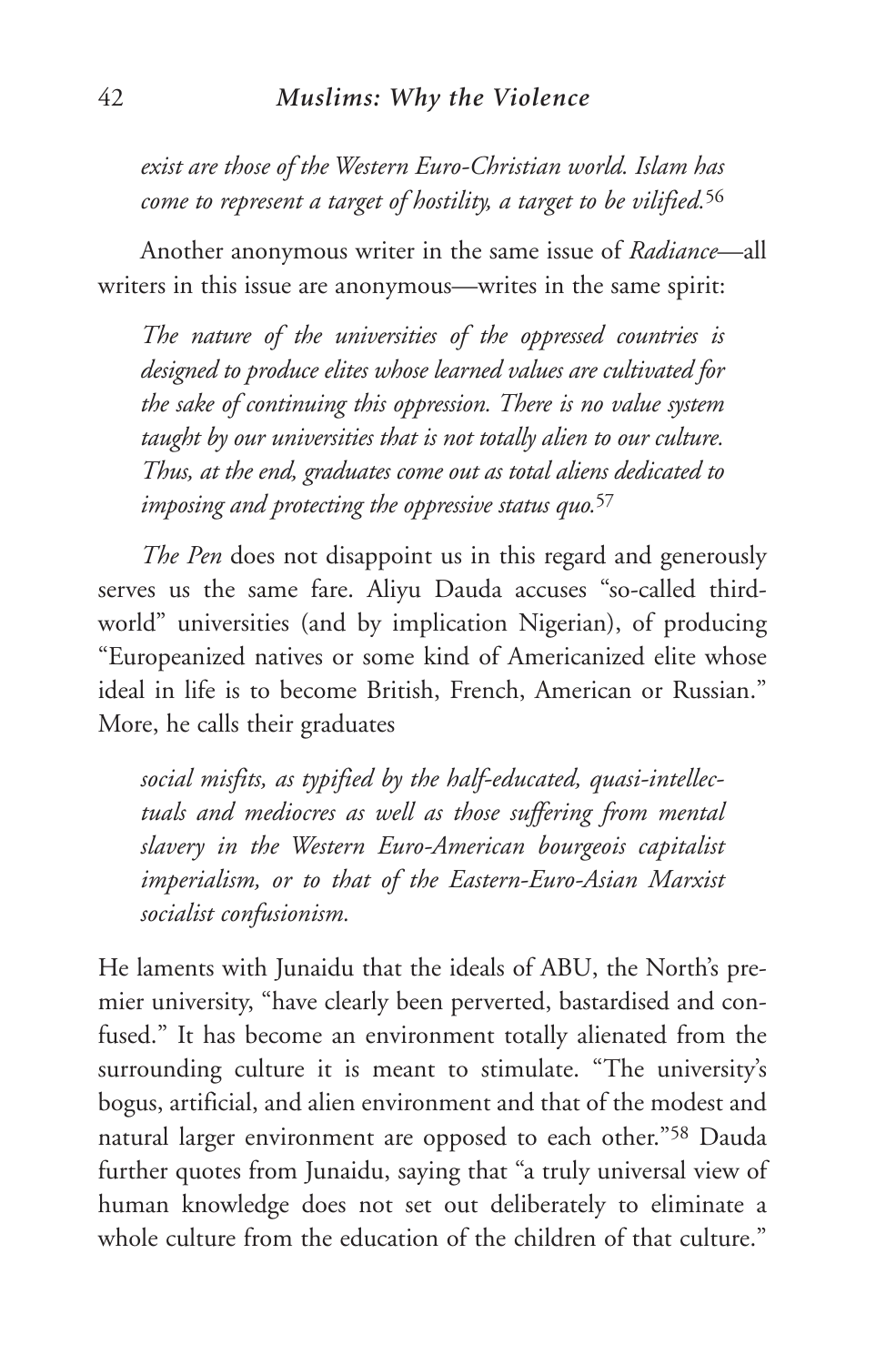Dauda continues to complain that Nigerian academicians are "haughty and arrogant."

*They are so arrogant and ideologically intoxicated that they condemn everything cherished by the very community which affectionately nurtured them, calling its ideals and social moral values "retrogressive," "conservative," "reactionary," "religious bigotry" and such garbage, as well as advocating for "change," "progress," "peace and stability" and similar nonsensical jargon.*

In reality, those graduates are merely the "house boys" of both West and East. The universities

*have been gravely infected by most of the Western Euro-American societal moral ailments and the Eastern Euro-Asian cancer of atheistic indoctrination and other forms of deculturalization, dereligionization, dewomanization of women, and the dehumanisation of humanity.*

In order to achieve these "destructive satanic machinations," all sorts of "clubs, secret societies, women's 'liberation' associations, and Western imperialist-backed organisations and other dubious associations are daily being formed in order to subvert our national 'flag independence' and frustrate the revolutionary struggle of the Muslim *Ummah*."59

Abdul-Ghaniyy asserts that the West began to exploit the Muslim world from the 17th century onwards. Through the "dissemination of ideas and intrigues," colonialism initiated a "period of political decline and moral decadence." Education was their main tool. "Through this they succeeded in putting Western ideas and intrigues into Islamic books" and created bifurcated or dualistic mindsets that disabled Muslims from a legitimate understanding of Islam.

*Thousands of Muslims...fell into this trap. Today, millions of Muslims are ready to practice Islam and do da'wah, but they*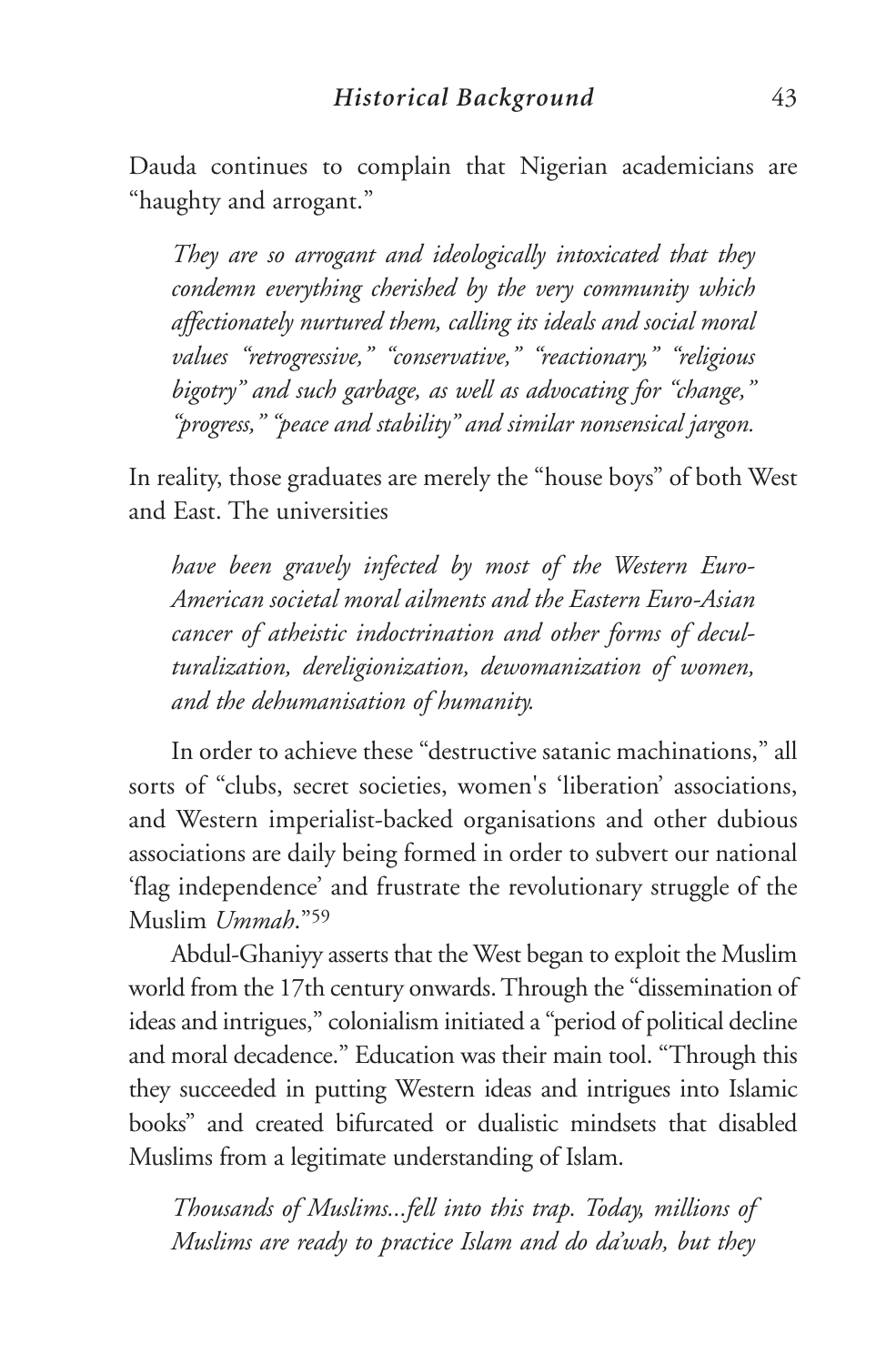#### 44 *Muslims: Why the Violence*

*are doing it with ignorance; they are overtaken by religious rigidity and stagnation, which is a result of intellectual immaturity, academic inadequacy and finally their philosophical absurdity. They are preaching without understanding Islam. The basis of their knowledge of Islam is through the materials purposely designed to dismantle unity among the Muslims. The Muslim students hate the orientalist, but they are worshipping their works. They want an ideal Islamic state, but they don't give room for its operation. They are always agitating for the sharia, but they are destroying the moral values of sharia. They are fed by the information revealed by the orientalists, who designed a criminal plot for sowing discord among various sects of Islam, yet there is no important measure which has been taken for its elimination.*<sup>60</sup>

This emphasis has become standard fare in the literature right through the end of the millennium, even in the newspapers. Ibrahim Umar explains, "You only have to be a product of our educational system to know how well our people are brainwashed and programmed to perceive and treat anything that has to do with Islam with contempt, ridicule and terror." <sup>61</sup>

Given their training, those journalists were bound to respond accordingly.

Education in Plateau State has received its share of Muslim ire. *The Pen* writer charges the state with "indirect christianization" in its educational system.

*For instance, St. Jones Seminary, a purely Christian theological institution, has now been officially affiliated to the Federal Government-owned University of Jos! Degrees, diplomas and certificates awarded by the seminary are now fully recognised by the university. Worse still, pupils and students of Governmentowned primary and post-primary institutions are forced to recite Christian verses and scriptures against their will.*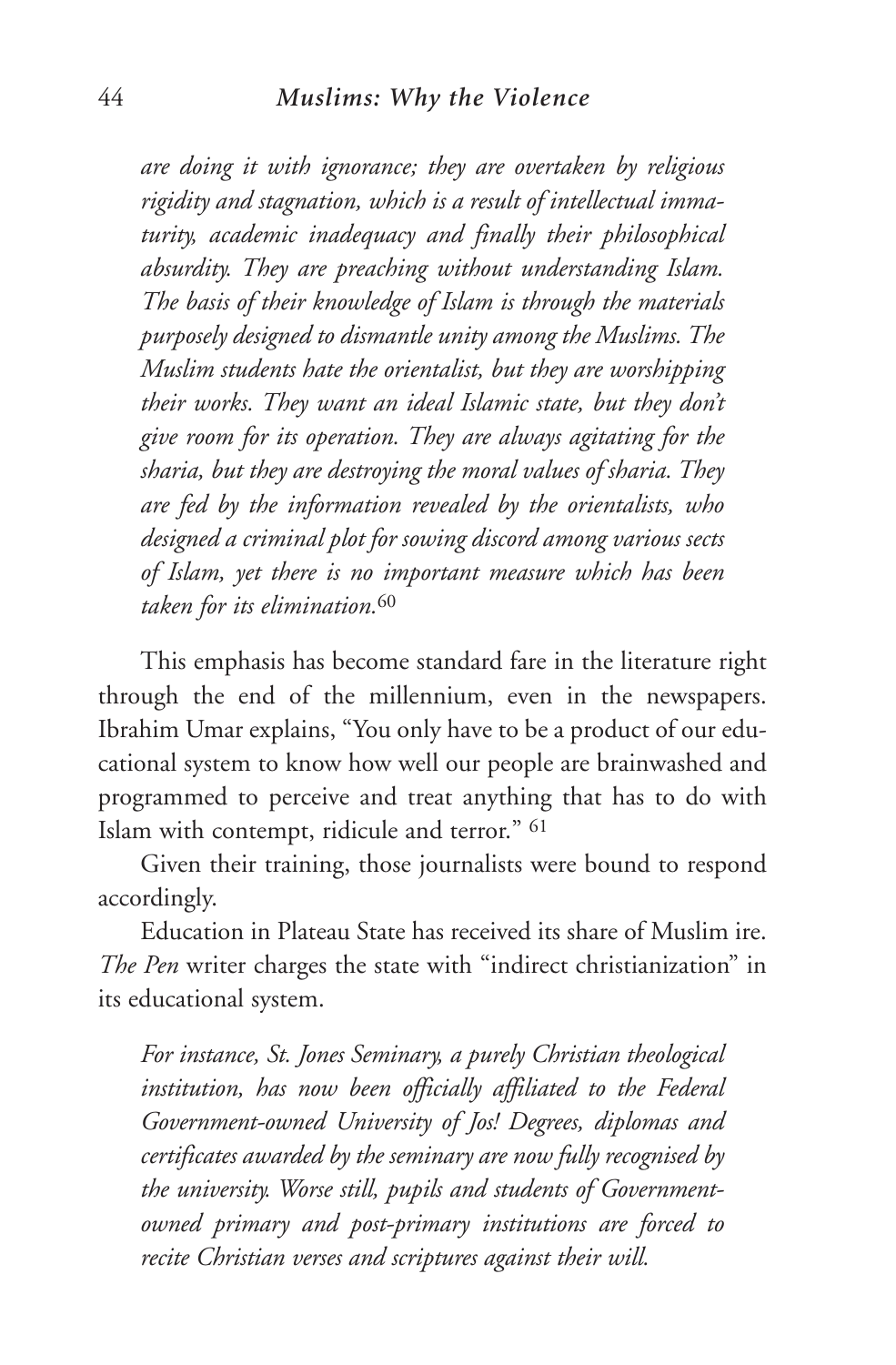While there are adequate Christian teachers for CRK and Bible studies, there is an average of one Islamic Religious Knowledge (IRK) teacher to every two schools. An IRK teacher attends to a minimum of 150 to 187 students in a particular class and period. Attempts by influential Muslims and Islamic organisations to assist have not been recognised.<sup>62</sup>

We have already learned of *The Pen* accusing the people of Plateau of developing anti-Muslim militarism. The schools are allegedly incorporated in this effort:

*Normal physical exercises in schools have now been turned into paramilitary training. Muslims have noticed with great concern rampant campings by Christian schools and voluntary organisations where members undergo such training. Students and voluntary organisations now freely use dummy guns or locally-made ones in training.*

It is not only northerners who experience problems with the colonial educational setup. Ansar-Ud-Deen Society of Nigeria, a Muslim organisation in the South-West, published a communique in which it warned against various forms of anti-Muslim discrimination on the part of governments. Insisting on equal treatment for Muslims, the Society demanded that

*The Federal Government should see to it that all State Governments provide adequate facilities for the study of Arabic and IRK by Muslims in Secondary Schools as well as adequate facilities to enable Muslims in such schools to say the Jumaat Prayers every week during term time. In residential colleges, Muslim students should be provided facilities to say their daily obligatory prayer.*<sup>63</sup>

Before leaving the educational scene, I need to pre-empt a potential misunderstanding. None of the above means that all these protestors against colonial education oppose genuine modern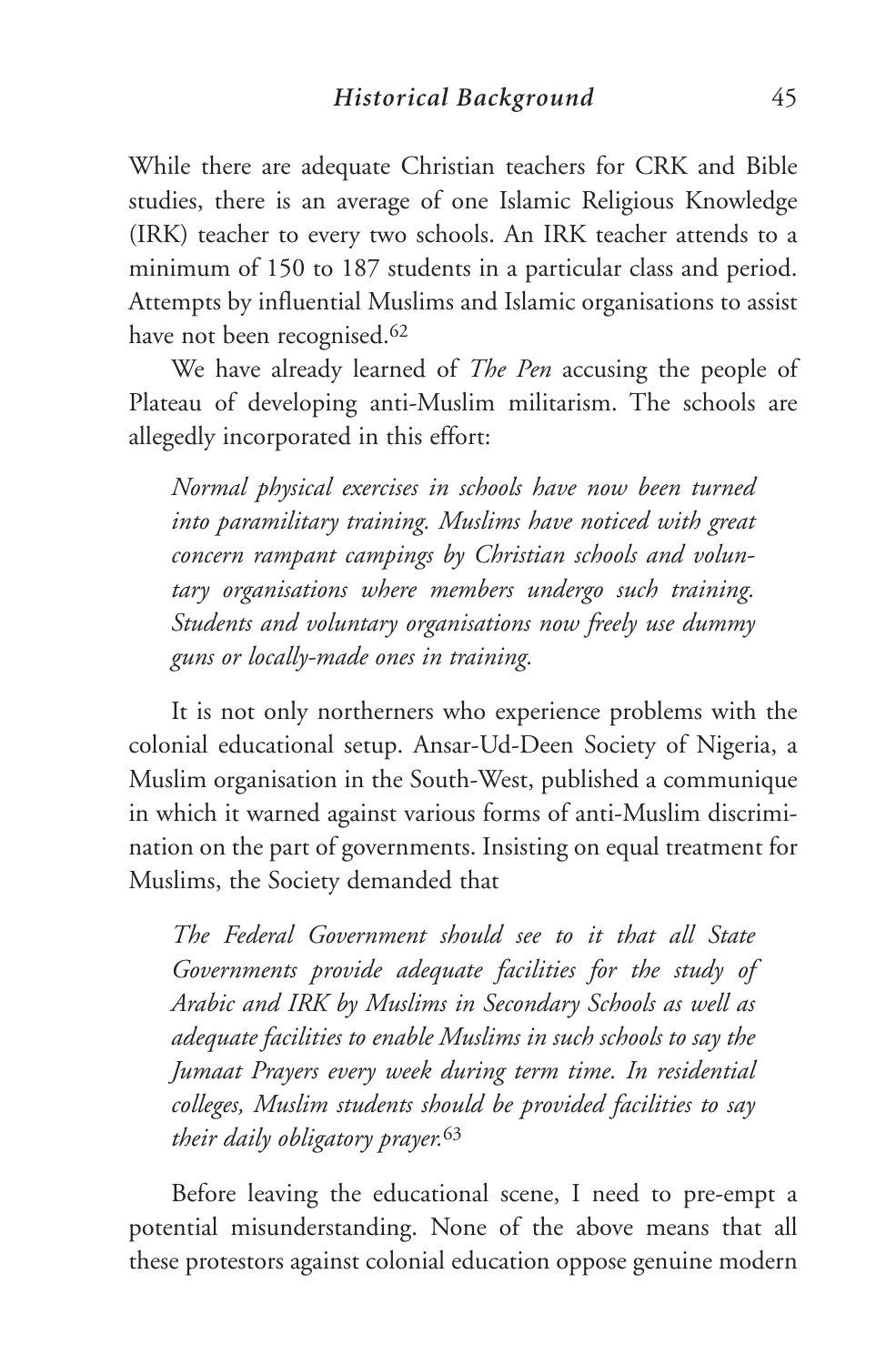academic, scientific, and technological education. Sir Ahmadu Bello, the Sardauna or Sultan of Sokoto, one of the fathers and architects of the nation, was a great Muslim evangelist and world leader. In 1963, when he was installed as the first Chancellor of ABU, he warned:

*The needs of modern society are many and varied. It requires specialist, scientific and humanistic knowledge in order to satisfy them, and we must give our men and women necessary education and training in arts, science, engineering, and technology, in order to meet the needs of the society. In a country such as ours, where the number of trained men and women is still small, maximum efficiency and competence is expected of them. These people are the spearhead of our advance into modern nationhood, and it is our duty to keep the spear-point sharp. Let there be no mistake: the challenges of the future will require the highest academic standard of any country in the world.*<sup>64</sup>

This was no obscurantist anti-intellectual perspective. Islam, including revivalist Islam, has high respect for true education. The speech in which the Sardauna was thus quoted was delivered at a conference of northern governors and educationists, mostly Muslims, who were meeting because they were concerned about the poor level of modern education in the northern states. The group included governors who are pushing for the sharia.65 Clearly, sharia representing a more wholistic version of Islam, and modern education, are not considered mutually exclusive. Many advocates for the one, crusade for the other.

It is not Western or modern education that Muslims oppose, but the colonial-secular version of it. Musa Adebayo, a commissioner in Ondo State and one-time MSS activist, gave a speech at the opening of a Muslim vocational school, criticizing those who emphasize Western education at the expense of its Islamic counterpart. He favoured Western education. After all, the occasion was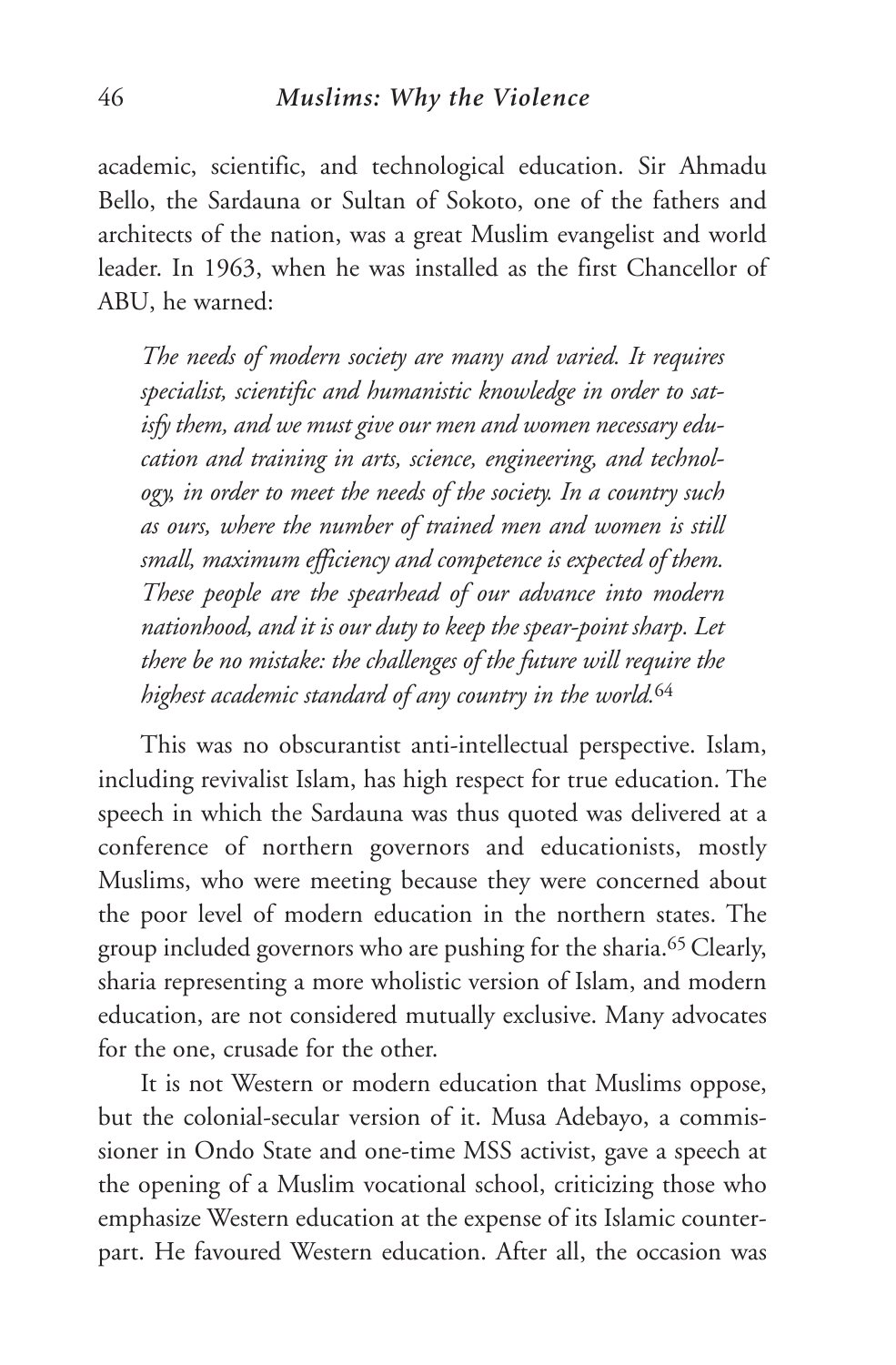taking place at such an institution. However, such education "without Islamic morals would only produce half-baked scholars."66 Similarly, at another educational event in Kaduna, Chief Imam Abdullahi Bichi warned against one-sided education, "since Islamic religion teaches both aspects of education."67

Muslims continued to plead for both throughout the 90s. No one less than the Shehu of Borno appealed to the Borno government "to uphold traditional Islamic education" for which Borno was famous, but to "blend it with Western education."68 Dr. Karima Ahmed Sani, the senior wife of the Zamfara state governor who initiated the drive for sharia by state governments, pledged that vocational and Western education would be provided to take care of the social problem caused by *almajirai* beggars.69 In a statement on a meeting with Professor Sam Ale, Director of the National Mathematical Centre, Governor Yerima claimed that his administration had from its inception "accorded top priority to education, especially mathematics and science." In fact, the state had "established five well-equipped special science secondary schools," as well as a college of arts and science. In addition, a scholarship scheme had been established for science students.70 In keeping with this Muslim spirit, an ambitious plan is afoot for the Katsina Islamic Varsity that is expected to open soon with 5,000 students to "promote the teaching of science and the development of the Muslim society in the country."71

Abubukar Mujahid, a former follower of El-Zakzaky who eventually separated from the latter in protest over the Shi'ite connection, sees Western education as "a necessary tool." He compared it to a knife that cuts both ways. Technology can both build up and destroy. T.V., for example, can present "uplifting programs for the people." "It's a matter of introducing Islamic values," he declared.72

In fact, historically, Islam has been open to education and knowledge from every source, including ancient Greek philosophy. "Islam," R. D. Abubakre asserts, "places great emphasis on acquisi-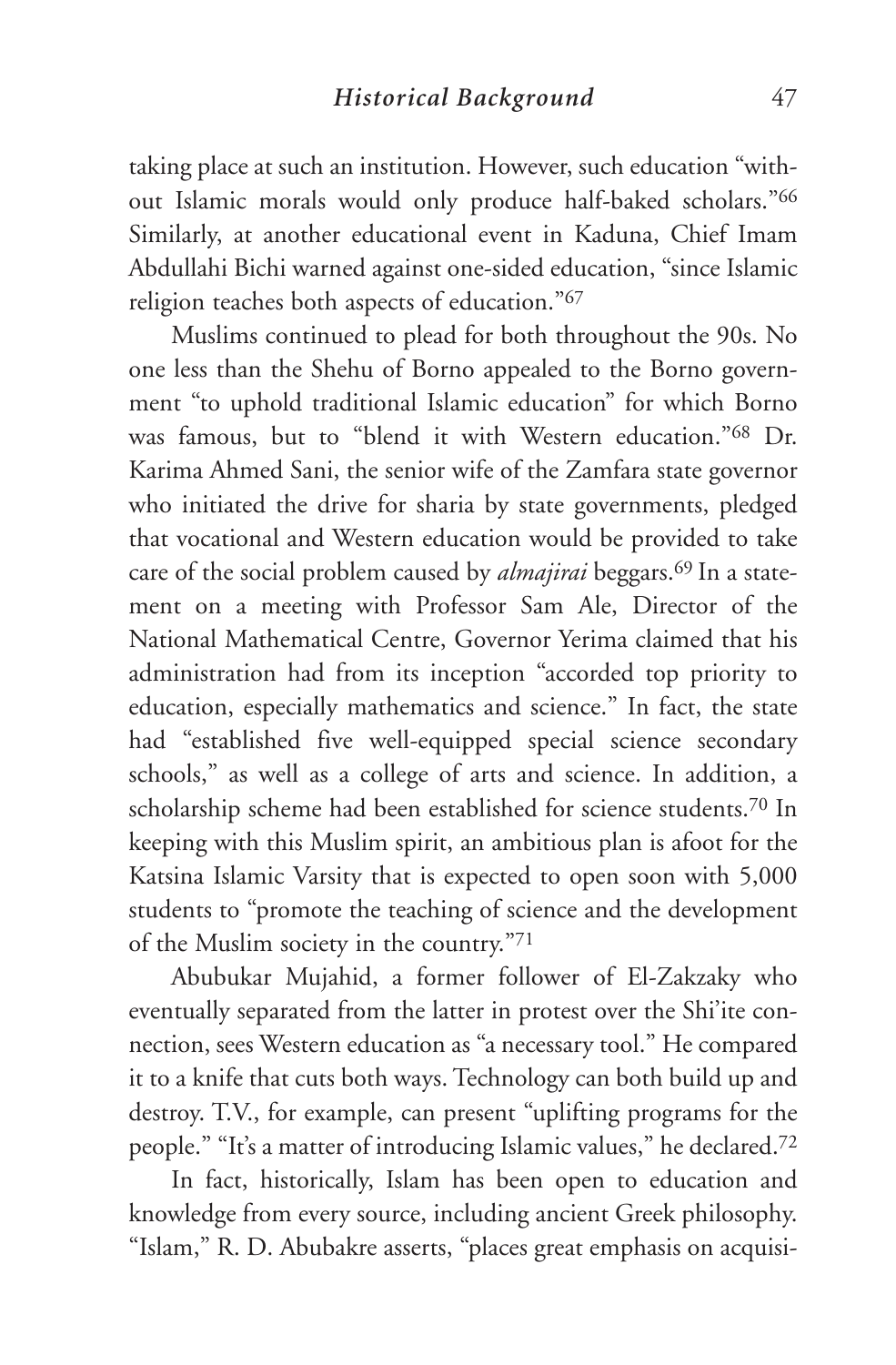#### 48 *Muslims: Why the Violence*

tion of knowledge. It does not see the store or the dispersion of it as the monopoly of any race or group of people." Learning is exalted "without discrimination against the place or the person from whom it is obtainable." Then he refers to the fact that Islam gratefully absorbed Hellenistic ideas and "adapted Aristotelian philosophy." Thus, though northern Nigerian Islam generally professes great contempt for African Traditional Religion, it acknowledges that historically Islam made grateful use of Greek Pagan philosophy. Even Western education is highly appreciated, but minus its secular component.73

## ATTACKS ON THE PILGRIMAGE

Another Muslim institution colonialists have sought to destroy is the *hajj* or annual pilgrimage to Mecca, according to Mukhtar Abubakar. The pilgrimage is a strong unifying factor in Islam in that it is the largest and most regular meeting point of Muslims from all over the world. The colonialists have therefore sought to restrict it by carving up the Muslim world into separate nations, all of which require visas and other forms of control. Even after independence, Nigeria still being the "wetbaby"of the UK and the USA, the *hajj* has been subjected to increasingly restrictive legislation. This began during the 1940s with the West African Pilgrimage Agency that was set up "to control, exploit and eventually inhibit the pilgrimage. Today's *hajj* policy has deviated very little from those principles." People used to be free to go on the pilgrimage, working their way across and staying anywhere along the way as long as they liked. This made it possible for even the poor to perform this important rite. However, the restrictions imposed by each nation has made it all but impossible, except to use the official avenues, that is, the controlled and restricted.74 This article is found in an issue of *The Pen* that emphasizes the difficulties of pilgrims due to neglect, corruption, and bad management on the part of various agencies associated with the pilgrimage, and implies that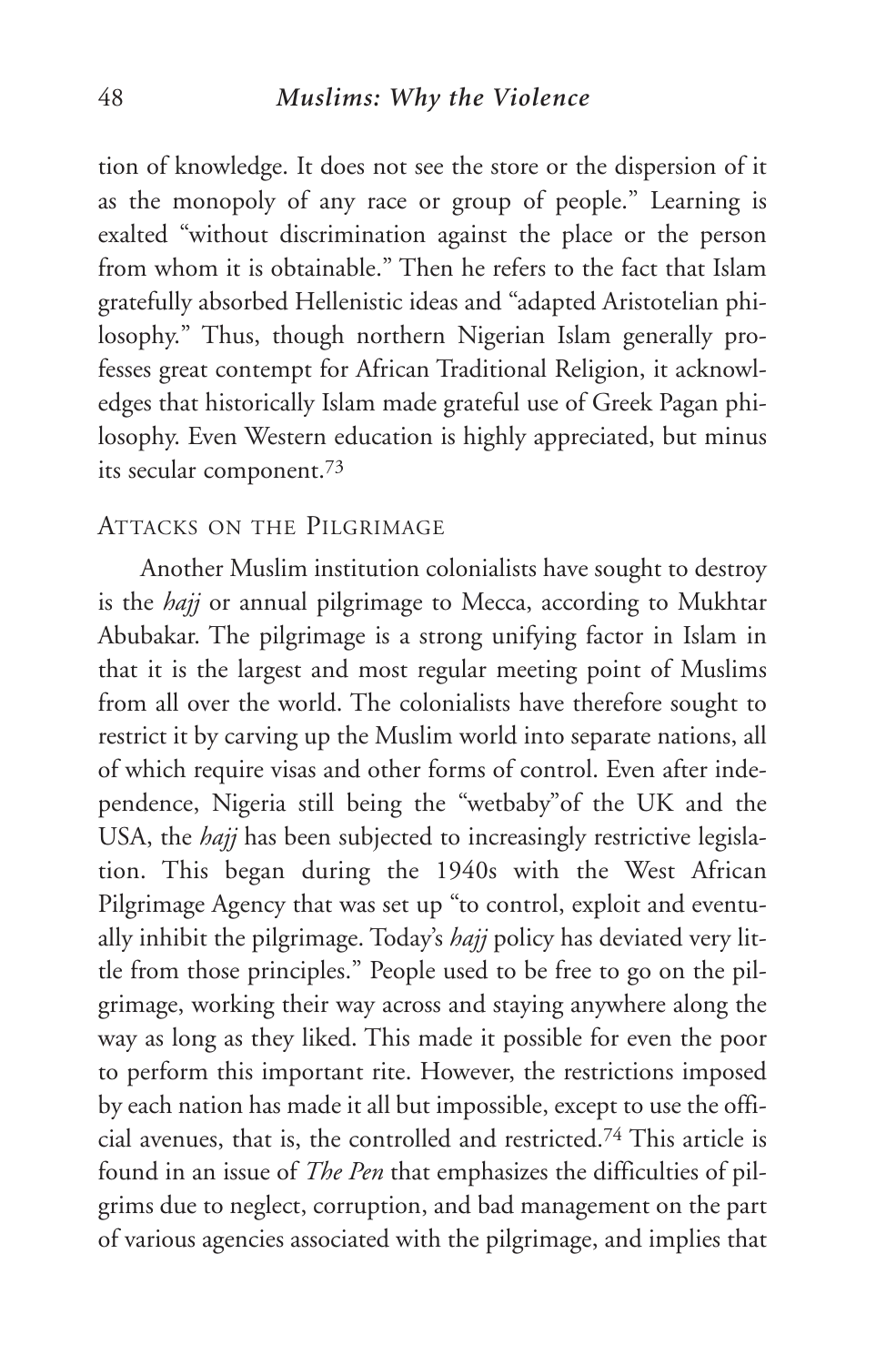all those problems are actually part of a continued calculated campaign against the *hajj*. Bad management is not just bad management; defective planes are not merely defective planes. All the problems associated with the *hajj*, all the suffering, they are all part of the effort to undermine and discourage it.

Alleged attempts to undermine the *hajj* continue to plague Muslims. In 1996, Alhaji Abdullahi Aliyu, publicity secretary of the Kaduna State branch of an organisation called Fityanul Islam of Nigeria, publicly appealed to the Federal Government to reduce *hajj* fares, which he described as "outrageous." High fares, he declared, were "a calculated attempt to deny Muslims their fundamental right to worship. He advised the government "to accord religion high priority." His courageous—and also calculated? defense of the people's interest paid off: He was elected chairman.75

Some Muslims tend to look upon the government as the first port of call when there is a problem. The Bauchi State Secretary to the Muslim Pilgrim Board, Alhaji Yusuf Ibrahim, called on the Federal Government to relieve the misery of returning pilgrims whose excess luggage took too long to arrive. The government should make sure that her aviation fleet is up to the challenge and not seek to hand over the responsibility of the *hajj* to private operators.76

During Obasanjo's civilian regime, Muslims once again feel threatened. The Federal Government, according to reports, announced its plan "to withdraw its subsidy from *hajj* operations." There was confusion on the issue, since government officials contradicted each other. However, the word of the Muslim Vice President Atiku Abubukar was considered to be the weightier, and his was that the government would retreat from providing full *hajj* services and, instead, provide supervisory functions over private sector bodies who would provide the actual *hajj* services themselves. The idea behind it is that the government take its hands off religious affairs. The pilgrimage re-organisation is simply a natural consequence of that new hands-off policy.77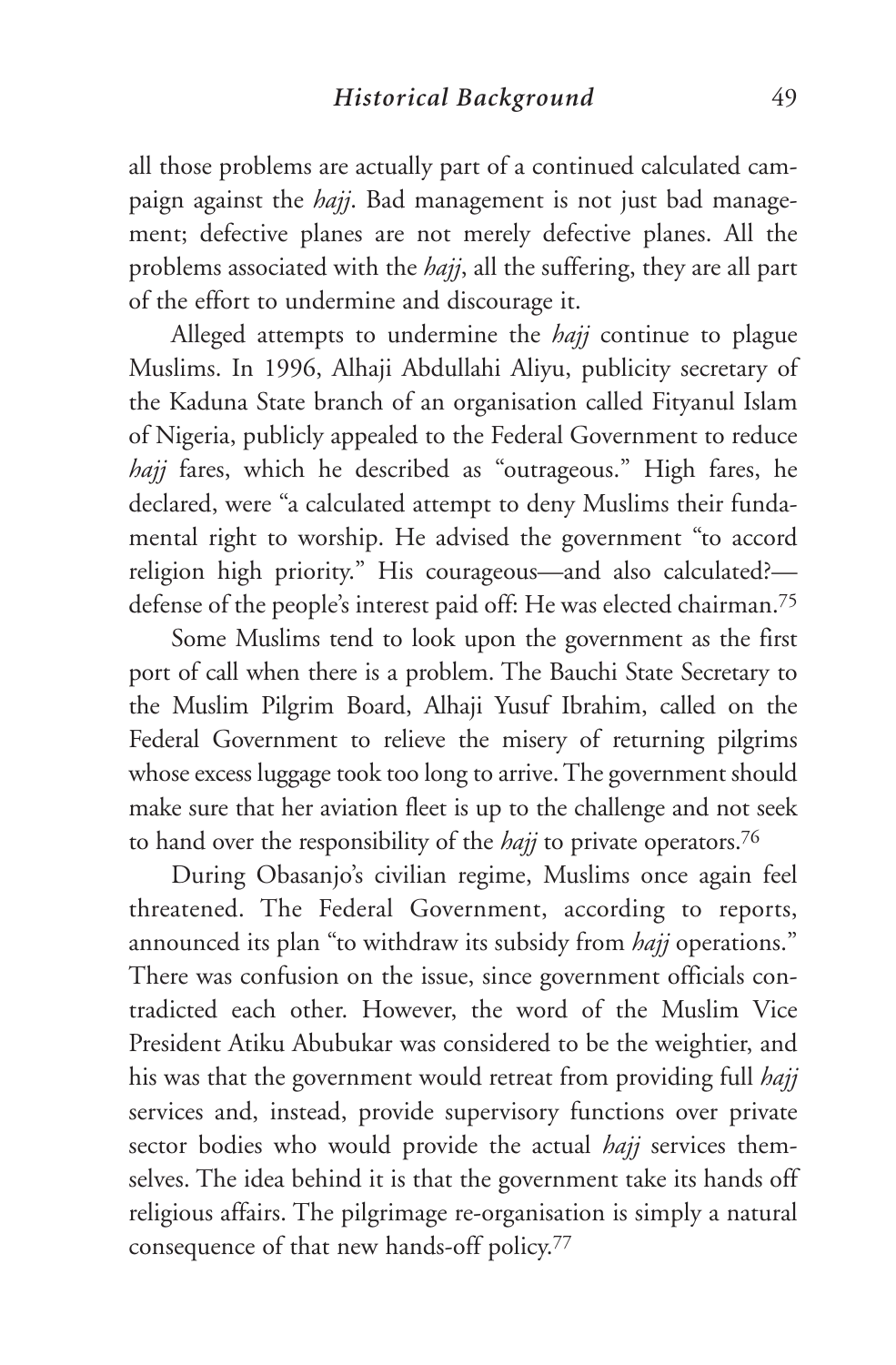#### 50 *Muslims: Why the Violence*

The leader of a rival party gave it a different twist. The decision is not surprising, according to him, considering the Obasanjo government's "past record in denying Nigerians their rights and freedom." He argued that "*hajj* is one of the five pillars of Islam which every responsible Nigerian leader should respect and make easy for Nigerian Muslims who voted him in power."78 Thus demands for continued government support kept being aired. Alhaji Danlami Mohammed, at the time Executive Secretary of the Plateau State Muslim Pilgrims Welfare Board, "urged" the government "to reconsider its plan to withdraw from the *hajj* operations." This plea, he explained, was necessary because of the importance of this obligation to all Muslims. "I don't think there is anything Muslims all over the country want to enjoy more from the Federal Government [than] assistance for the *hajj*," he said, adding that "it will be completely suicidal to think of not extending a helping hand to Muslims." Apart from its religious obligation, there is the need for "security and other essential services" that make it impossible for the government to withdraw. In addition, when the operation was handled by private agencies, they "were duping innocent pilgrims." Pilgrims became destitute in Saudi Arabia so that the latter's government had to evacuate them, to the shame of Nigeria.79 Such a vote of confidence in the government is rare and surprising, but when money is at stake...! I have not noticed from the reports that government involvement has made the exercise more efficient. Less surprising to me is the joint call from Muslim Pilgrims' Boards from Oyo, Osun, Ondo and Ekiti states to the Federal Government to decentralize the operation as much as possible by assigning most pilgrim-related functions to various zones. Federal Government should keep its involvement to a bare minimum "to reduce the hardship often experienced by pilgrims."80

One M. T. Usman presented a summary history of government involvement in the *hajj*. During the First Republic, that is, the first independent government (1960-1966), the pilgrimage was handled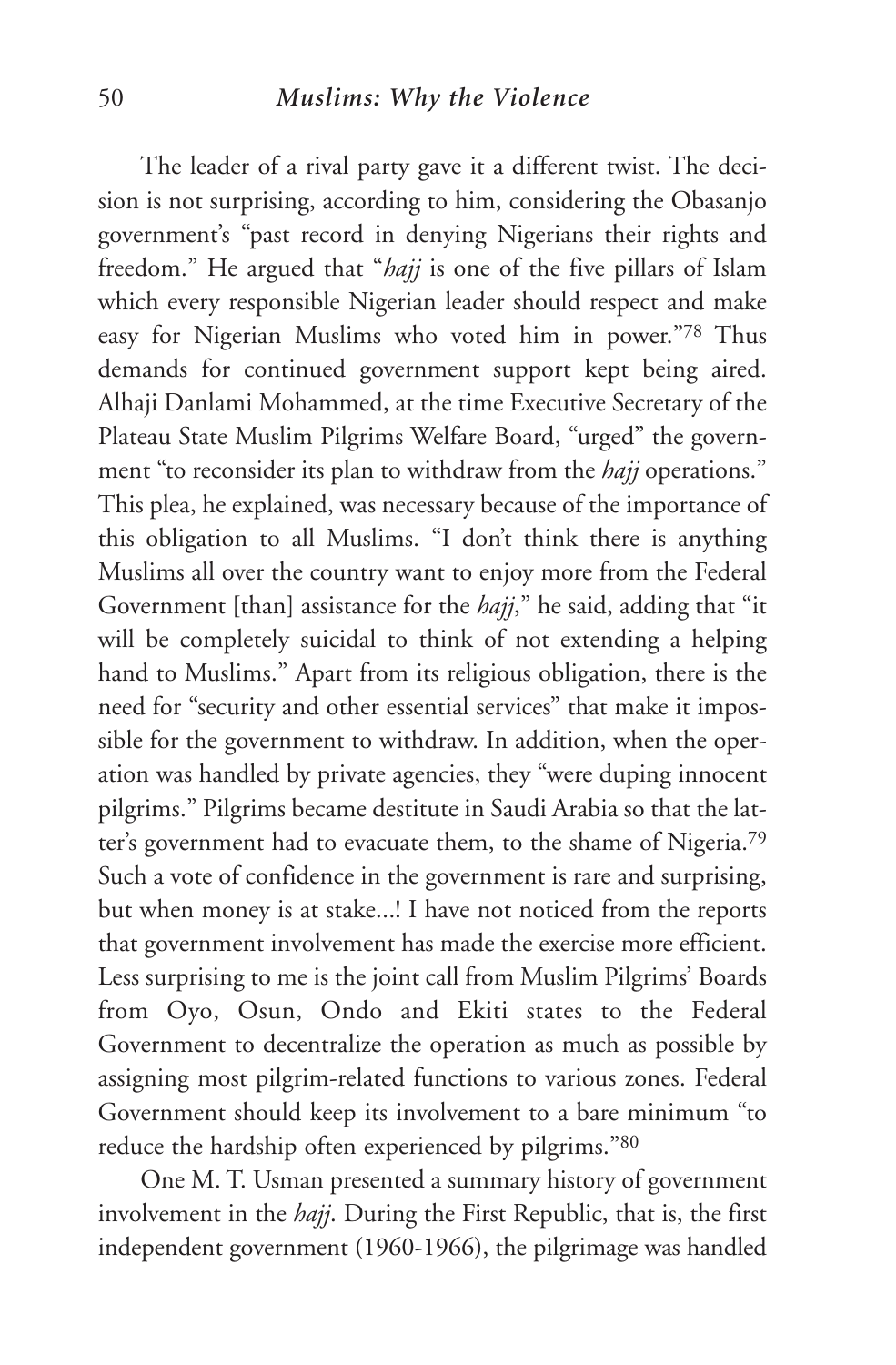by the regional governments, especially that of the Northern Region, where the Muslims were concentrated. Usman considered that a normal state of affairs. "The mass movement of a large number of citizens over a relatively short period of time necessitated government's involvement to ease such traffic, and ensure safety, welfare, and health." There was nothing "extra-ordinary" here. Other countries, such as the USA and the UK, protect their citizens throughout the world. Even India provides pilgrimage services.

An important change took place, however. Whereas in the earlier years the officials in charge "were assigned for the duration of the *hajj* only, more recently an entire bureaucracy was developed, and permanent departments." Like all others, this is a self-serving bureaucracy, and here comes an interesting clincher: "It is the belief that it is the largesse this *hajj* bureaucracy seems to generate that emboldened their civil-service colleagues to gradually introduce and plant a programme on Christian pilgrimage!" So, the real purpose of the pilgrimage boards is simply to feed the federal and state bureaucracies. Pilgrims largely pay their own way. Government expense is mainly for medical items and consular services and simply to perpetuate the bureaucracy, including such functions as government delegations and the *Amirul Hajj*, the head pilgrim.

There is a difference, however, in the Nigerian *hajj* arrangements. Some other countries generate many more pilgrims than does Nigeria, but their services are smooth and efficient. They never get stuck at Saudi airports for lack of planes, as do Nigerians. The entire procedure in Nigeria is inefficient and corrupt, so that Nigerian pilgrims suffer great indignity every year. It is Usman's contention that all of these problems are deliberate and intentional. The minimal government expenditure on the *hajj* of some 600 million naira only adds to the problem. That sum is "dwarfed by the money spent by some members of the executive on their personal comfort." He concludes that whatever the final decision of the government, the *hajj* problems will not abate until those in charge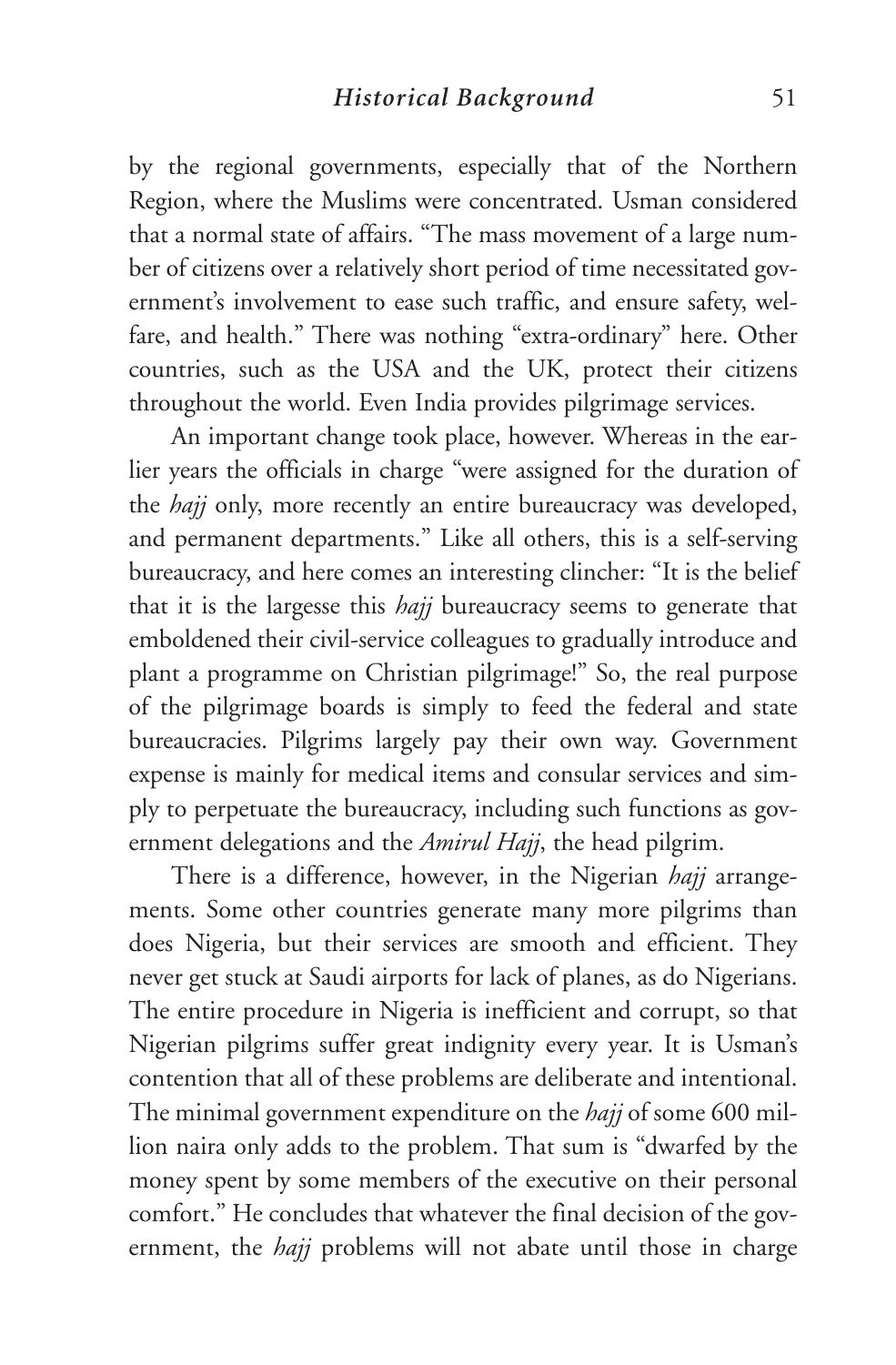"throw away greed and resolve to serve their fellow countrymen faithfully, without expectation of personal gain."

## WORK-FREE FRIDAY

The issue of work-free days, especially the Muslim Friday versus the Christian Sunday, keeps cropping up. Colonialism introduced the seven-day week with the Sunday as rest day, as well as various Christian holidays such as New Year's Day on January 1. Muslims experience this arrangement as discriminatory. The Muslim Corpers Association of Nigeria called on the government to ensure "fundamental human rights and freedom of worship" in all states so that Muslims can practice their religion "in any state without fear or victimization." Among other things, the "NYSC headquarters should give equal treatment to both Muslims and Christians at the orientation camp by ensuring that all activities stop latest 12:00 noon every Friday to allow Muslim corpers to say their prayers."81

Only a few weeks later, M. K. O. Abiola made a similar call for Friday as a work-free day, "so that Muslims can worship just as the Christian brothers do on Sundays." If Christians can have their day, "there is no reason why the same should not be accorded the Muslims," he argued. In addition, he pushed for the first day of the Muslim year to become work-free, just as January 1 is a Christian holiday.<sup>82</sup> It should be realized that even in fully Muslim countries, Friday is not a work-free day. It is not part of the tradition. The call comes up only because of the competition between the two religions.

Nigerian government agencies, who are, after all, largely lackeys to the West and to Christians, are often considered oppressive by Muslims even if these agencies may be headed by Muslims. Ansar-Ud-Deen Society of Nigeria, a Muslim organisation we have met earlier in this chapter, warned against all manner of anti-Muslim discrimination in governments.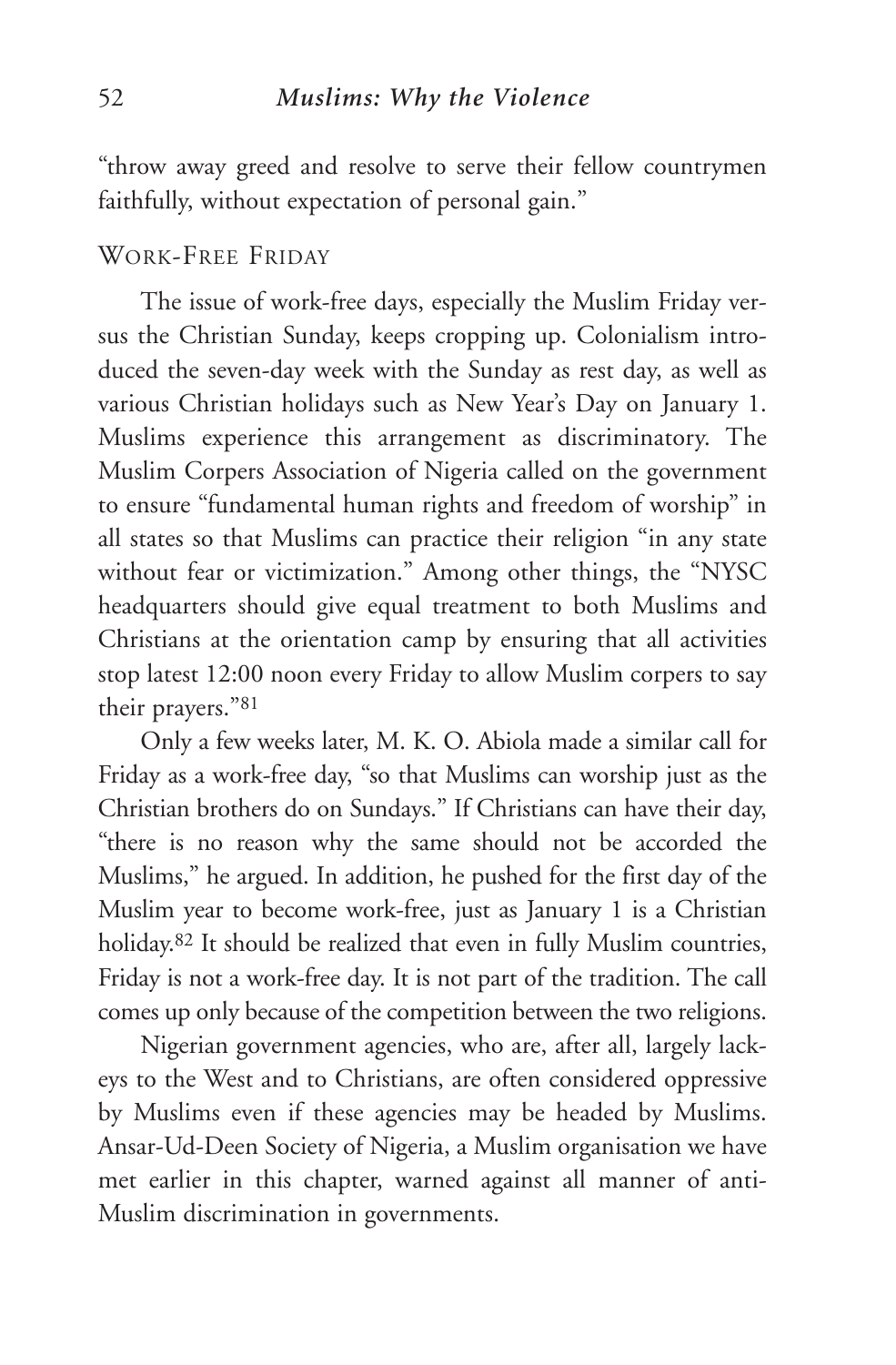*The subtle discrimination against Muslims by Government Agencies, especially as these are financed by Tax Payers among whom are Muslims. We reiterate that Nigeria belongs to all of us and therefore we should be accorded equal treatment at all times without any prejudice.*

The Friday question was one of the issues addressed:

*We note with dismay the tendency for State Governments and their agencies in arranging state functions to coincide with the time for* jumat *Prayers, thus negating the fundamental right of the Muslims to practise their religion. Nigeria, we reiterate, belongs to all of us, and it has never happened that state functions are arranged to coincide with Sunday worship in the churches.*<sup>83</sup>

# MEMBERSHIP IN ORGANIZATION OF ISLAMIC CONFERENCE (OIC)

A bitter controversy about Nigeria's membership in OIC arose due to unbelievable clumsy maneuvers on the part of the government. The Federal Government had secretly sought to usher Nigeria into this international Muslim organisation, but the French press announced the move to the world. It started a most acrimonious debate between the two religions. Christians were dead set against it, because they saw it as compromising Nigeria's secularity as well as a further step in the alleged Muslim plot to Islamize Nigeria, while Muslims insisted on its legitimacy and expressed surprise and indignation at such Christian opposition.

Given the obvious economic advantages Nigerian membership would bring, Sheikh Gumi84 asked why Christians should object to such membership. Other non-Muslim nations—Gabon, Burkina Faso, Chad, Benin, Uganda and Kenya—are members, and profit from it.85 Apart from such advantages, Christians have no right to object as long as Nigeria has full diplomatic relations with the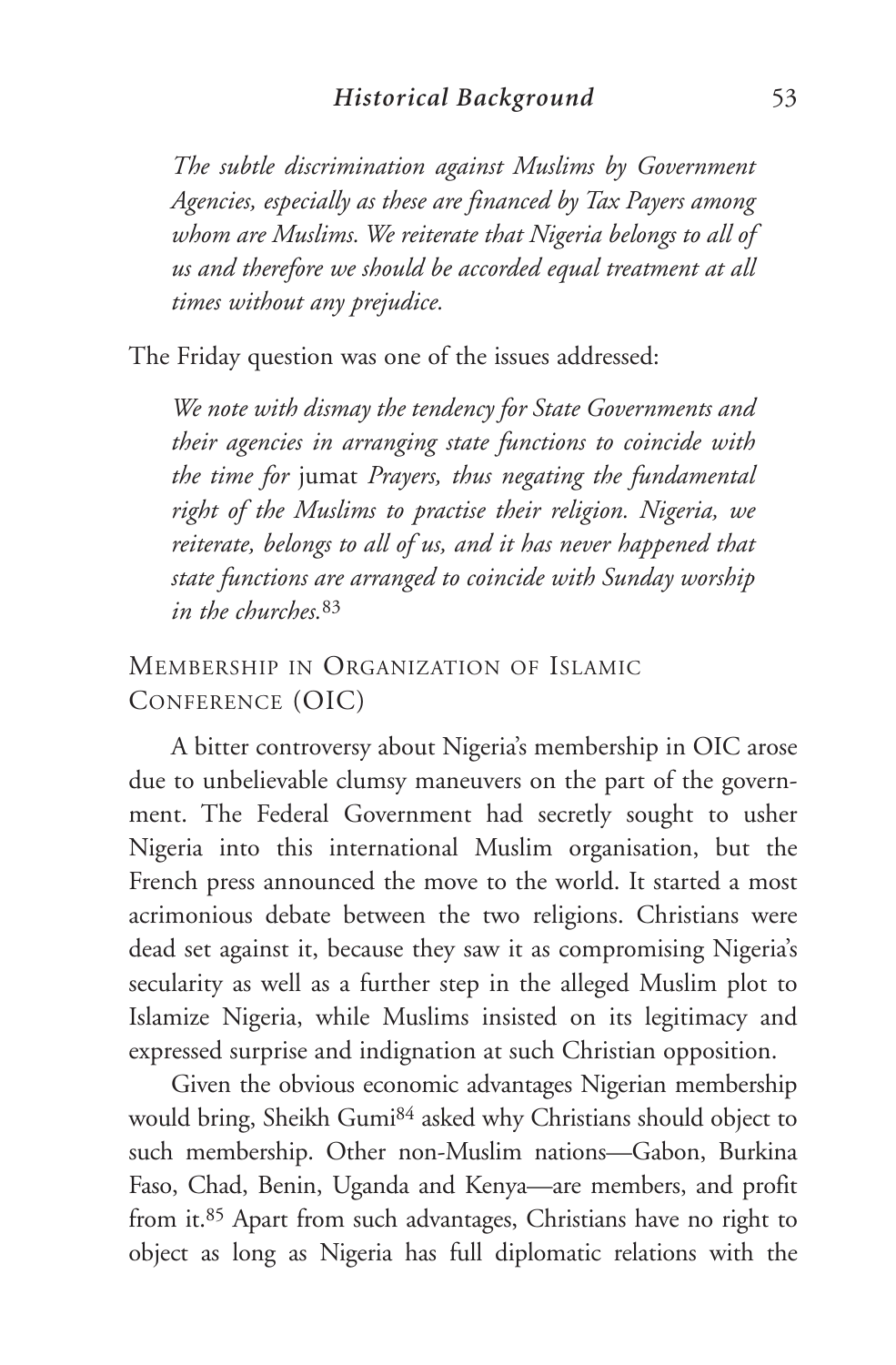#### 54 *Muslims: Why the Violence*

Vatican. Why the one and not the other? It has nothing to do with overturning the secular nature of the country, as Christians fear. It is, the Sheikh continued to argue, "unfair to deny Muslims the opportunity to join their fellow Muslims in other countries." Rilwani Lukman, Nigeria's international oil politician, similarly argued that membership would not turn Nigeria into a Muslim country any more than it did to other non-Muslim member countries.<sup>86</sup>

Not surprisingly, the *NN* also editorialized in favour of membership, and argued much like the previous two. Though Christian opposition to such membership is understandable, according to the editor, it is based on the false premise that secularity means "indifference or even hostility to religious values." He favoured both connections, the Vatican as well as OIC. "Those who would rile at either one of the two connections ought to ponder before they allow emotions to get the better of them."87 Any Muslim-Christian subject touching on the issue of secularism will without fail bring out the emotions and charges of religious oppression from both sides.

Nigerian Muslim and Christians both have a propensity to reduce all issues to that of religious freedom and right. So, too, with the OIC controversy. The Political Bureau, a Federal agency assigned to look into constitutional matters, reported that Muslims argued against the separation of religion and state. Keeping the country out of the OIC would amount to denying Muslims their constitutional rights.

The issue brought the country to the boiling point, so that the Federal Government appointed a panel of prominent politicians "to examine the implications of Nigeria's full membership."88 Obviously, the government had underestimated the heat this issue would generate. In fact, Karl Maier credits the issue with having set the stage for several years of further clashes.89 To Muslims, membership was perfectly in order. As far as they were concerned, opposition to it was simply because Christians want nothing to do with Islam and oppose anything that might help Muslims. As long as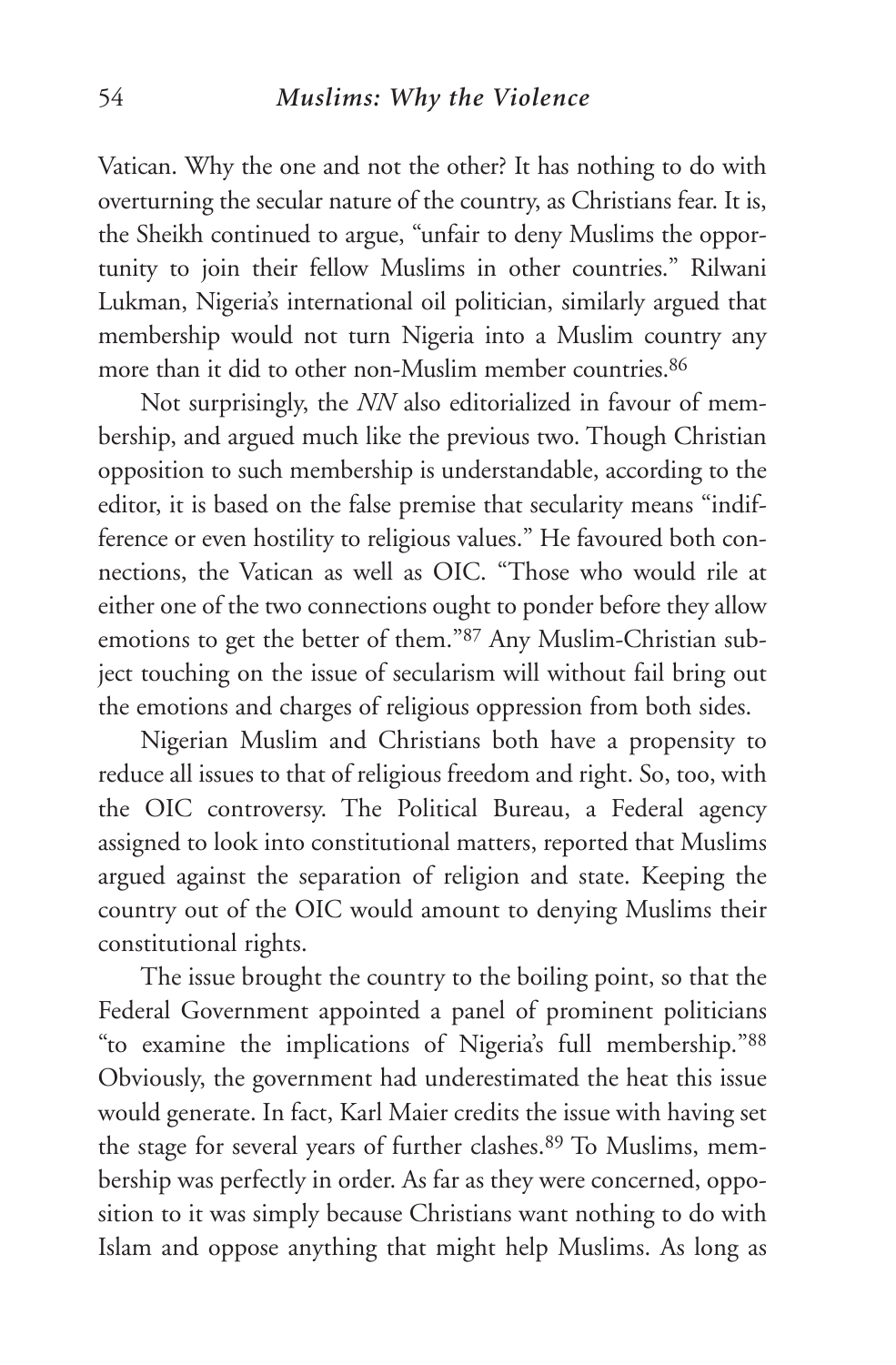there is this Muslim connection, Christians will oppose it even if they were to profit from it, while they are blind to their own inconsistency about the Vatican connection. It was a bitter pill for Muslims to swallow when eventually the government of Babangida announced that it would withdraw and Christians had won the day—or had they? Kantiok claims that Babangida's successor, Abacha—and please note that both of these rulers were Muslims announced in 1998 that Nigeria was a full member.<sup>90</sup>

Years later the arguments still have not abated. Early in 2003, Nigeria's Ambassador to Saudi Arabia, and her representative on the OIC, stated that the "negative perception" of the OIC is due to "lack of understanding of its functions and the advantages inherent in being a member." He argued that "many African countries with predominantly Christian populations are members," including Mozambique, Uganda, Cameroon, Gabon, Ghana, Sierra Leone and Benin Republic. The OIC, he explained, is second only to the UN in terms of members. Furthermore, it is "more Islamic in name than in practice," for "its conferences are devoid of strict Islamic practices." Like "other international conferences, no time is allotted to Muslims to observe their prayers." Some countries even send delegations that include Christians. In the meantime, Nigeria is cheating itself. Since it has delayed to ratify "agreements with the Islamic Development Bank," an arm of OIC, Nigeria is denying itself "the opportunity to obtain interest-free loans."91

## DEGRADING WESTERN FEMALE FASHIONS

In this section I want to cover yet another area in which Muslims feel that colonialism has undermined their religion and which they want to reclaim; namely that of women's fashions. Even in this subject we have not moved far away from concerns with governments, as you will see. This subject can hardly be discussed without simultaneously touching upon the mixing of genders, since that is the context in which dress becomes important. I could have cho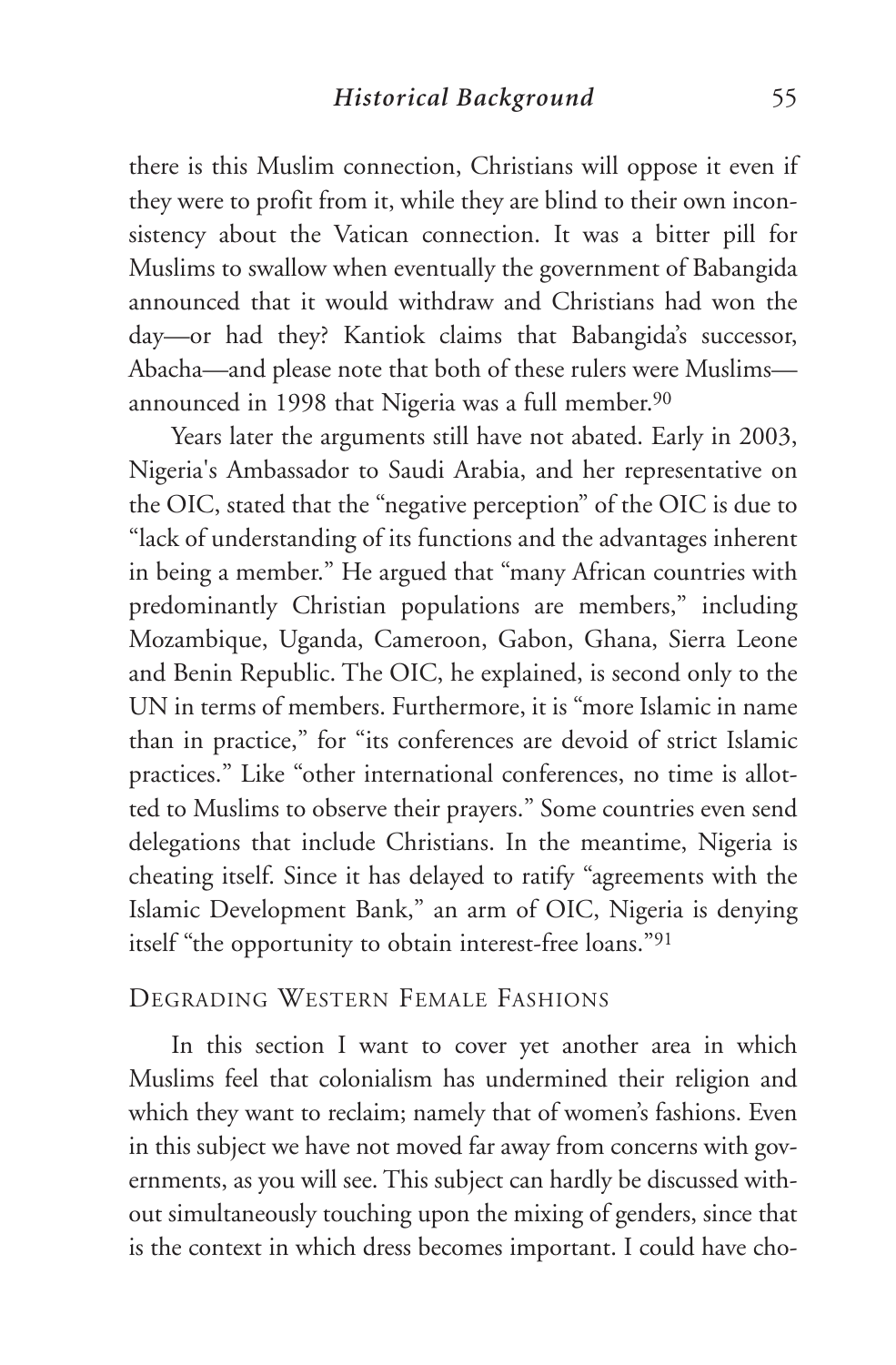sen examples from other areas of culture, but this one serves as a good example of how deep and wide the feelings of resentment run.

Since 9/11, Western media have made the world very conscious of this issue. For a while, pictures of and discussions about and by Afghani Muslim women concerning their dress were commonplace, but it is hardly a new concern for Muslims. Throughout the period covered in this study it has been an irritant with Muslims, both men and women. It has provided them with the basis for their claim of obvious superior morality.

All public displays of female sexuality seem to be feared in Islam. Women are expected to do everything they can to avoid constituting a temptation to men. Hence, female fashions are carefully prescribed. The inspiration for this perspective is said to be derived from the Qur'an itself, which reads,

*Say to the believing women to turn their eyes away (from temptation) and to preserve their chastity: to cover their adornments except such as are normally displayed; to draw their veils over their bosom and not to reveal their finery except to their husbands, their fathers....*<sup>92</sup>

The basic idea is to avoid what Islam regards as "that satanic flood of female liberty and license which threatens to destroy human civilization in the West.<sup>"93</sup> The Pakistani writer Maulana Muhammad 'Ali states the general Muslim principle of appropriate feminine dress when the two genders intermingle, something that should be avoided as much as possible. On such occasions, *"*The Holy Qur'an requires the women to appear in their simplest dress, or to wear an over-garment which should cover their ornaments, at the same time requiring both sexes to lower their gaze." 94

Turning to the Nigerian situation, the now late but very famous and controversial Sheikh Abubukar Gumi argued that, "women have no business mixing with men and doing men's jobs." It is prohibited. In Mecca, for example, markets are run by men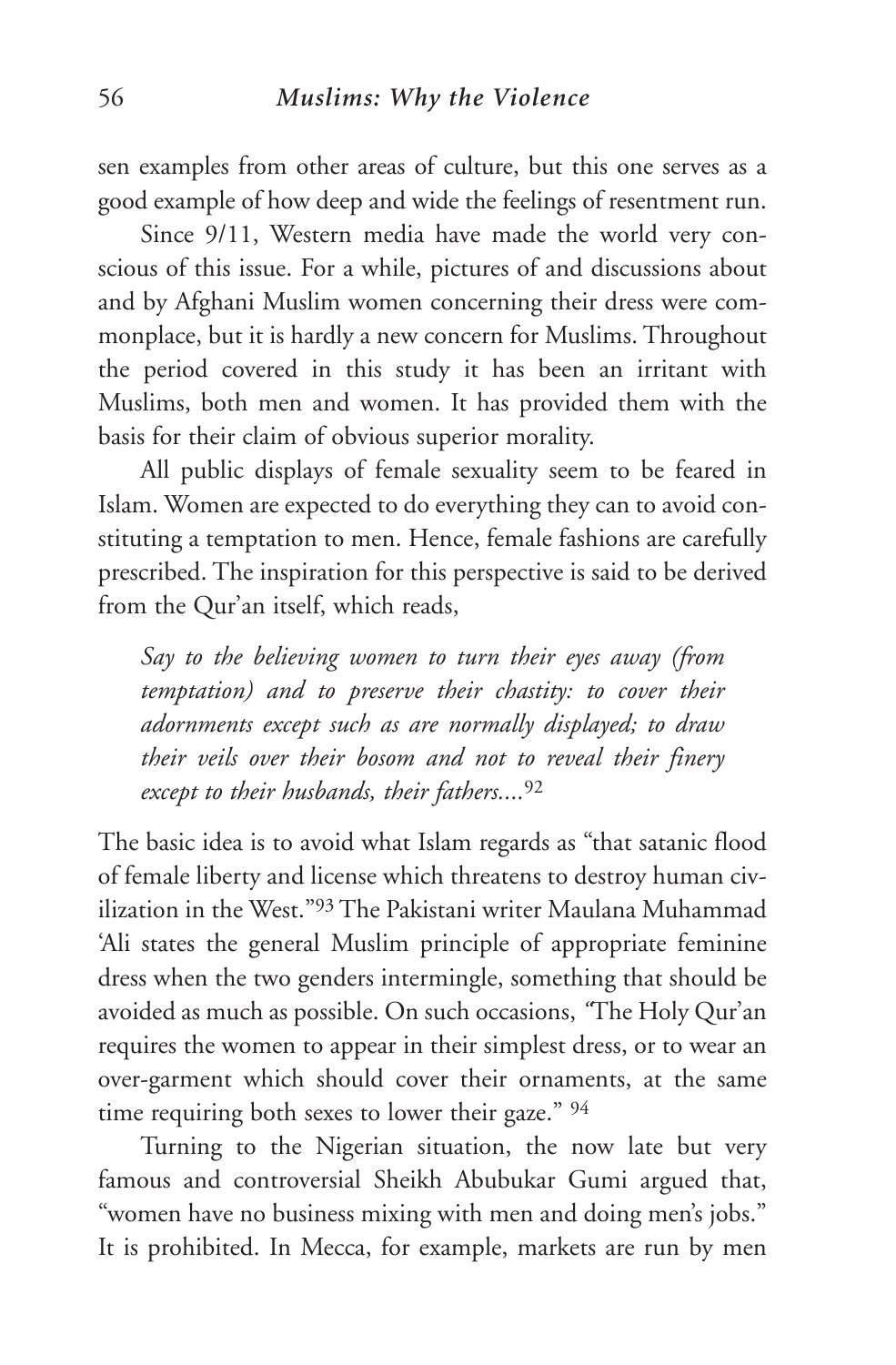only.95 "You only find women in places suitable for them." Women should go out only if it is necessary. When they do, "they have to cover all their body."96 According to Nnanna, the late Gumi spent most of his time exhorting Muslim women to wear the *hijab* and the men to dress according to Islamic law.97 An equally prominent but more moderate southern Nigerian Muslim, Lateef Adegbite, agrees that whenever women appear in public,

*they must cover the excitable parts of their body, an injunction which aims at discouraging indecency, but which some have interpreted so strictly that they compel their women to be heavily covered from head to toe...clad in dreary and somber dark apparel.*<sup>98</sup>

Ibrahim Suleiman discusses the issue of Muslim morality in the context of a bid to Islamize Nigerian society as a whole. Such morality would involve "the safeguarding of public morals and the suppression of indecent behaviour, the protection of the honour of the womenfolk and the introduction of modesty in all facets of national life."99 The protection of that honour includes preventing the mixing of genders. Suleiman is serious, for these statements are a repetition of what he wrote earlier to the government. "It is utterly unacceptable to Islam that the honour of women should be abused...." Abuse here includes the exposure of their bodies or the "public display of immodesty," as well as the "unrestrained intermingling of male and female" as practiced by and imposed on the country by Europeans.100

Muhammad Basheer Shomotun describes *hijab* as

*a simple dress designed by Islam to cover and protect the beauty of a woman regarding her figure and hair. It is a modest mode of dressing which helps to preserve the dignity and personality of women, so that they are not mainly looked upon as objects of beauty and sex.*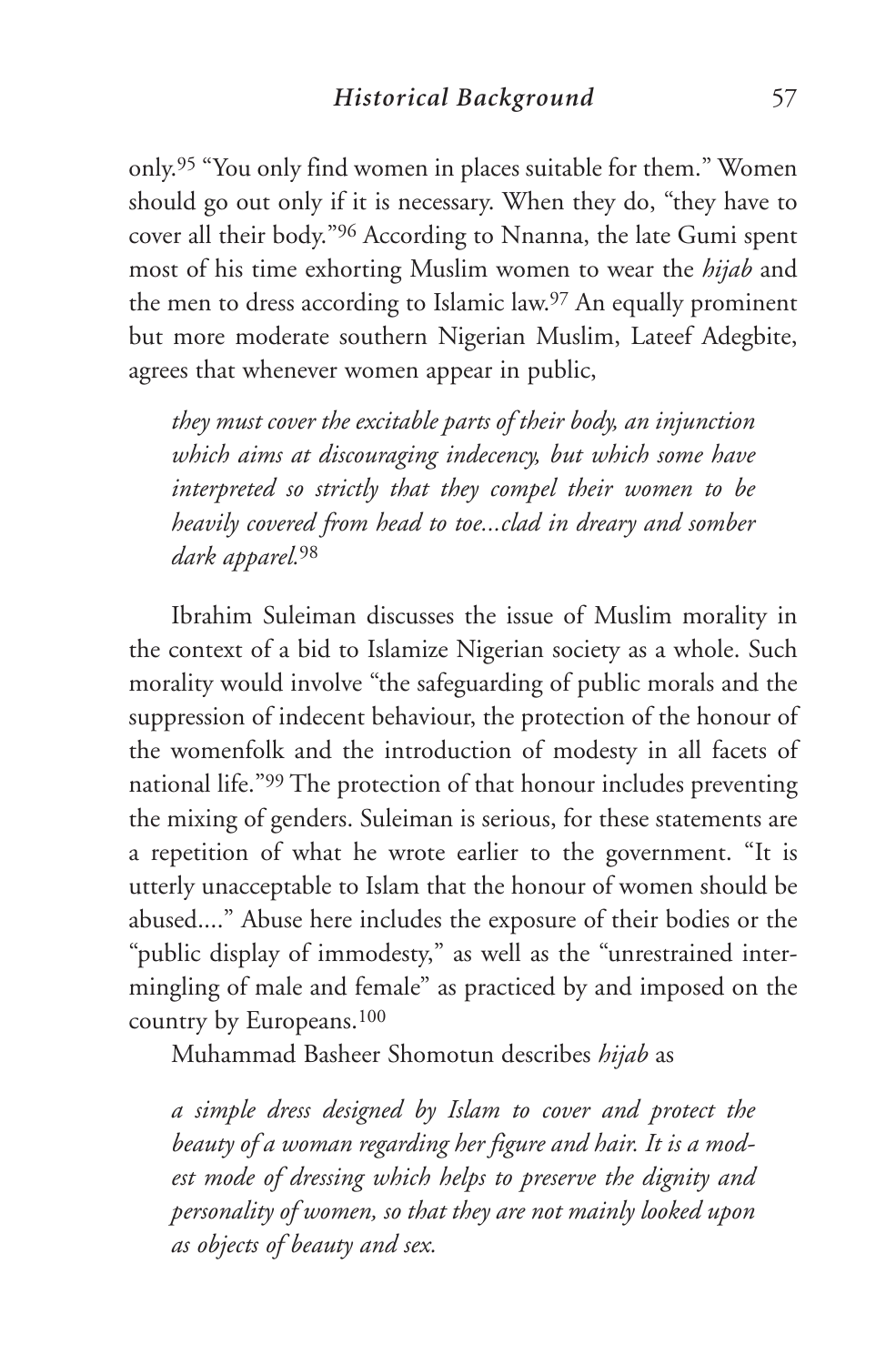They are to be covered entirely, he explains, "with the exception of the hands from the wrist downwards, and the face." Many Muslim women, he laments, have been taken in by so-called modern fashions and ape Western women who see "nothing wrong in moving naked in the streets." Womanhood is reduced "to the level of animalism" and civilization is being destroyed. The *hijab* is a tool "towards purifying society from corruption and all other vices."

He then goes on to complain that Muslim women are *forced* to disobey Allah by wearing indecent Western dress in certain jobs, such as nurses, police women, bank clerks, secretaries, students and members of NYSC. If religious freedom is guaranteed in the country, why should Muslim nurses be prevented from dressing appropriately? After all, Christian nurses are allowed to wear uniforms that conform to their religion. This is a pure case of "victimization" of Muslims and of "deprivation."101

One Mu'uza Hardawa wrote a letter in Hausa in *GTFK* that appeared under the heading "He Wants to Prevent Women from Coming to Work Naked."102 He bitterly complains about the temptations such women put before the men among whom they work. It leads them to the sin of "fornication of the eye."103 These are not just young girls. Many of them are important women of position dressed in ill-fitting uniforms. Like a good Muslim, Hardawa calls upon the government to put a stop to this kind of shameful attire.104 On the very next page, one Yusufu I. Abubakar of Katsina writes similarly that the white man's fashions fall short of the demands of the sharia, since "they do not cover the private parts" adequately.105

The Chief Imam of a Sokoto mosque, Sheikh Abubukar Jibril, accused the National Youth Service Corps (NYSC), the government service that assigns all graduates to a year of basically unpaid service anywhere in the country, of being "a prime source of the indiscipline for the upcoming generation." The sheikh said, "Mature males and females were being kept in one place "naked" and often asked to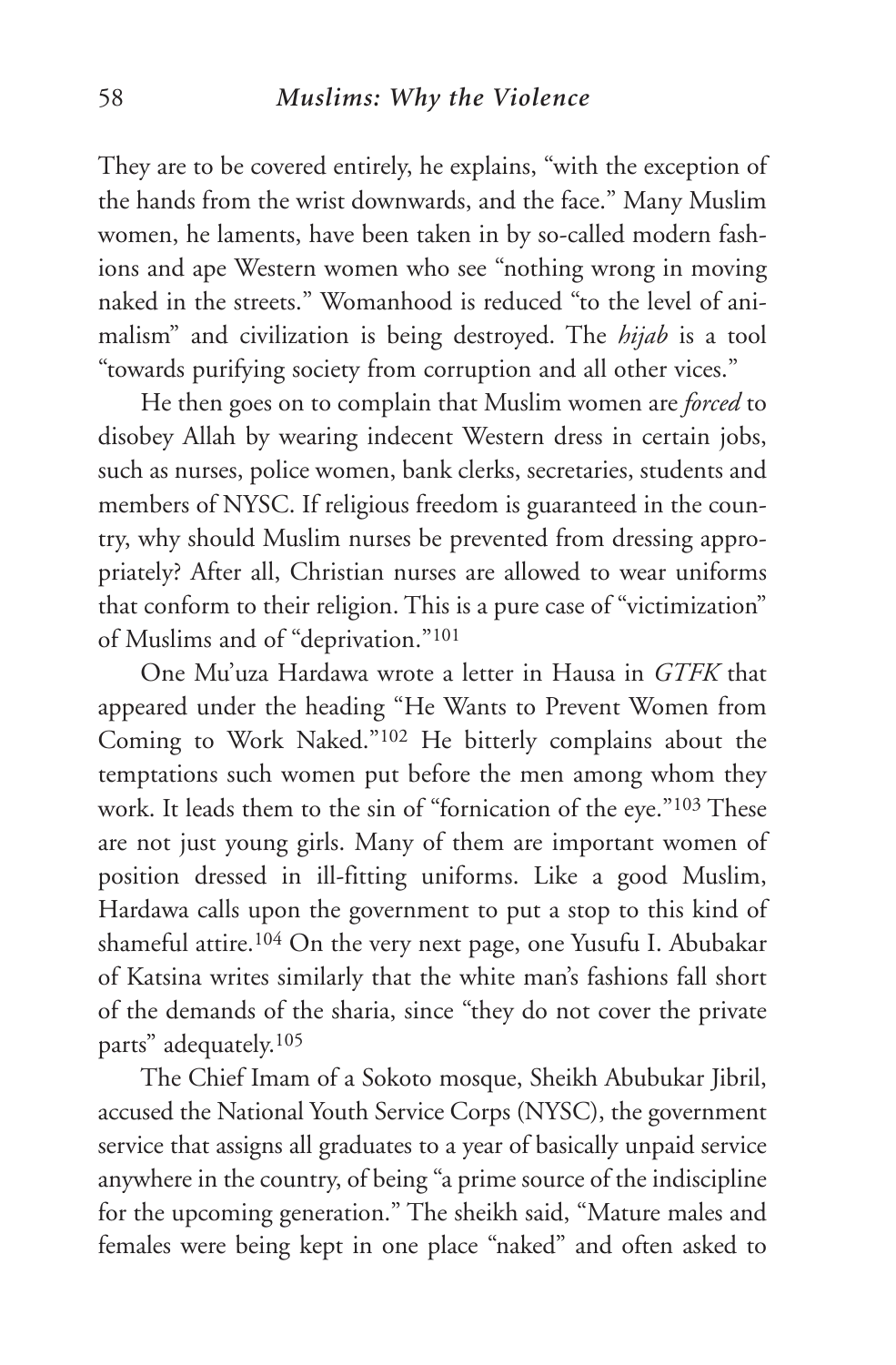wrestle with one another in the name of physical exercise. He said, "How can a healthy man grab a woman in short knickers without nursing any dangerous ideas in his mind?" He "condemned the type of uniform corps members wear and said this was the same with our institutions of learning, especially where there were girls." The sheikh further charged that "the set-up had been deliberately tailored in a way that a first visitor to the country would have the impression that non-Muslims were in the majority."106

One Alhaji B. T. Ogunseye expresses the disgust, wonder and amazement Muslims experience when they behold fashion and sexual mores in the West. He describes the situation in strong terms: sexual orgies, debauchery, promiscuity, pornography, licentiousness. "It is incredible and regrettable that modern man...in the socalled developed countries" can engage in all such horrors.

*This is another wonderful "feat" of the civilised countries, which are not unmindful of the fact that they are inviting Allah's wrath by leading humanity through the blind alley of destruction to annihilation. These "refined people" are conversant with the Bible and the Holy Qur'an. May Allah have mercy on us. Amen.*

This, the Alhaji rightly declares, "is misuse of freedom" and Islam is "vehemently opposed" to it.<sup>107</sup>

Given the Muslim stand on the close relationship between religion and government, it is no surprise that some people are demanding action from their state governments regulating fashions, especially official uniforms. Some governments, in response to such pressures, actually have at one time or another announced plans to take such action. The government of Kano State announced it had designed new uniforms for nurses and nursing students so that these women no longer go about "almost naked."108

The National Council of Muslim Youth Organisations (NACOMYO) entered the fray by defending this government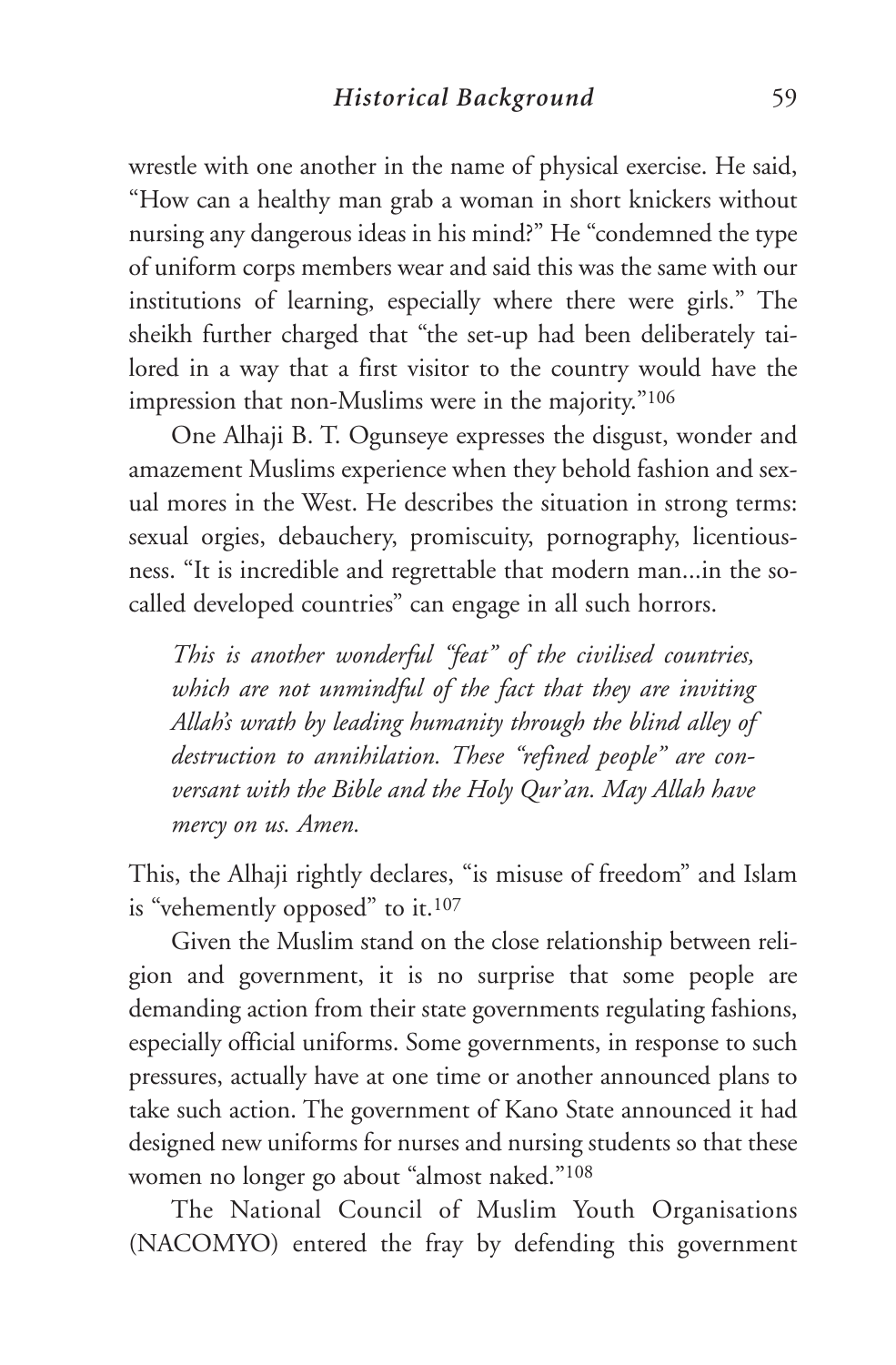action. It observed that "Right-thinking, morally-conscious people have complained against the bad dressing of our women folk, especially with the nursing profession, the police, and serving youth corps members, as their uniforms are too tight and highly exposing." The organisation praised the government for taking action towards modesty.

However, some papers from southern Nigeria,109 described as "Christian" by NACOMYO, wrote strong articles against any such government move. Their attack is seen as "unjustified criticism" based on "religious parochialism rooted in ignorance." Their "sense of judgment and sensible human reason" is "beclouded." Furthermore, they misrepresent the Christian faith, for the latter "does not support half-nakedness and nudity. That is the reason some Christian churches have their nurses dress in "long gowns, long-sleeved with scarf."110

One Alhaji Zubair, an *imam* in Katsina State, and other Muslims, call on the government to ban "indecent dress" among females throughout the country. Sheikh Abubukar Tureta warned Muslims to be on their guard against underground moves to sabotage the Kaduna State Government's intention to stop co-education with its abhorrent gender intermingling. He also advised that the change to the Muslim dress code in schools be sped up.111

It does appear that the process of change was slow, for already four years earlier the Kaduna branch of the MSS condemned a group called "Joint Action Committee of Kaduna State Women," for attacking the Muslim dress code approved by the State Government for Muslim female students. The Committee apparently argued that such a move would "dichotomize the students along religious lines."112

An article by Alifa further shows us how wide this concern for women fashions has become in Nigeria and that it is hardly a marginal concern. I will let him tell the story: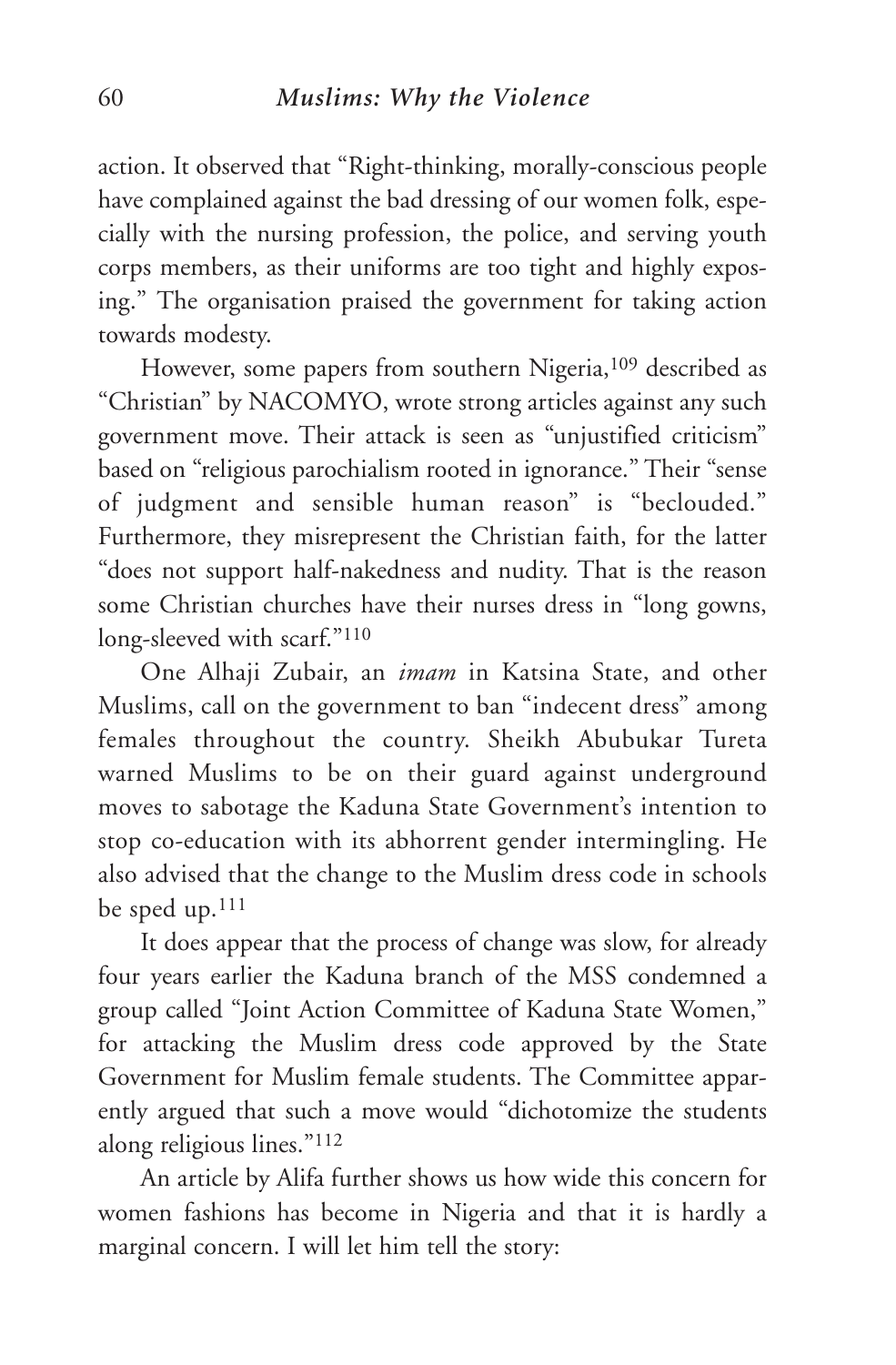*Abuja University sets up a committee on mode of dressing. Worried by the mode of dressing of female students of the University of Abuja, the Vice Chancellor, Dr. Gambo Laraba Abdulahi, has set up a committee to look into the issue. The 11-member committee, headed by Dr. A.U. Okwodishu, was set up to stem what has been described as "unsavoury criticism" from parents and other members of the public.*

A statement from the university noted that the duty of the committee would be to find ways of ensuring decent dressing "for the integrity of womanhood." But the approach would be through pep talks and persuasion. However in a furious reaction, some female students who spoke with *Guardian* frowned at the development, maintaining that the idea was an infringement on their rights. A female student who simply identified herself as Joke said:

*What rights have they (university authorities) to tell us how to dress? We hope they are not planning to introduce the sharia in the university campus. We are not unaware that the Vice-Chancellor is a Moslem, while about four of the committee members are also Moslems. At least, two of them are known to be fundamentalists in their approach.*

The head of the committee, Dr. Okwodishu, is optimistic that the moral campaign will be successful, because, according to her, some students have already taken the initiative to reward those who dress well. She cited the example of the Education Students Association, which, she said, gave awards to students that dressed well.

Asked if the committee would recommend any punitive action against recalcitrant students, she said she was optimistic of the success of the crusade "because some female students had expressed concern over the same mode of dressing." She also disclosed that a female student was recently slapped by her mother in front of the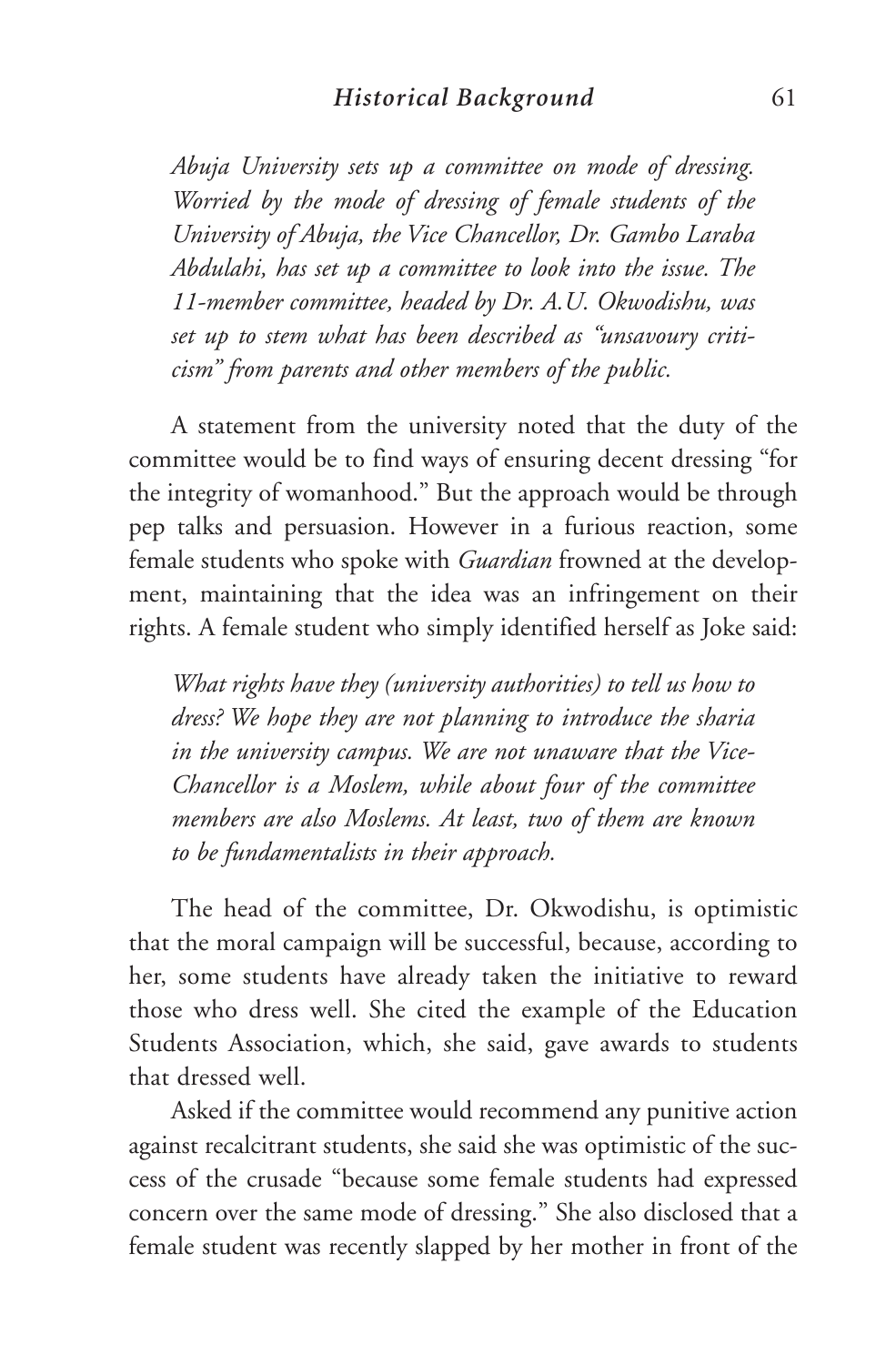university library because of her mode of dressing. The mother who visited the university unannounced, according to her, was shocked when she saw the clothes her daughter had on.<sup>113</sup>

In view of the contentious nature of the issue, one could consider it a good thing for the issue to be dealt with. However, the good thing, like so many in Nigeria, was quickly derailed and distorted into a Muslim versus Christian issue. Hence the issue was debated with heat and emotion more than reason. This time the discussion involved not merely Muslim men, but also Christians and women. Out of the eleven committee members, only four or five were Muslims. The question of unbridled freedom came up and of the right to ignore all norms of modesty, a right neither Christians nor Muslims espouse.114

The write-up of Daniel has brought us up to the change of millennia. The editor of *New Nigerian* accepted an article by one Muhammad I. Memon in which failure to wear the *hijab* is said to lead straight to hell!115 Now, it would appear, we are reaching the outer fringe of Islam. It is a source of great amazement to me that the editor of a government paper allowed that article!

In this pro-sharia era, in Zamfara State, women are even precluded from various sports because of the sportswear associated with them. It is reported that women are banned from almost all sports, but, apparently, only for the time being. Governor Sani advises that "we should design our sportswear to cover down to our knees as mandated by our religion." Actually, that sounds pretty liberal compared to some Muslim standards. In the meantime, the state allows them to participate in judo and karate since "authorities claim their gears cover all parts of the body, exposing only the face and hands."116 The state government sought to ease the difficulties some women suffered by distributing the *hijab*, the approved Muslim female dress in public, free of charge.<sup>117</sup>

In 2002 the issue once again heated up to the point of riots, in the context of the Miss Universe contest scheduled to be held in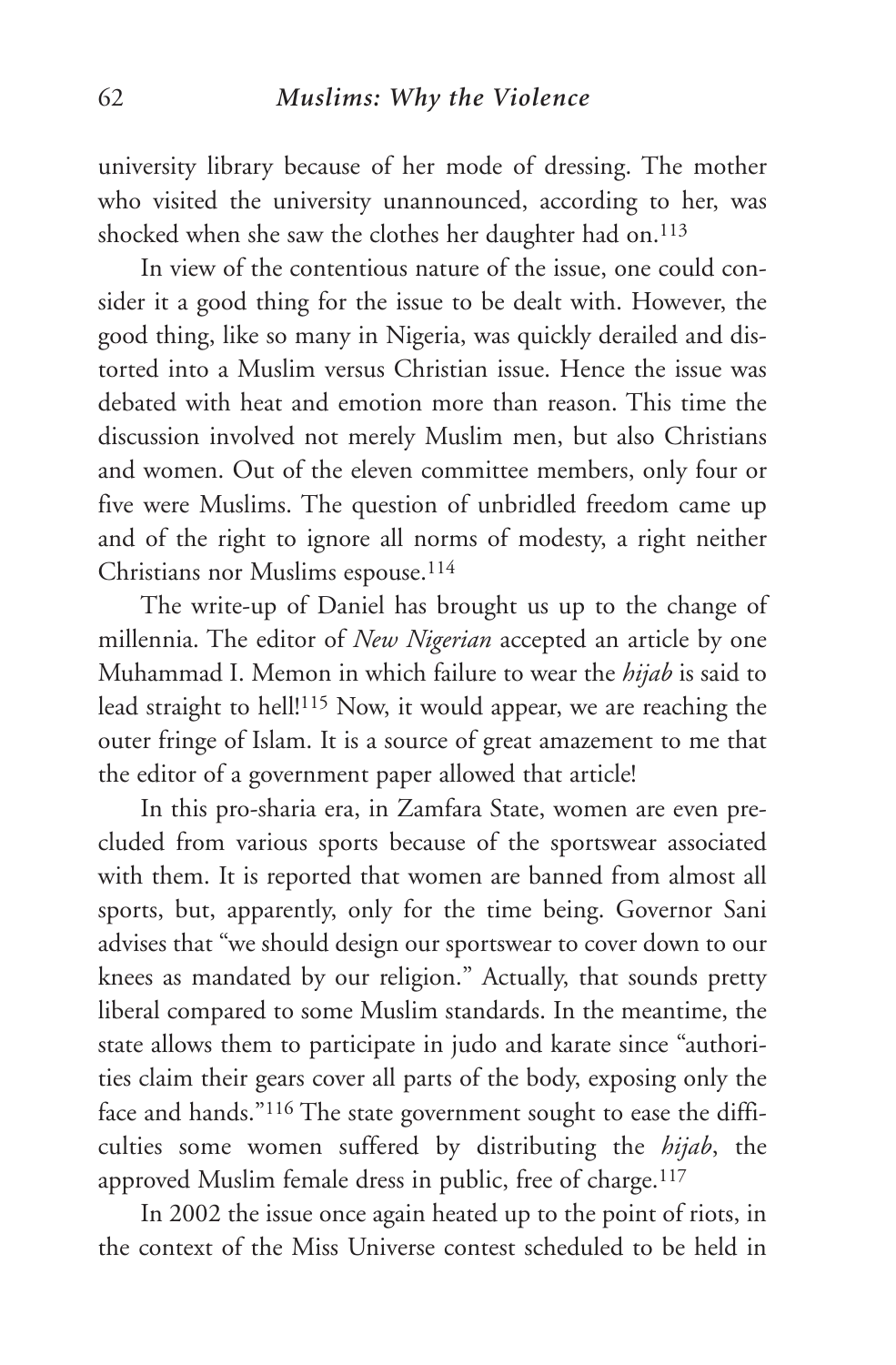the capital Abuja. Already during the preliminaries held in the southern Nigerian city of Calabar, the home of Miss World 2001, Muslim groups objected to the event as "an abomination and parade of nudity which will promote HIV/AIDS and promiscuity," and threatened to disrupt it. Demands were aired that "the contestants keep off the northern part of the country."118

This time the resulting riots received extensive world media coverage, more than any previous riots. All the issues raised in connection with the earlier riots and fashion-related controversies came up again. It became heavily politicized and even came to be regarded as part of the anti-sharia movement. Eventually, of course, the event was moved to London, England. In the meantime, over 200 people were killed, and churches, mosques, and other properties destroyed, in what has become a classic Nigerian tradition.<sup>119</sup>

All the Muslim complaints about colonial and post-colonial imposition of foreign, non-Muslim culture and religion since the aftermath of the 1977 Constitutional Assembly, have remained constant right into the new millennium. They are all related to each other. The aim of the entire enterprise, including all of its various parts, was and remains the destruction of Islam and the imposition of Christo-secularism, an amalgam of two concepts that are mentioned in the same breath and considered synonymous. Fashion is just as much a weapon as are the media, economics and politics. So, it is not so strange for Muhammad Y. Ali-Agan of Bayero University to support the state government's decision to change nurses' uniforms in his article, *Commendable: The New Initiatives in Changing the Nurses Uniforms*.120 In his article, references to the more general issues far outnumber those to the uniform concern itself, a fact fully understood by his intended readership. I attach the complete article as Appendix 2, for it is so typical of the general attitude, while it summarizes the situation effectively.<sup>121</sup>

In addition to this lengthy prose quote, I treat you to two poems, one in English by Jawayriyya Badamasuyi that is attached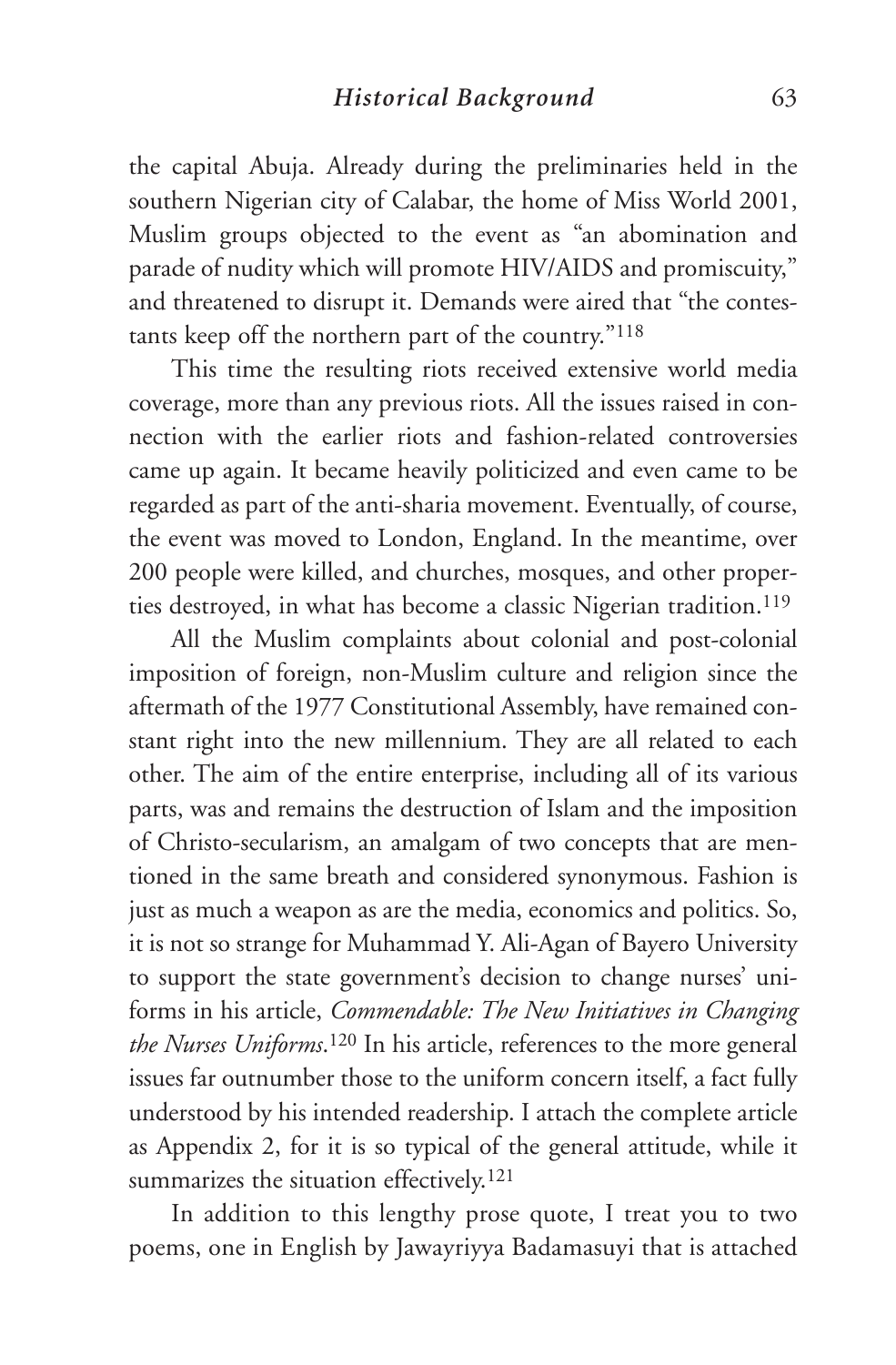#### 64 *Muslims: Why the Violence*

as Appendix 3. The other is a Hausa poem, *Rikicin Kafanchan*, by Ibrahim Isa Malumfashi, attached as Appendix 4. The reason for these inclusions is that I want you to *feel* the strong emotions associated with these issues. Even if you are not a Muslim, try to empathize with them and experience their anger and frustration, not to speak of hate and fury. The poem by Badamasuyi is a passionate plea for a return to the simple fashions and life style traditionally associated with the piety and simplicity of Islam, but, ironically, expressed with much hatred, anger, disgust, and contempt—attitudes not usually associated with that traditional piety.122 The one by Malumfashi expresses Muslim anger about the Kafanchan episode. Both poems express Muslim emotions very well. This Hausa poem is for the benefit of northern Hausareading Christians, many of who cannot read this book due to their lack of English. This is one poem they can read.

The issue won't die. As long as I keep writing, so long will riots continue, it appears—and so will the *hijab* issue. In February, 2003, 51 Muslim "fanatics" were arrested in Ibadan for assaulting staff and students in post-primary schools, most of which were founded by Christians. The reason for the assault, according to Alhaji Ibrahim Mukhtar, the Deputy Commissioner of Police for the state, was "to pressure the school authorities to allow Muslim girls wear the *hijab*, head and shoulder cover over the school uniforms."123

The Kano State government has made it mandatory for all girls in state schools, regardless of their religion, to wear *hijab*. In 2001, the Bauchi State Government started enforcing Muslim-style uniforms on nurses, since Western uniforms "revealed too much of their legs." Twelve nurses refused to comply and have since been fired. That is now becoming an international issue with the British House of Lords Deputy Speaker, Baroness Caroline Cox, "pledging to use her position and connections to see that the nurses get justice." Christian Solidarity Worldwide is a U.K. based Christian human rights body that is pressing for their reinstatement.<sup>124</sup>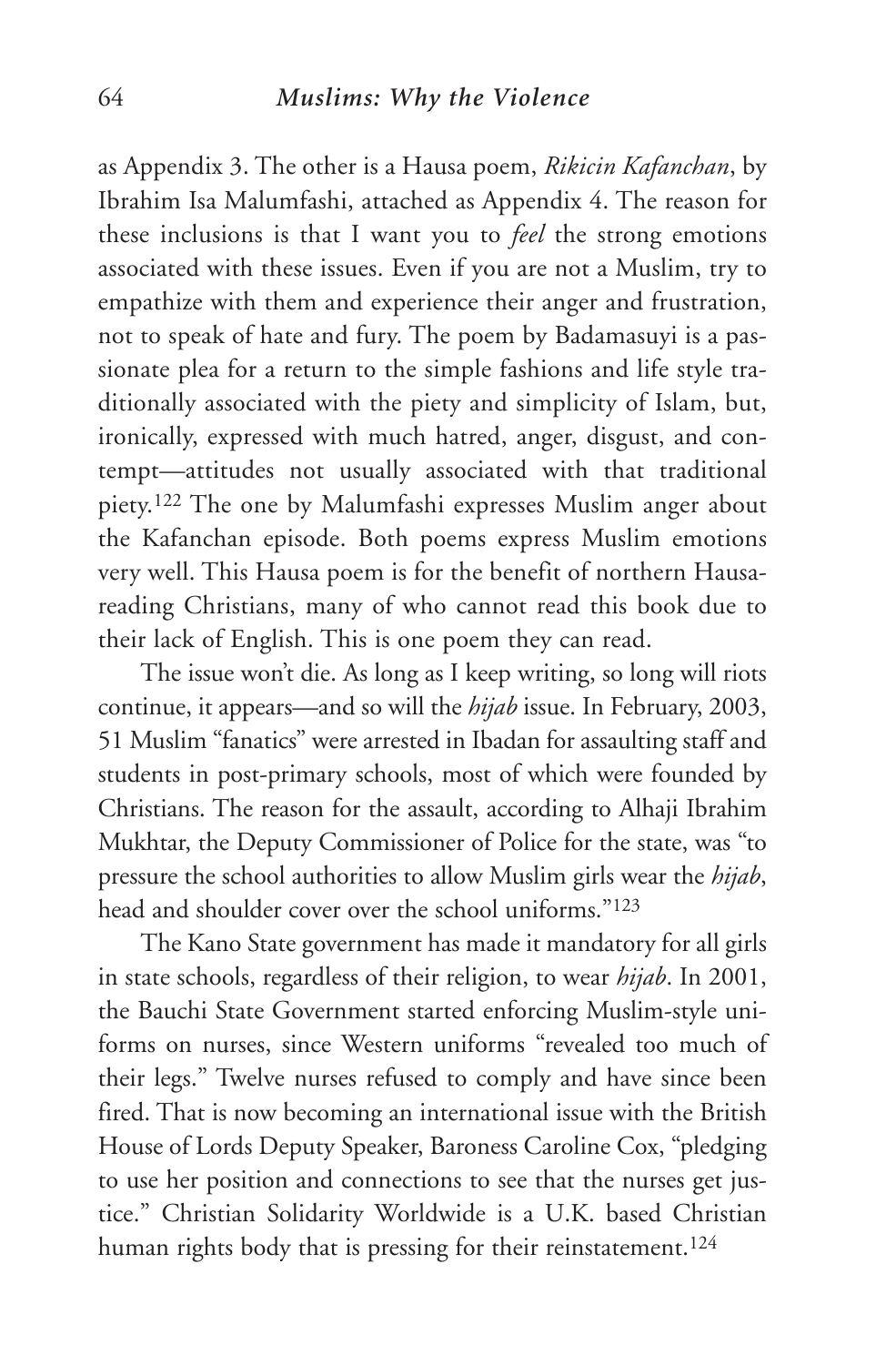## $\triangle$  WRAP UP  $-$

As we wrap up this chapter, it is plain for all to see that, from the Muslim perspective, colonialism set in motion a process that totally disregarded "independence" as a non-event. Even throughout the post-colonial era, right up till the time of this writing, it nibbles away at the very foundations of Nigerian Islam, all the while draining it of its life sap. The Christo-secular bulldozer seems relentless. Though it is often claimed that the northern vote brought Obasanjo to power,<sup>125</sup> it did not take long for the Muslim northerners to feel that they "had been had." The elite felt that power was slipping out of their hands because of Obasanjo's alleged pro-Christian and pro-south policies. For example, at least a hundred senior army officers were released and then replaced mostly by officers from the Middle Belt and the south. M. D. Yusufu, a member of the northern elite, explained that northern leaders are angry, because they have lost power.126 You add the anger of the elite to that of the northern peasants, who are suffering from the rising cost of living, and a lack of basic social amenities, and you have a dangerous, explosive, and seething cauldron, the ingredients of which are religious as well as economic and tribal.

Suleiman Kumo, a lawyer said to be a sharia expert, is convinced that the aim of the unholy triad of colonialism, secularism, and Christianity "is to keep the Muslims under perpetual domination."127 He accuses the leaders of CAN of having no regard for the truth, and of being interested only in "the perpetuation of the domination of the Judeo-Christian world view and philosophy over Nigeria...even though this is against the wishes of the majority." He then directs a salvo against the media, which, together with "their other anti-Muslim cohorts are not even interested in trying to understand the feelings of the Muslim masses on these matters." He warns that "if a group of people allow their rights to be trampled upon for a long time without complaining, they can only get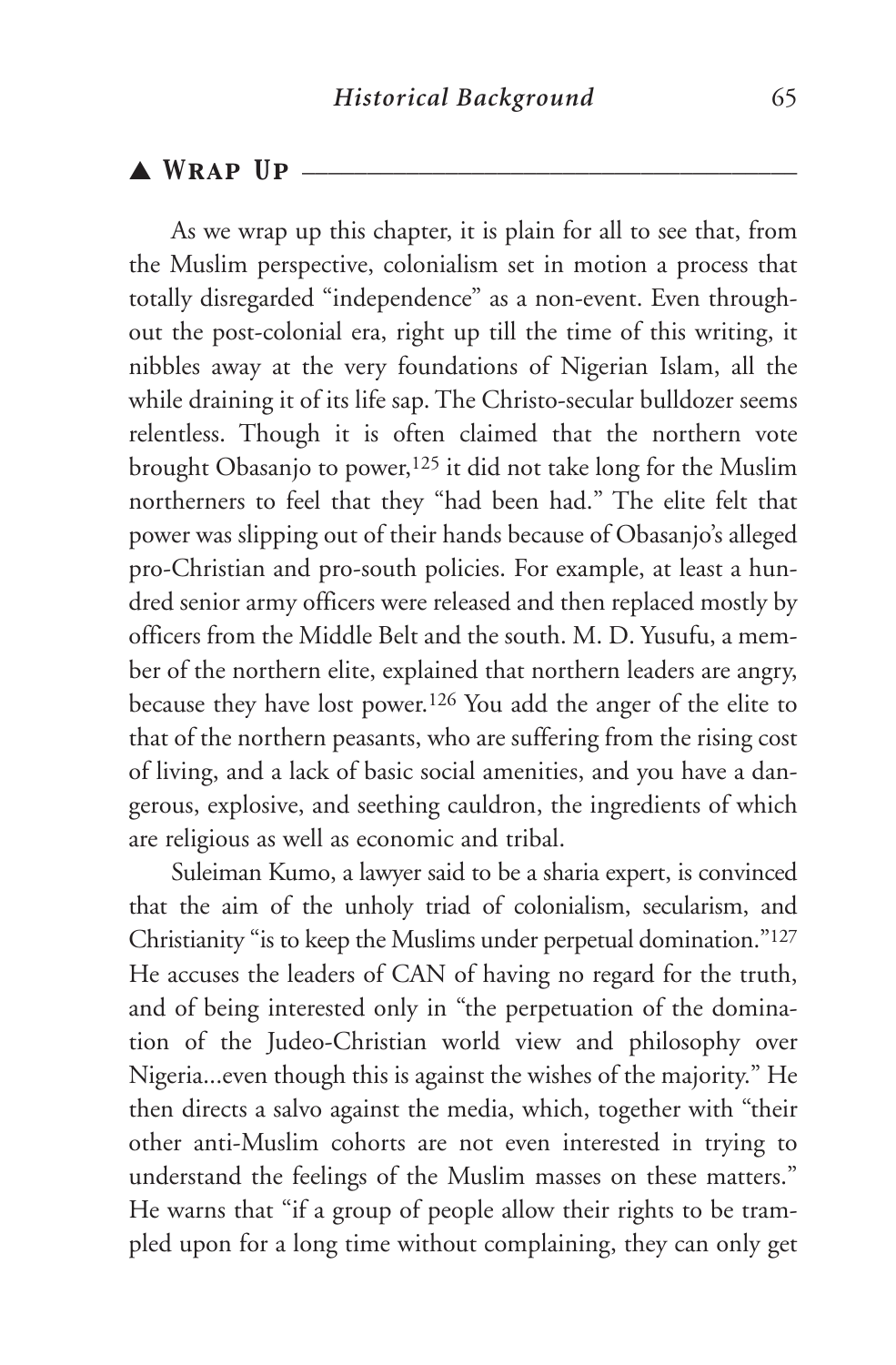back their rights by asserting themselves," something that may have begun to happen with Zamfara's call for sharia.128

Yes, indeed, hatred and anger are prominent components of the Muslim psychological makeup. It is those emotions and that reading of history that undergird the Muslim attitudes towards the riots described in Volume One. Without tying his comments to a specific riot, the editor of *Al-Madinah* warned the Federal Government that the fanaticism that has led to the various riots

*is the result of systematic, impertinent, and unmitigated provocation. It is generally people who are subjected to quiet, calculated and prolonged religious oppression who burst into huge fire-balls in the end, particularly after all entreaties fail to change the status quo.*

He continued his warning that a fire is not doused by attacking only the smoke. Governments have to pursue the "real causes" of these crises.129

Without a strong awareness of all of this emotional turmoil through the course of an entire century against the Nigerian "system," the readiness of Muslims to explode, sometimes at hardly any direct provocation, cannot possibly be understood—or addressed. So, Christian and secular readers, feel and understand along with your Muslim neighbours. Above all, seek ways to address this source of anger and frustration—and replace your anger and hatred with a strong dose of empathy.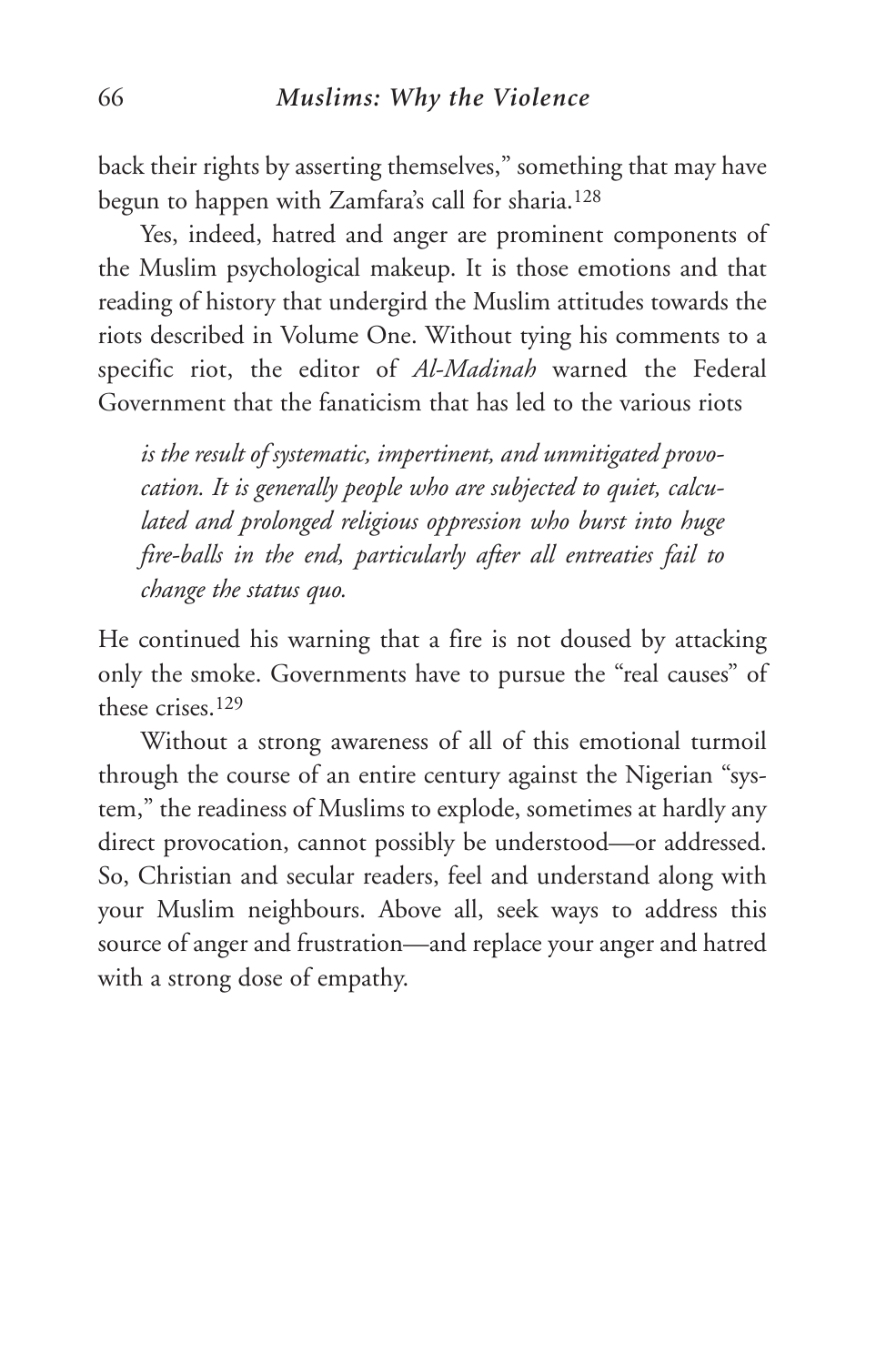#### ▲ *Notes* \_\_\_\_\_\_\_\_\_\_\_\_\_\_\_\_\_\_\_\_\_\_\_\_\_\_\_\_\_\_\_\_\_\_\_\_\_\_\_\_\_

<sup>1</sup> The term used by S. K. Rashid, p. 1.

2 It almost sounds parallel to the secular dualistic separation of religion and marketplace.

3 A. A. Gwandu, pp. 10-11 and O. Bello, pp. 28-30, both in Rashid.

4 *NN*, 21 May/86; 4 Nov/99; 15 Feb/2000, p. 17. *The Pen*, 1 July/88, p. 1.

5 *NC*, 24 Nov/89. *Guardian*, 26 Feb/88. *NN*, 6 Dec/85, p. 20; 17 Nov/99; 26 Nov/99, p. 5; 30 Jan/2000.

6 Shaw, pp. 452-453. J. Boer, 1979, pp. 69, 212, 397.

7 Rashid, pp. 2-3.

8 *NN*, 5 Jan/2000, p. 14.

9 Z. Bangash, "*Understanding*...."

10 *CC*, 4 Sept/98.

11 Abubakre, p. 64.

12 I. Bello, 27 Feb/89, p. 13.

13 Bodansky's book on Bin Laden, a pre-9/11 publication, is replete with such warnings that should have been heeded. It is simply impossible to believe that 9/11 came as a total surprise. All American government claims to that effect must be regarded with deep suspicion. For those who wish to pursue this line, one of several useful resources is the website www.copvcia.com of *The Wilderness Publications*. Bodansky was very courageous in publishing his book, for many people would have regarded him as a redneck, but 9/11 was the fulfillment of his predictions and he moved up from the rank of redneck to that of prophet. Though 9/11 shocked me, it was cushioned by my awareness that something was going to give sooner or later. Even if I had spoken up, who in Washington would have heeded an obscure Canadian missionary in Nigeria if they did not listen to Bodansky?

14 Hausa original: *"Turawa da suka shigo kasar nan sun yi kokarin lalata duk wata al'ada mai kyau da suka sami Hausawa a kai. Haka nan kuma...a bayan da suka bar kasar nan sun ci gaba da aiko da littafansu da kuma faya-fayan sinima wadanda ke koyar da miyagun dabi'un Turawa a*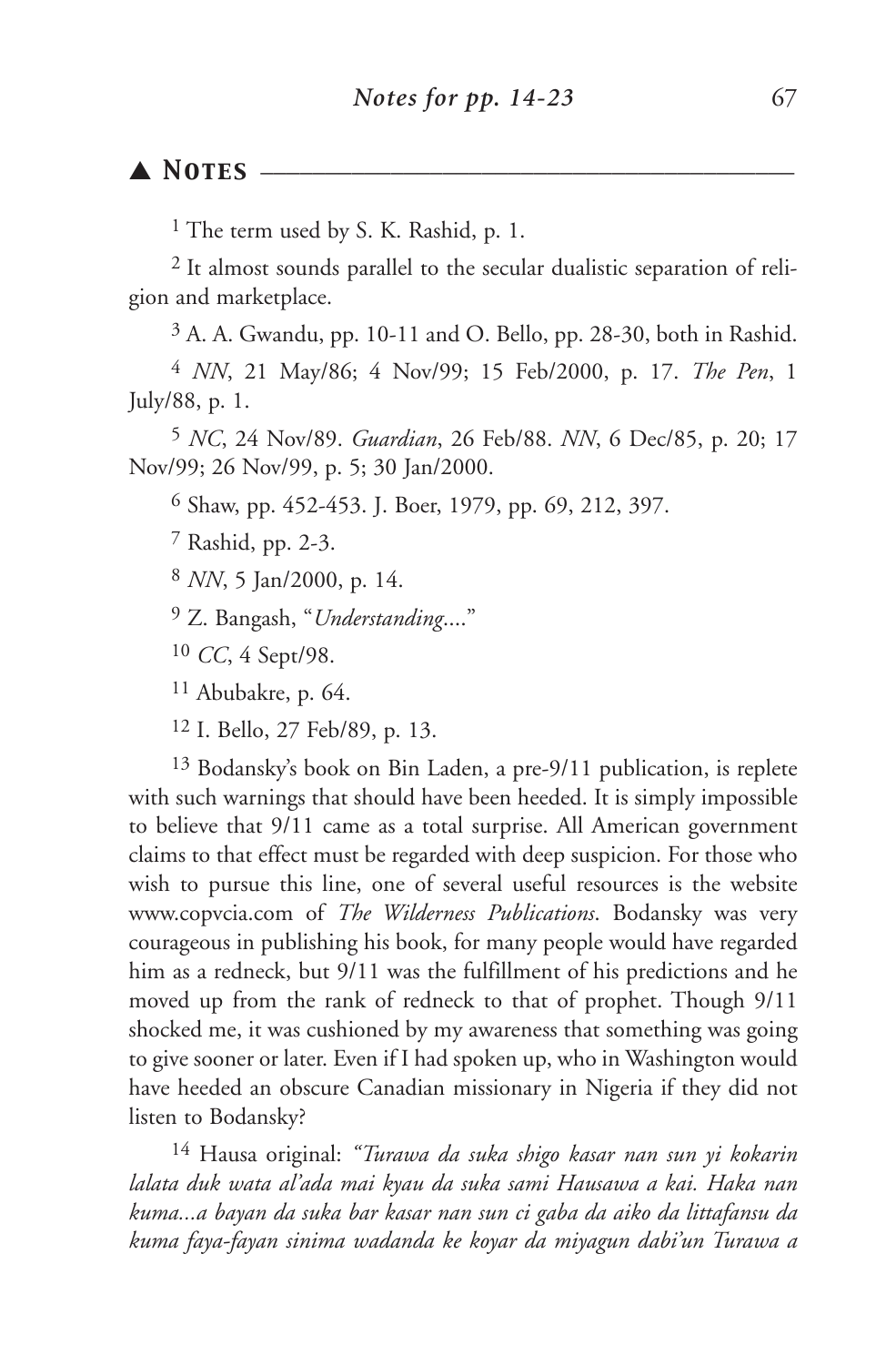```
kasar nan." GTFK, 29 May/99, p. 1.
```
15 *NS*, 28 Feb/88.

16 *Weekly Trust*, 29 June/2001.

17 *NC*, 15 Oct/86.

18 *NN*, 29 Jan/86.

19 Abubakre, pp. 70-72.

20 M. A. Mabdul, "W.A.I..."

21 Dangogo, 15 July/88, pp. 5, 15.

22 *Jizyar* is a Hausa word for the "poll-tax on conquered non-Muslims," traditionally imposed by Muslim governments. R. C. Abraham, *Dictionary*..., p. 434. If the story is correct, this was obviously insulting the Hausa by treating them as a conquered people or *dhimmi,* and could be interpreted as a class action or revenge against all Muslim governments everywhere for having imposed that tax on non-Muslim religious minorities.

23 Original Hausa: "*Sai ta kore su tana mai kiransu 'Baki' tana kuma tambayarsu cewa yaushe ma suka zo kasar har suka mallaki gonaki da filayen noma?"*

24 *Radiance*, No. 4, p. 16.

25 *NS*, 24 July/86.

26 Under the caption "Ramadan Special," the cartoon in question shows two Muslims bowed down on their prayer mats, while a woman in a minidress walks right past them. One of the men cannot resist the temptation to take the forbidden glance. It is indeed a disgusting, insulting and highly provocative cartoon that should not have been allowed. The original appeared in *NS*, 4 May/88. It is reproduced in *The Pen*, 1 July/88, p. 16.

27 *NS*, 28 Feb/88.

28 *The Pen*, 1 July/88, p. 1.

29 *The Pen*, 1 July/88, pp. 1, 16.

30 *The Pen*, 1 July/88. This has reference to Sunday services in Jos at Good News Church and at the Chicken Market, both about a kilometre from the main mosque, where Muslims started closing major arteries on Fridays years before Christians ever thought of doing so!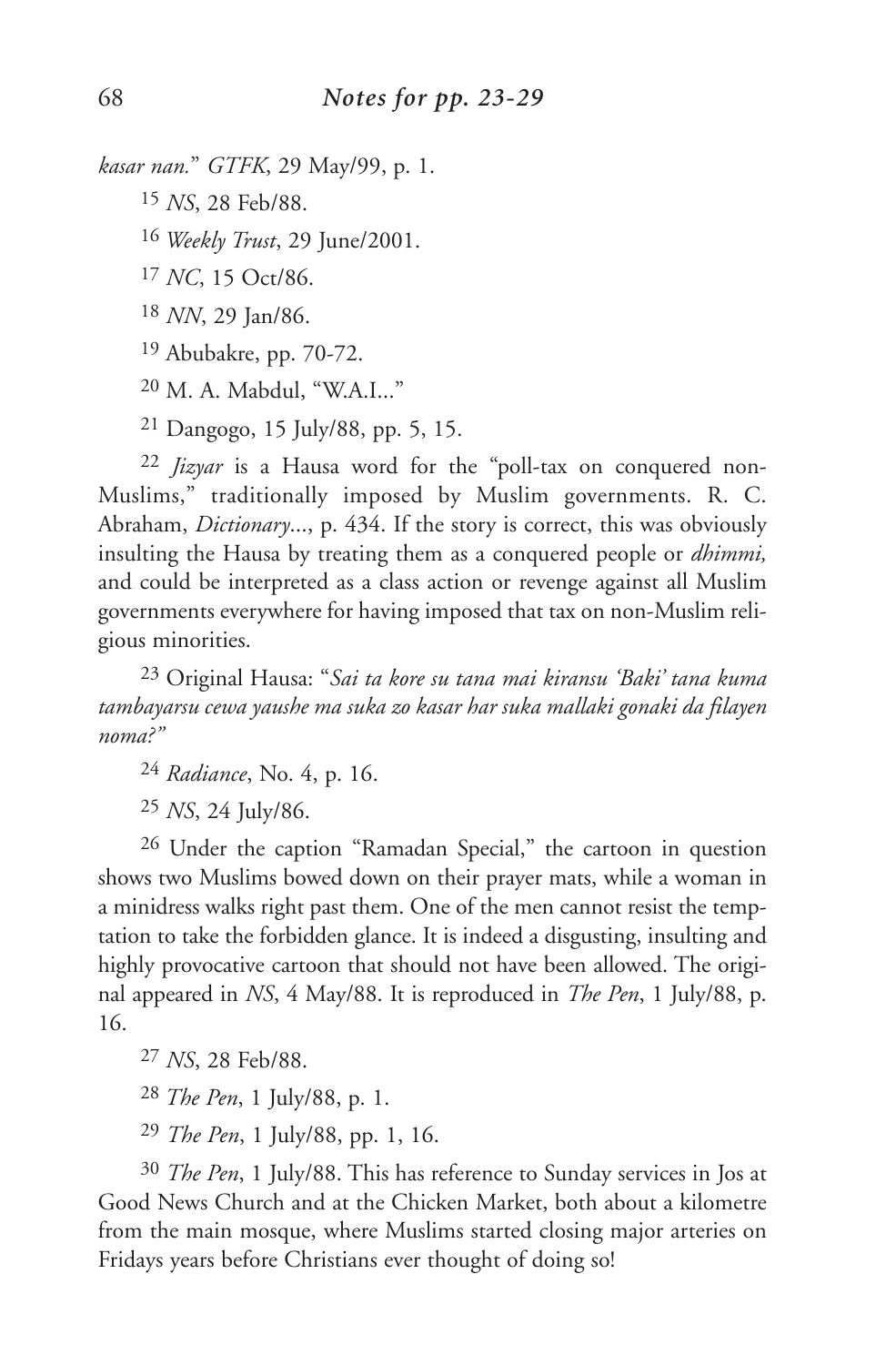31 M. G. Abdullahi and A. I. Lawal, p. 16.

32 "Comment: Averting a Holocaust." *The Pen*, 15 July/88, p. 1. Unfortunately, the article is suddenly cut off in the middle of a sentence with no continuation anywhere. There are references to some issues that will come up later in this chapter.

33 Nigerian Television Authority.

34 *Al-Madinah*, Nov/95, pp. 3, 4, 10-16.

35 Again, a parallel to the complaint of many North American Christians about discrimination against them by the secular media.

36 N. Jalingo, *Weekly Trust*, 8 Mar/2003. It is interesting that in the same issue a *Muslim* complains about discrimination by *Muslim*-controlled public media in the *Muslim* state of Katsina against 30 opposition parties whose local members were mostly *Muslims!* Clearly, Christians have no monopoly on discrimination.

37 See, for example, A.A. Gwanda in *Rashid*, pp. 10-15.

38 S. Jahun, *GTFK*, 4 May/89, p. 3. Original Hausa: *"Amma hada kai da sarakunan gargajiya bai dace da hukumar ba. Tun da sarakuna martabarsu ta rushe a idon jama'a to, ba sa jin jama'a za su yarda da fadakarwarsu, domin siyasa ta raba su da jama'a, sai dai hukumar ta yi kokarin dawo musu da martabarsu."*

39 The original Hausa: *"To, ina jawo hankalinku da cewa duk wanda bai yi aiki da abin da Allah ya fada ba, to, hanyarsa daya sai wuta, sai ko in ya tuba kafin ya mutu. Saboda haka, Sarakuna da shugabanni, a yi adalci, a bai wa mai hakki hakkinsa, ba a tauye masa ba."*

40 H. A. Gadam, *GTFK,* 7 Oct/86, p. 3.

41 H. Bobboyi, *The Pen*, 30 Dec/88, p. 5. Bobboyi's punctuation makes it impossible to determine whether Muhammadu Buhari is the author or the recipient of the letter. My decision is somewhat arbitrary.

42 Bobboyi, *The Pen*, 16 Dec/88, p. 5.

43 Bobboyi, *The Pen*, 13 Jan/89, p. 5.

44 B. Isyaku, *The Pen*, 16 Dec/88, p. 10. This was written in the context of the riots in Sokoto about the appointment of an unpopular Sultan.

45 Comment. *The Pen*, 18 Nov/88, p. 1. *"Sharhin Labarai*." *Alkalami*, 16 Nov/88, pp. 1,3. The materials in this paragraph are taken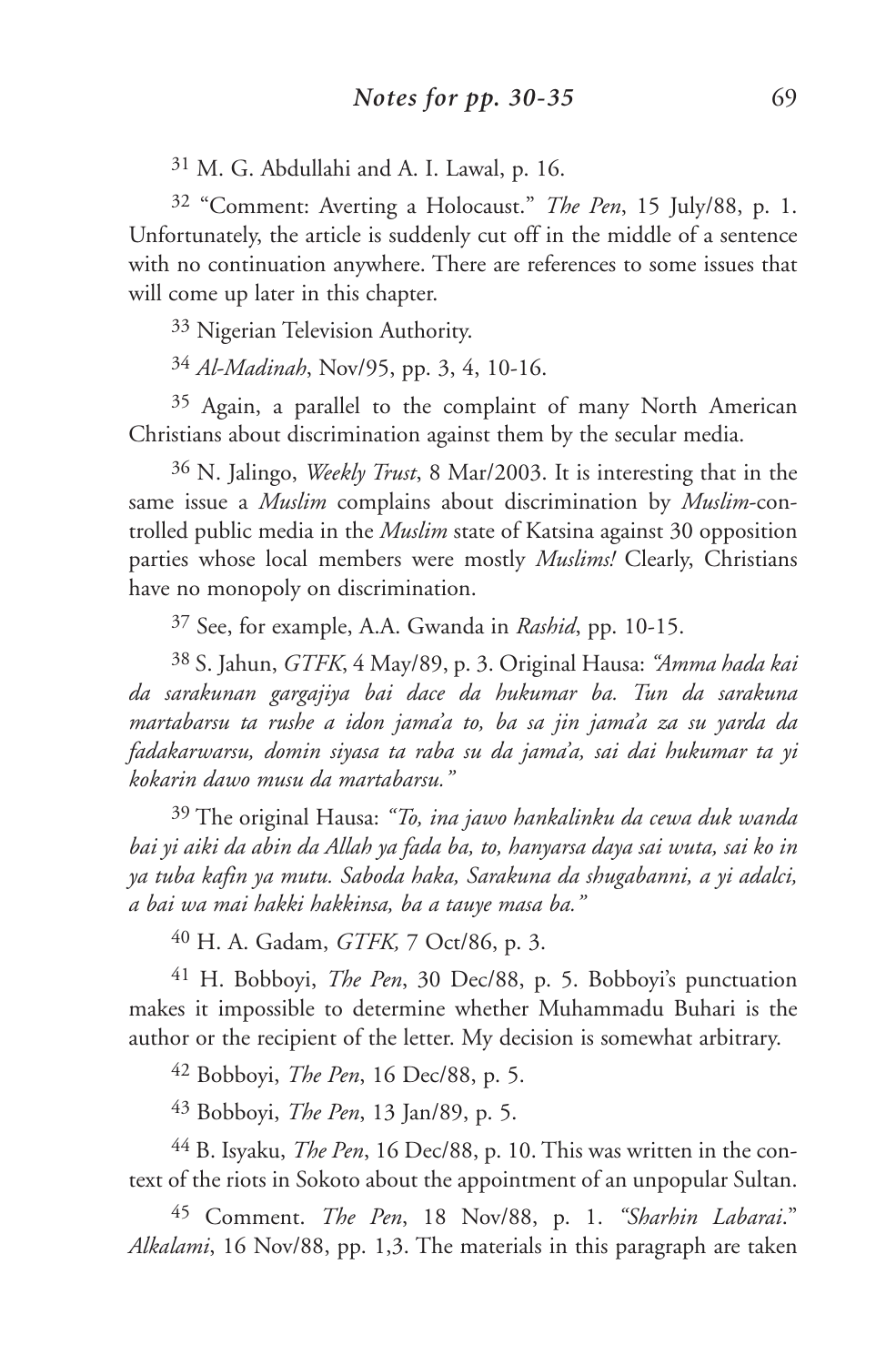from these twin editorials. Reference to Hausa language materials are from *Alkalami*

46 *Hausa original: "shugaban jama'a ta fuskar siyasa da kuma addini...da kuma yi masu jagora zuwa tafarki madaidaici." "Sarkin Kano da sauran sarakunan Musulunci shi ne karen sharia da ganin kuma al'ummar musulmi ba a taye masu 'yancinsu ba...a takaice dai su daukaka matsayin musulmi da addinin musulunci."*

47 Hausa original: "*...kowanne sarki ya kamata ya hada kan jama'arsa su gane abubuwanda za su amfane su, sannan su yaki abin da ba zai haifar masu da alheri ba. Yin haka zai kusantar da mai mulki ga jama'arsa, su kara daraja shi, sannan kuma ya sami kyakkyawan sakamako wajen Ubangiji."*

48 Hausa original: *"su yi yaki da duk wani abin da ba na musulunci ba, da kiyaya amanar Allah Ubangiji a duniya. Don haka wajibi ne a garesu su yi yaki da danniya da tsarin Turawa da masu neman tilasta wa Musulmi su bi shariar kafirci."*

49 Hausa original: *"Takala da wulakanci da kuma tsokanar da ake wa Musulmi abin tuni ya kai matuka."*

50 Abdulwahab, *TD*, 14 Nov/02.

51 Abubakre, p. 64.

52 In Rashid, pp. 59-61. On these same pages, Suleiman also adduces a quote from Governor Clifford that illustrates how accurately Blyden described the situation.

53 H. Scott, p. 737. Boer, 1979, pp. 64-65; 1984, p. 16; 1989, pp. 7-8.

54 Boer, 1989, p. 9. Takaya, pp. 34-35, 51. Balarabe Musa was a civilian governor of Kaduna State, who was deposed precisely because of his challenge to that class. He is the civilian counterpart to Colonel Yohanna Madaki, who was similarly deposed as military governor for taking on the same class in the defunct Gongola State.

55 Rashid, pp. 69-71. Junaidu's speech was delivered back in 1972, according to A. Dauda, who, 16 years later, reproduces some of the same parts of that speech in his own article in *The Pen*, 1 July/88, p. 12.

56 Anonymous, *Radiance*, No. 4, pp. 8-11.

57 Anonymous, *Radiance*, No. 4, p. 30.

58 A. Dauda, *The Pen*, 1 July/88, p. 12.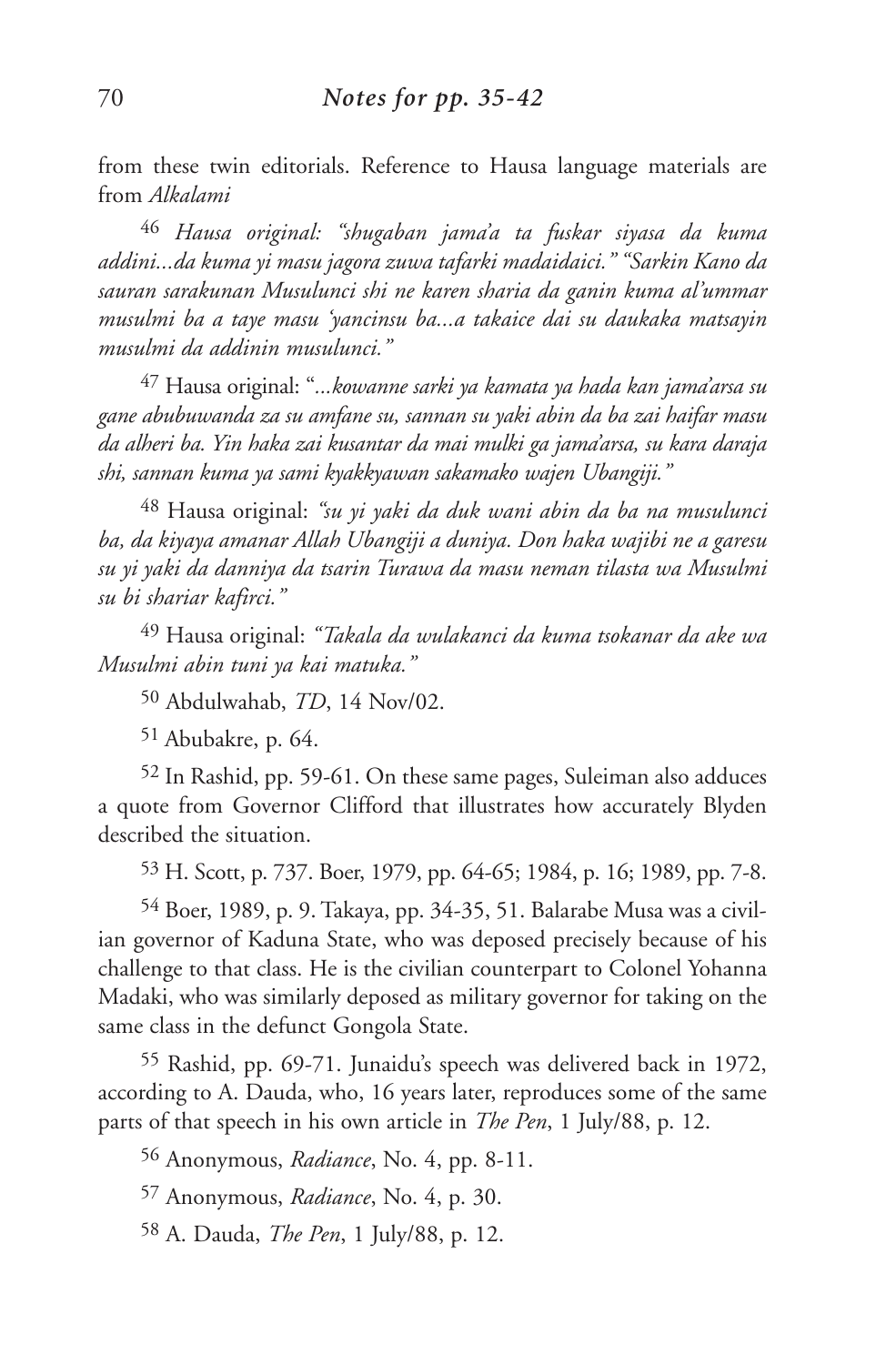59 A. Dauda, *The Pen*, 15 July/88, p. 11. In this and all other quotes, I take no responsibility for the "imaginative" English and neologisms.

60 Abdul-Ghaniyy, "*Lesson from*...."

61 I trust you recognize the humorous inconsistency here? As Muslims analyze the educational system, an average graduate would definitely *not* be aware of the situation described, for nipping such critical attitudes in the bud is alleged to be a major goal. The above article by Umar is basically a report on an interview with Ibrahim Suleiman, a man whom we will meet more frequently in following pages and volumes of this series. He is/was director of the Centre for Islamic and Legal Studies at ABU. He is also member of the Council of Ulama.

62 *The Pen*, 1 July/88, pp. 1, 16.

63 Communique, *National Concord*, 17 Apr/88.

64 A. Abubukar, *New Nigerian*, 13 Feb/2000, p. 19.

65 See *New Nigerian*, 8 Feb/00, p. 17 and 13 Feb/00, pp. 9, 19-21 for coverage of the conference.

66 *The Pen*, 13 Jan/89, p. 2.

67 *The Democrat,* 10 Oct/90.

68 *New Nigerian,* 28 Dec/99, p. 24.

69 *New Nigerian,* 9 Feb/00. *Almajirai* are children who attend Qur'anic schools and who are often sent into the streets by their teachers to beg. They often form themselves into bands of hoodlums when riots occur. In some of these schools they are taught hate for and belligerence to the secular establishment, including Christianity, and trained for militant action.

70 J. Taiwo, *TD*, 13 Nov/2002.

71 J. Ilelaboye, 22 July/02. His vision is about as audacious as the vision of Abraham Kuyper for the Free Reformed University of Amsterdam where I did my post-graduate work. It had a similar vision for Christianity. Apart from their being based on different religions, two important differences are that Kuyper did not have an opening goal of 5,000 students, and neither did he have the backing of oil rich nations. His financial supporters comprised of his country's peasants and middle class with their pennies and nickles.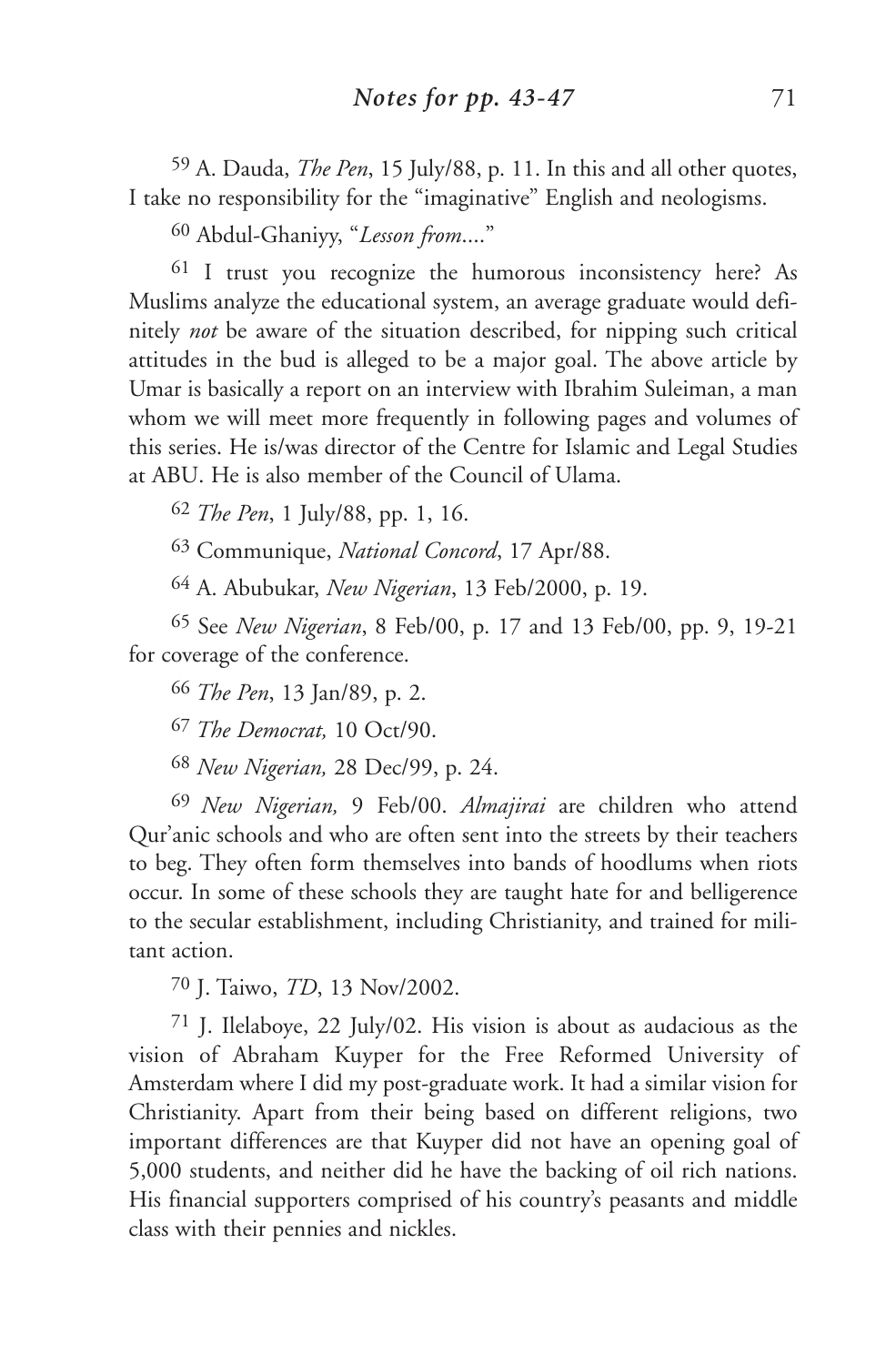72 K. Maier, p. 171.

73 Abubukre, pp. 62-63.

74 M. Abubakar, *The Pen*, 15 July/88.

75 S. Gaya, 23 Jan/96.

76 S. Makera, 13 May/99.

77 Anonymous, *Gaskiya Ta Fi Kwabo*, 30 May/01.

78 We*ekly Trust*, 16 Nov/2001.

79 Anonymous, *New Nigerian*, 16 July/2001.

80 Adele, W.*, New Nigerian*, 23 July/2001.

81 *Nigerian Standard*, 11 Nov/85. "NYSC" stands for "National Youth Service Corps." It is a federal agency administering a program of compulsory national service for tertiary graduates for one year.

82 *National Concord*, 3 Dec/85. The same call was also made by the National Council of Muslim Youth Organisations as per *National Concord*, 4 Feb/88. Though the demand for work-free Muslim days is heard often, not all Muslims agree as in *Nigerian Standard*, 11 Dec/85.

83 Communique, *NC*, 17 Apr/88.

84 Though there is a special section dedicated to the Sheikh below, I have chosen to place this discussion in its present location. Arguments can be made either way.

85 Gumi's argument here is similar to Abubakre's discussion of Nigeria's failure to attend some major international Muslim conferences in 1974. Nigeria declined sending representatives without so much as an apology, Abubakre complains. Someone must have portrayed Nigeria as "less Islamised than Chad, Gabon, Guinea, Guinea Bisau, Senegal and Uganda." One sad result was that the Nigerian flag did not fly at the Islamic Secretariat in Jeddah, Saudi Arabia. Another sad result was that Nigeria did not share in the investments and tax-free loans the Conference gave to participants. "That," argues Abubakre, "would have saved Nigeria the trouble of having to lobby for loans with interest from the World Bank or International Monetary Fund with its stiff and counterproductive conditions" (p. 71).

86 *New Nigerian*, 28 Jan/86.

87 *New Nigerian*, 27 Jan/86.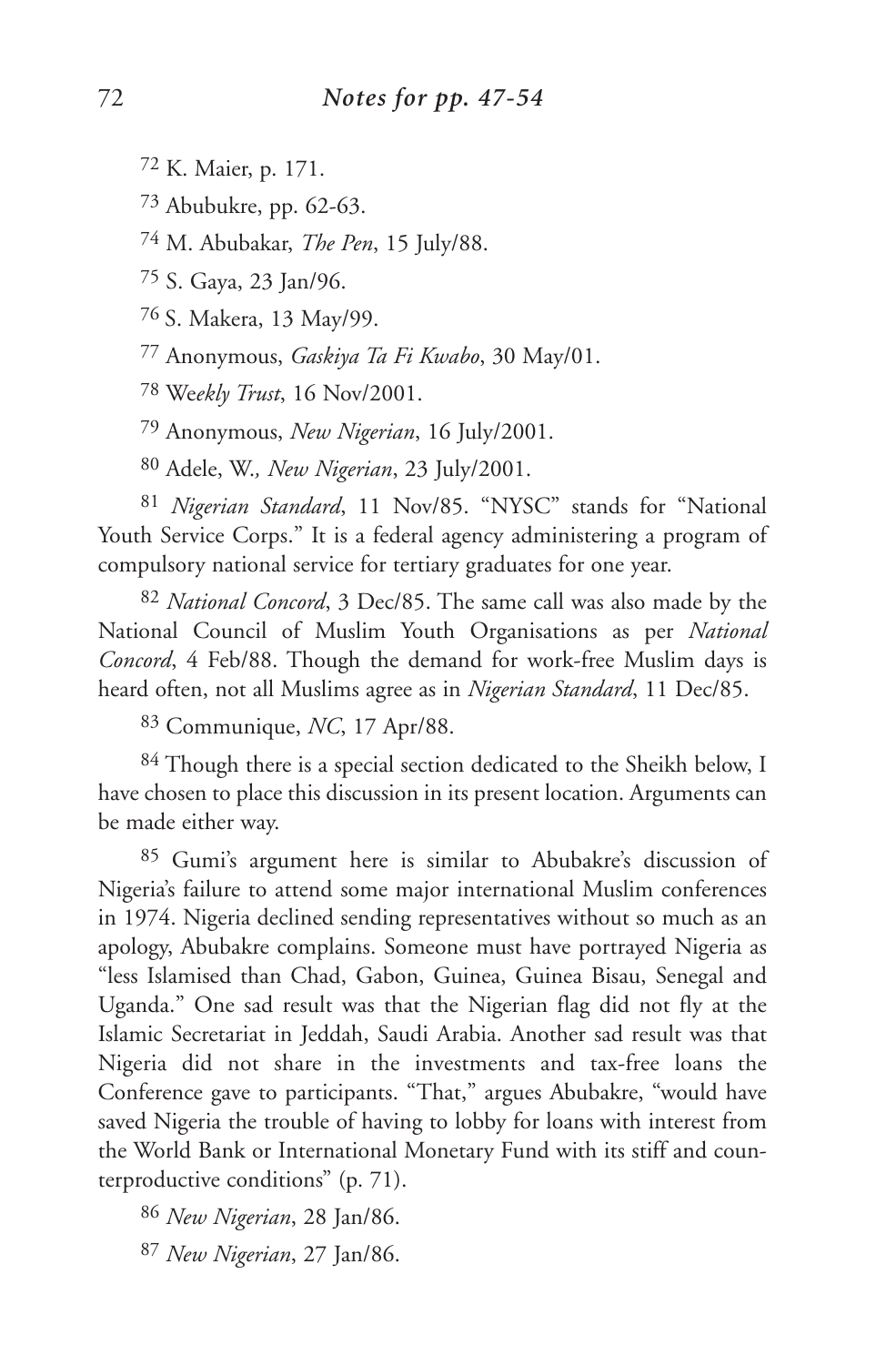*New Nigerian*, 29 Jan/86.

K. Maier, p. 65.

Kantiok, pp. 260-261. Check here for further summary of the issue.

 "OIC Membership'll Benefit Nigeria—Ambassador." *TC*, 6 Jan/03.

*Qur'an* 24:30.

Donohue, 1982, p. 255.

The Religion...., p. 661.

 Even the scholarly Gumi can slip up. He did not know, apparently, that long ago Caliph Omar appointed a female superintendent for the Medina market, according to Ijaz Qamar. Or did he suppress this information as inconvenient?

Zakariya, *Quality*, Oct/87, pp. 34. 36.

 Nnanna, *TSM*, 27 Sept/92, p. 10. I suspect this statement to be somewhat of an exaggeration.

Adegbite, 1976, p. 10.

I. Suleiman, 1986, pp. 12-13.

I. Suleiman, 1986, p. 17.

Shomotun, "*Hijab*...."

 The original Hausa heading reads "*Yana so a hana mata zuwa aiki tsirara*."

In Hausa, "*Su suna sanya shi cikin wani hali na zinar ido*."

*Gaskiya Ta Fi Kwabo,* 1 Mar/90, p. 3.

 *Gaskiya Ta Fi Kwabo,* 1 Mar/90, p. 4. In Hausa, "*Ba su da yalwar da za su rufe al'aura*."

*New Nigerian*, 21 July/86.

107 I apologize that I have lost this document after this paragraph was written and thus cannot provide the bibliographical data.

 *Alkalami*, 20 Jan/89, p. 16. The original Hausa says "*Gwamnati ba za ta amince ta bar matan na tafiya kusan tsirara ba.*"

 *Vanguard,* 8 Jan/89. *Nigerian Tribune*, 9 Jan/89. *Sketch*, 15 Jan/89. *The Pen*, 27 Jan/89, p. 2.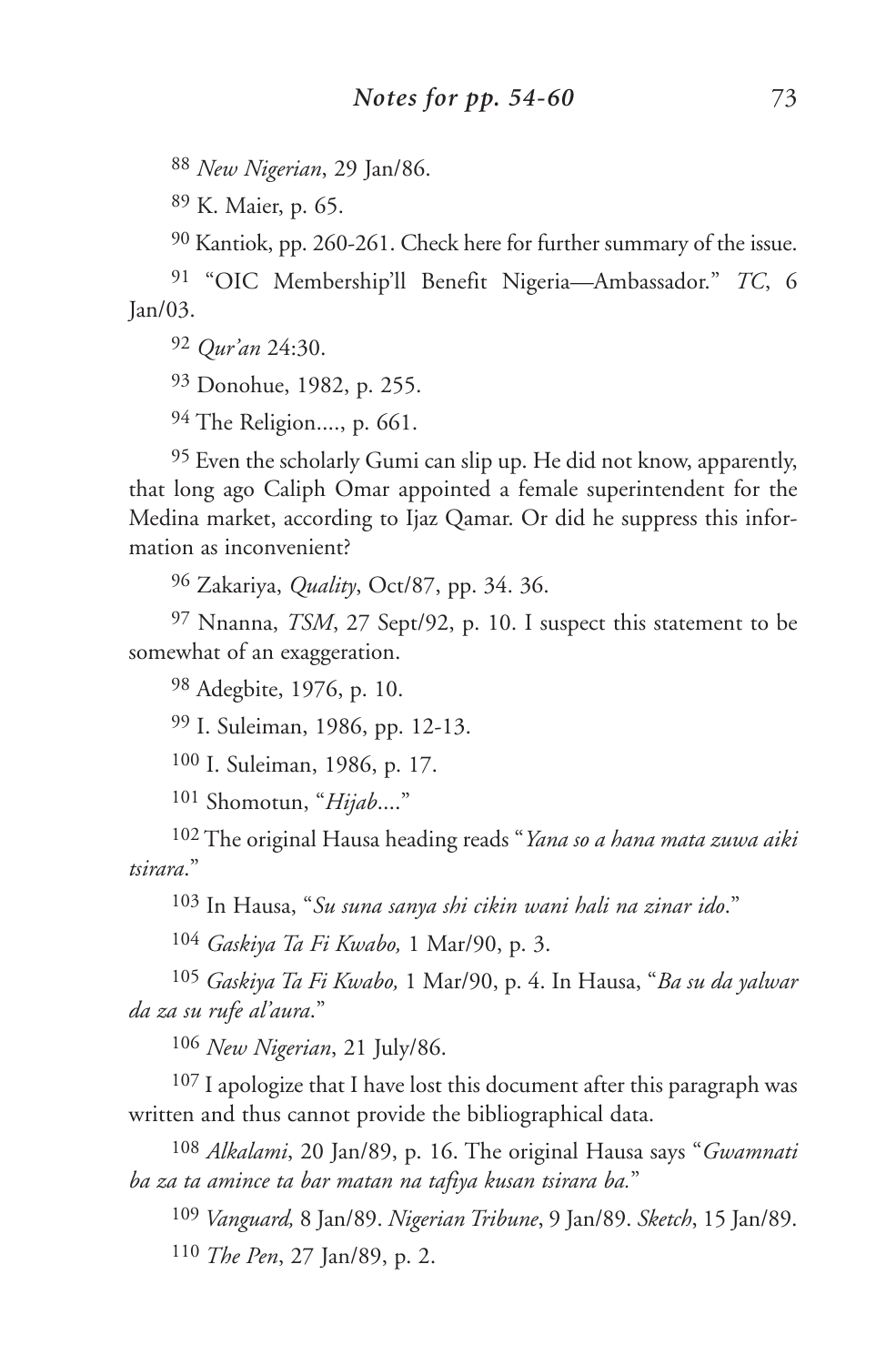111 *NS*, 7 Sept/93, pp. 10, 16.

112 *The Pen*, 21 Apr/89, p. 16.

113 A. Daniel, *The Guardian*, 27 July/2000.

114 Muslims and other readers may be interested in my detailed comments on these concerns in my *"The Prophet Moses..*.." Days 178-205.

115 M. Memon, *"Hijab and the Intention*...."

116 Adewole, "*Weakening...*."

117 L. Abdullahi, "*The True Face*...."

118 A. Ben-Akpan, 11 Nov/02.

119 *CC*, 3 Mar/2003; *TCNN Research Bulletin,* Mar/2003; *Woord en Daad,* Dec/2003.

120 M. Ali-Agan, "*Commendable..*.."

121 On the same subject written in the same spirit, see also I.I. Malumfashi, 15 July/88, Appendix 4.

122 Reproduced from *The Pen,* 15 Feb/91, p. 7. I confess that much of it resonates also in my Christian heart against the immodest flaunting by many Christian women of contemporary fashions hardly inspired by piety even on Christian pulpits and other leadership platforms. Apart from the name, the author is not further identified in *The Pen*.

123 R. Yusuf, *TD*, 20 Feb/03.

<sup>124</sup> Boer, *CC.* "Islamic Dress Codes on Christian Schoolgirls and Nurses." 17 Nov/2003. R. Ogbonnaya and N. Okon-Ekong, 2 Dec/2003. <www.compassdirect.org>, "British Nigerian Christians Launch Rights Initiative," 15 Dec/2003. Do these Christians understand what they are doing, placing secular concepts of rights above the responsibility for modesty, whether Christian or Muslim? have they ever seen nurses in action as they wear the ugly, degrading uniforms used in Nigeria? *That* style is defended in the name of Christ? Whenever I see these nurses I am embarrassed. Has anger deprived Christians of the capacity to think straight? how far will we allow secularism to corrupt our hearts and minds?

125 Mohammed Ibrahim Hassan, a very prominent northern Muslim politician, claimed that Obasanjo had agreed to an agenda written by the north [S. Ibrahim, 30 Dec/02]. See also M. Ikhariale.